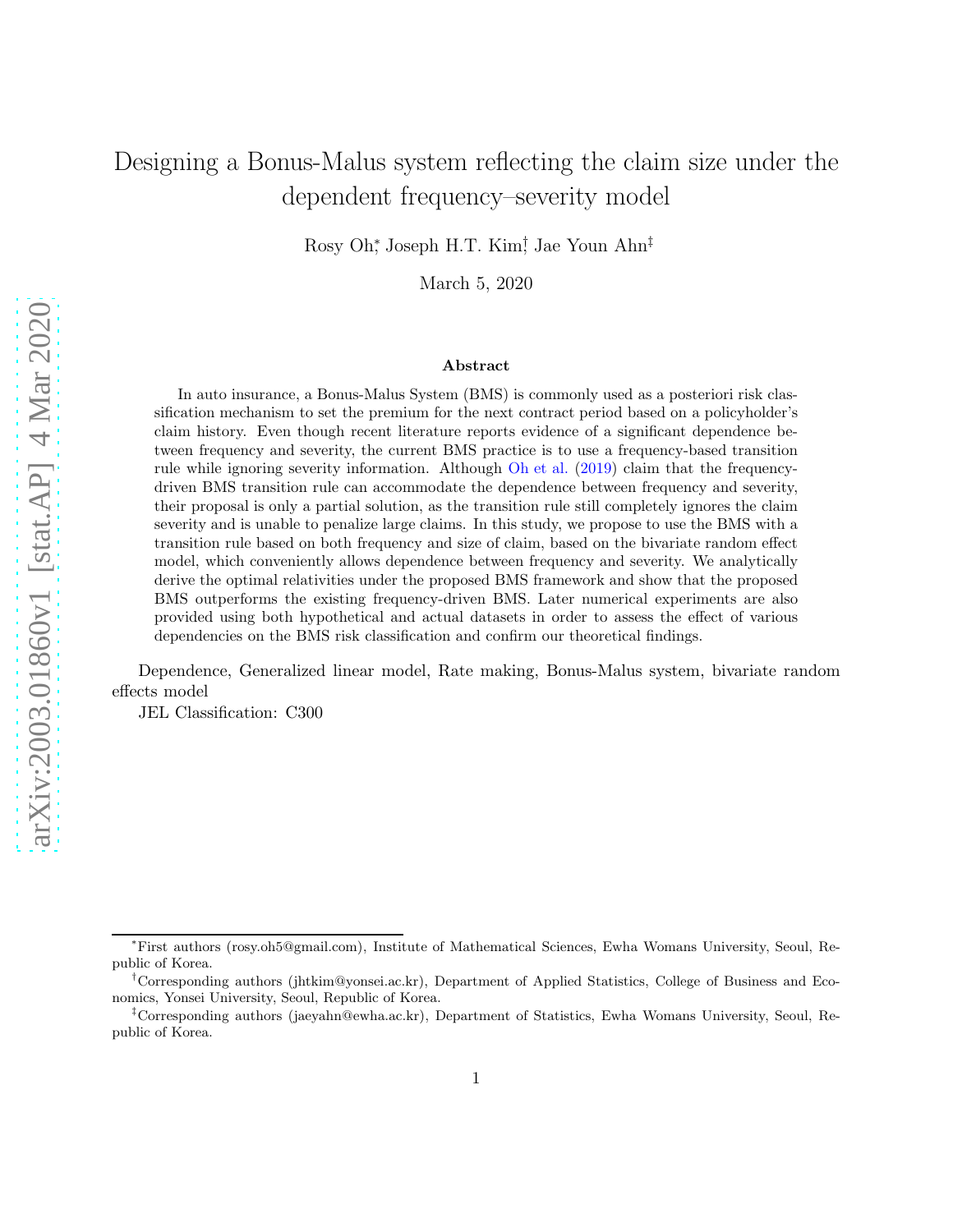### 1 Introduction

In the auto insurance industry, the ratemaking process begins by classifying a given policyholder into different risk classes at the outset of the contract. This initial or a priori ratemaking process is then followed by a posteriori ratemaking system in subsequent policy years based on the claim history of the policyholder. For practitioners, this a posteriori ratemaking system for the prediction of a premium based on a policyholder's claim history and it is known as the Bonus-Malus System (BMS). The BMS system typically constitutes three elements: the Bonus-Malus (BM) levels, transition rules to navigate the BM levels, and the relativity attached to each BM level. In the classical BMS, the transition rule is governed by frequency; it ignores the severity information, which implies that the future loss of a policyholder can be appropriately modeled by predicting the frequency only (see, e.g., [Lemaire](#page-26-1) [\(2012](#page-26-1)); [Denuit et al.](#page-25-0) [\(2007](#page-25-0)); [Tan et al.](#page-26-2) [\(2015\)](#page-26-2). In reality, this frequency-driven BMS transition rule is the standard practice in many jurisdictions. It carries an implicit assumption that the frequency and severity are independent, such that the premium can be simply computed as a product of the mean frequency and mean severity. Theoretically, the structure of the traditional BMS is directly related to the classical theory of the collective risk model, which assumes independence between frequency and severity for mathematical tractability and convenience [\(Klugman et al.,](#page-26-3) [2012](#page-26-3)).

However, a series of recent empirical studies have shown that the dependence between frequency and severity in auto insurance is statistically significant [\(Frees et al.](#page-26-4) [\(2016](#page-26-4)); [Garrido et al.](#page-26-5) [\(2016](#page-26-5))). This phenomenon invalidates the practice of using frequency-driven BMS and highlights the need to extend the classical collective risk model by allowing some dependence structure between frequency and severity. Existing studies on dependent frequency–severity models and the associated insurance premiums include copula-based models [\(Czado et al.,](#page-25-1) [2012](#page-25-1); [Frees et al.](#page-26-4), [2016\)](#page-26-4), two-step frequency–severity models [\(Frees et al.,](#page-25-2) [2014](#page-25-2); [Shi et al.](#page-26-6), [2015](#page-26-6); [Garrido et al.,](#page-26-5) [2016](#page-26-5); [Park et al.](#page-26-7), [2018](#page-26-7)), and bivariate random effect-based models [\(Pinquet](#page-26-8), [1997](#page-26-8); [Boudreault et al.](#page-25-3), [2006;](#page-25-3) [Hern´andez-Bastida et al.,](#page-26-9) [2009b](#page-26-9); [Baumgartner et al.,](#page-25-4) [2015](#page-25-4); [Lu](#page-26-10), [2016](#page-26-10); [Cheung et al.](#page-25-5), [2019\)](#page-25-5).

The random effect model is especially popular in insurance ratemaking because of the mathematical tractability in its prediction. The bivariate random effect model consists of two random effect components. The first random effect induces the dependence among frequencies and the second induces the dependence among individual severities. These two random effects are then jointly modeled to induce the dependence between frequency and severities at the distribution level. Statistical methods for prediction using the random effect model are well developed in the statistical and insurance literature, such as in [Pinquet](#page-26-8) [\(1997](#page-26-8)); [Boudreault et al.](#page-25-3) [\(2006](#page-25-3)); Hernández-Bastida et al. [\(2009b](#page-26-9)); [Baumgartner et al.](#page-25-4) [\(2015](#page-25-4)); [Lu](#page-26-10) [\(2016](#page-26-10)); [Cheung et al.](#page-25-5) [\(2019\)](#page-25-5).

While statistical modeling and analyses for accommodating the various dependence structures in the collective risk model have been actively conducted, incorporating such a dependence structure in the BMS is largely overlooked in the literature. This lacuna could be attributed to the fact that developing and constructing a theoretically solid BMS structure that is determined by both frequency and severity is not straightforward once the frequency–severity relationship becomes dependent in complicated ways. An exception is the recent work of [Oh et al.](#page-26-0) [\(2019](#page-26-0)), where the authors show that the classical BMS can actually accommodate the frequency–severity dependence if we were to properly adjust the optimal BM relativity. However, the transition rule in this BMS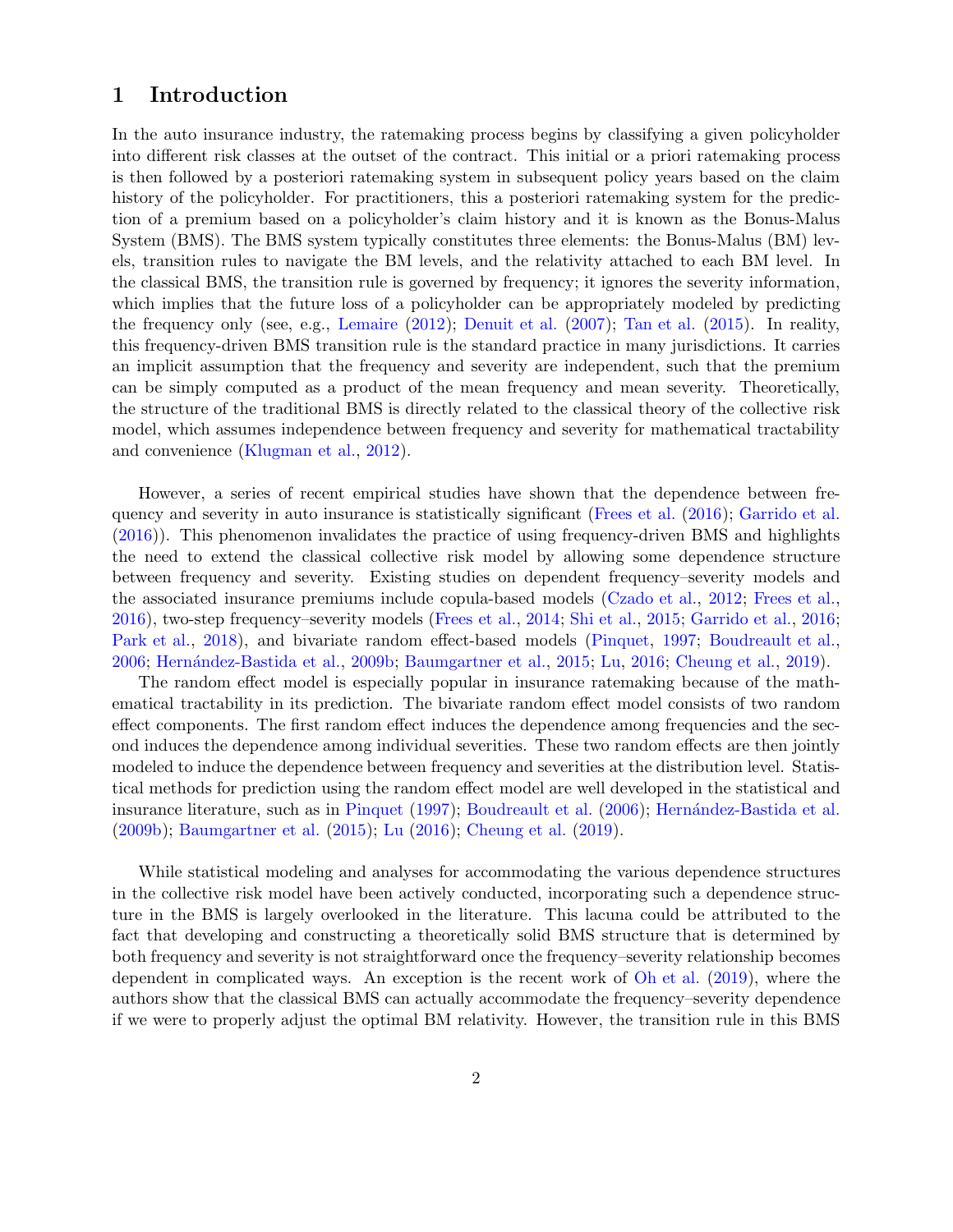model is still completely governed by the frequency while ignoring the severity history; in this sense, the BMS proposed by [Oh et al.](#page-26-0) [\(2019](#page-26-0)) is only a partial solution to the task of creating a more complete BMS that depends on both frequency and severity. We note that [Frangos and Vrontos](#page-25-6) [\(2001](#page-25-6)); [Tzougas et al.](#page-26-11) [\(2014](#page-26-11)); Gómez-Déniz [\(2016](#page-26-10)); [Lu](#page-26-10) (2016); [Cheung et al.](#page-25-5) [\(2019](#page-25-5)) differently consider a posteriori ratemaking system with the past claim history of both frequency and severity, but the proposed premiums in these studies are written as mathematical formulas. Hence, the premiums are not easily convertible to a proper BMS with levels, transition rule, and relativity.

To this extent, we study a BMS that depends on the history of both frequency and severity, with the bivariate random effect model as the underlying statistical model. Specifically, we generalize the approach of [Oh et al.](#page-26-0) [\(2019](#page-26-0)) and propose a new BMS transition rule where the past claim's size as well as the number of claims affect the next year's BM level.

Next, using the analogy between the Bayesian premium and the BMS premium, we analytically derive a set of optimal relativities that minimize the expected squared error in the presence of a frequency–severity dependence under this transition rule.

Furthermore, we show that, with a proper choice of the severity size threshold, the proposed BMS structure is guaranteed to outperform other frequency-driven BMSs for a statistical criterion. Given that current BMS practice neglects the severity history and is unable to penalize large-sized claims, the proposed method can provide a new, theoretically solid means of developing a BMS that is more faithful to the true premium or loss prediction.

The remaining paper is organized as follows. In section 2, we review the existing BMS along with the bivariate random effect model as the underlying statistical model. To motivate the use of the history of both frequency and severity, we consider a hypothetical frequency–severity model in section 3. In this model, the closed-form expressions are available for the Bayesian premium. Through this exercise, we illustrate how Bayesian premiums vary by the type of the incorporated claim history. Section 4 proposes a new BMS structure whose transition rule incorporates the history of both frequency and severity; we thus derive the optimal relativities analytically. In section 5, we show that the proposed BMS structure is guaranteed to outperform other frequencydriven BMS, with an optimally chosen severity size threshold; we then numerically illustrate this using a model inspired from actual dataset. A real insurance dataset is analyzed in section 6 to confirm the usefulness and superiority of the proposed BMS. Finally, section 7 concludes the paper.

## 2 Existing BMS models: A review

In a typical BM, the insurer classifies a given policyholder at the outset of the contract based on a priori risk characteristics that are observable. These characteristics would include, for example, gender, age, and vehicle type. As time passes, the policyholder's claim experiences are recorded, and the insurer will periodically reassess the risk of the policyholder and assign her to different risk classes. This so-called a posteriori risk classification based on the claim history involves the Bayesian premium; however, in practice, it is simplified and expressed as the BM relativity along with the transition rule.

Statistical modeling of a BMS is based on the collective risk model, where the parameters of the frequency and severity distributions vary over policyholders. These parameters are first estimated from the a priori risk characteristics at the moment of contract, and subsequently readjusted using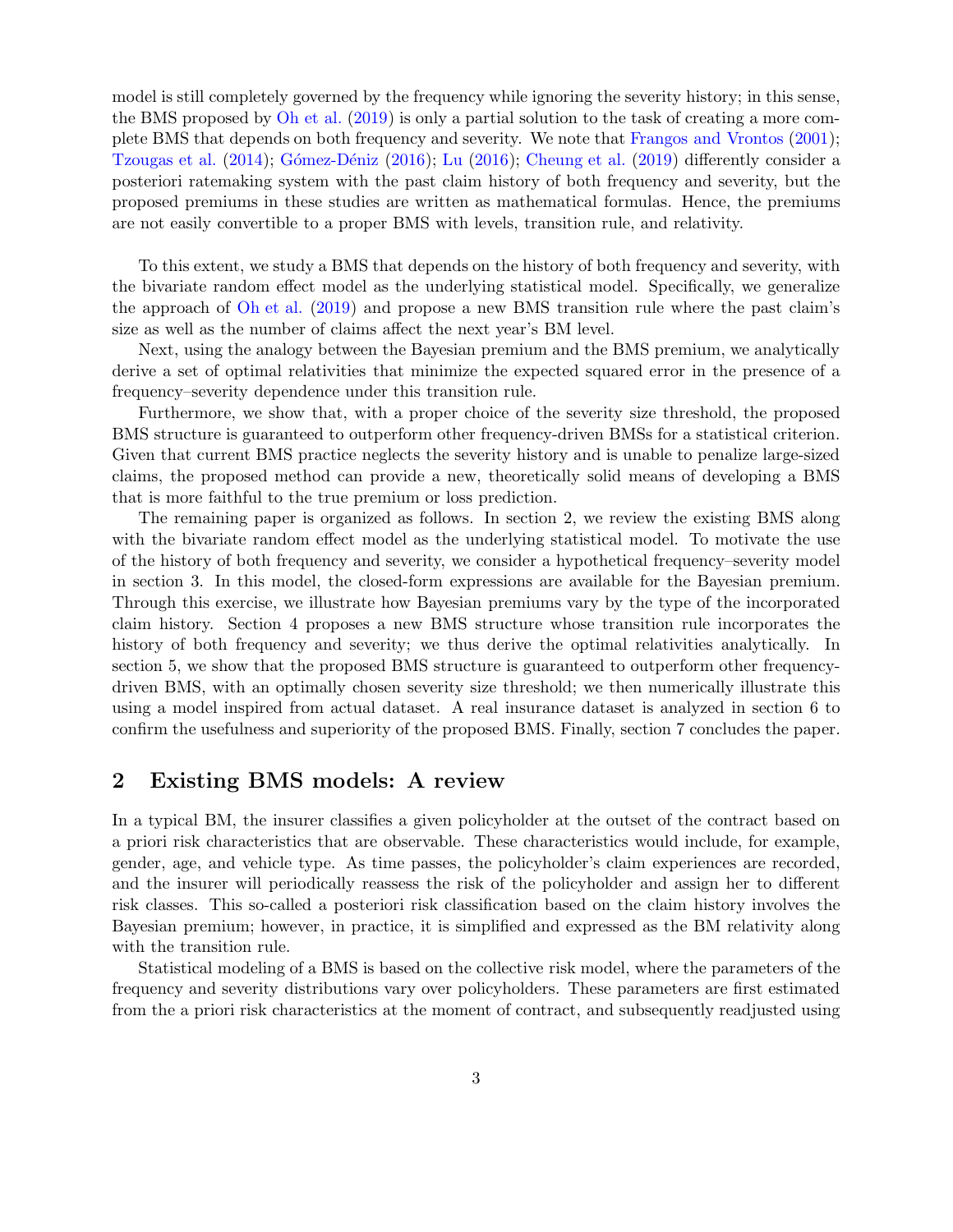the claim history over time, known as the posteriori risk classification process.

In this section, we review two existing BMSs. The first one is a classical system that aims for the predicted frequency, ignoring the severity component. The second BMS is a more recent one and targets the predicted aggregate severity based on the joint modeling of frequency and severity. However, the posteriori risk classifications in these BMSs are determined solely based on the frequency history under both BMSs.

To fix the notation, we denote  $\mathbb{N}, \mathbb{N}_0, \mathbb{R}$ , and  $\mathbb{R}^+$  for the set of natural numbers, non-negative integers, real numbers, and positive real numbers, respectively. For a given policyholder, define  $N_t$ to indicate the random frequency in the tth policy year, that is, the time interval between time  $t-1$  and t. Use

$$
\boldsymbol{Y}_t = \begin{cases} (Y_{t,1}, \cdots, Y_{t,N_t}) & N_t > 0\\ \text{Not defined} & N_t = 0 \end{cases}
$$

to denote the associated individual severities. We further define the aggregate and average severity as

$$
S_t = \begin{cases} \sum_{j=1}^{N_t} Y_{t,j} & N_t > 0 \\ 0 & N_t = 0 \end{cases} \quad \text{and} \quad M_t = \begin{cases} \sum_{j=1}^{N_t} Y_{t,j} & N_t > 0 \\ 0 & N_t = 0 \end{cases}
$$

respectively, so that we have the following relationship between  $S_t$  and  $M_t$ :

$$
S_t = N_t M_t.
$$

Realizations of  $N_t$ ,  $\boldsymbol{Y}_t$ ,  $S_t$ , and  $M_t$  are denoted by  $n_t$ ,  $\boldsymbol{y}_t$ ,  $s_t$ , and  $m_t$ , respectively. Furthermore, we define the claim history of the given policyholder at the end of year  $T$  as

$$
\mathcal{F}_T^{[\text{full}]} = \{(n_t, \boldsymbol{y}_t) | t = 1, \cdots, T\} \quad \text{and} \quad \mathcal{F}_T^{[\text{freq}]} = \{n_t | t = 1, \cdots, T\},
$$

where the latter contains the frequency information only.

As is common in the BMS literature, we differentiate the a priori and a posterior risk classification. The former is based on the risk characteristics of policyholders (or explanatory variables), which are observed at the moment of contract, and the latter is based on a residual effect, which cannot be explained by the a priori risk characteristics. For our purposes, we like to differentiate these two for the frequency and severity components, separately. Thus, we write

$$
\boldsymbol{X}^{[1]} = \left( X_1^{[1]}, \cdots, X_{d_1}^{[1]} \right) \quad \text{and} \quad \Theta^{[1]}
$$

to denote the a priori risk characteristics and the residual effect for the frequency and

$$
\mathbf{X}^{[2]} = \left( X_1^{[2]}, \cdots, X_{d_2}^{[2]} \right) \quad \text{and} \quad \Theta^{[2]}
$$

to denote the same quantities for the severity for the given policyholder. Superscripts [1] and [2] will be extensively used throughout the paper. As done in the literature, the a priori risk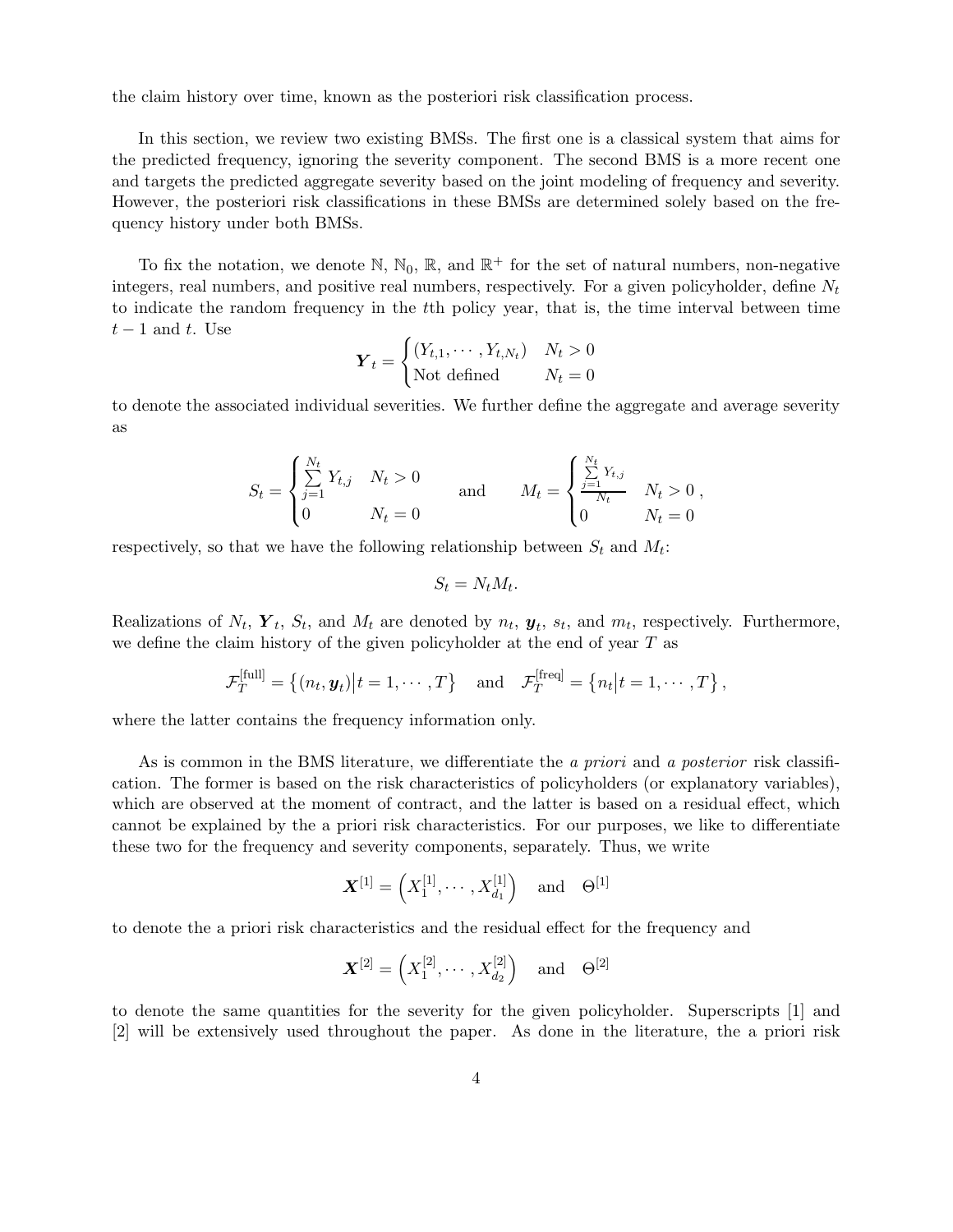characteristics— $X^{[1]}$  and  $X^{[2]}$ —are constant in time and may overlap; they share the same explanatory variables. Later, we will sometimes use an additional subscript  $i$  for all the quantities introduced above to represent the ith policyholder, as needed. Regarding the a priori risk classification, the insurer is assumed to predetermine  $K$  risk classes based on the policyholders' risk characteristics. We will let  $(x_\kappa^{[1]},x_\kappa^{[2]})$  define the  $\kappa$ th risk class and  $w_\kappa$  be the weight of the risk class:

$$
w_{\kappa} = \mathcal{P}\left(\boldsymbol{X}^{[1]} = \boldsymbol{x}_{\kappa}^{[1]}, \boldsymbol{X}^{[2]} = \boldsymbol{x}_{\kappa}^{[2]}\right), \quad \kappa = 1, \cdots, \mathcal{K}.
$$
 (1)

and sometimes it is convenient to define the frequency-only case

$$
w_{\kappa}^{[1]} = P\left(\boldsymbol{X}^{[1]} = \boldsymbol{x}_{\kappa}^{[1]}\right), \quad \kappa = 1, \cdots, \mathcal{K},
$$

For the statistical modeling of severity, we consider the (reproductive) exponential dispersion family (EDF) in [McCullagh and Nelder](#page-26-13) [\(1989](#page-26-13)). The EDF is denoted by  $ED(\mu, \psi)$ , where  $\mu$  and  $\psi$  represent the mean and dispersion parameter, respectively. It has the probability density/mass function of the form

$$
p(y|\theta, \psi) = \exp\left[(y\theta - b(\theta))/\psi\right]c(y, \psi),
$$

where  $b(\cdot)$  and  $c(\cdot)$  are predetermined functions, and  $\theta$  is the canonical parameter. With such parametrization, the mean and variance are given as

$$
\mu = \mathbf{E}\left[Y\right] = b'(\theta),
$$

and

$$
Var(Y) = b''(\theta)\psi \equiv V(\mu)\psi,
$$

for some variance function  $V(\cdot)$ . The inverse of  $b'(\cdot)$  is known as the link function, often denoted by  $\eta(\cdot)$ . One important property of the EDF used in this paper is the reproductive property, that is, for  $Y_1, \dots, Y_n \stackrel{\text{i.i.d.}}{\sim} \text{ED}(\mu, \psi)$ , the sample average is distributed as

$$
\frac{1}{n}\sum_{j=1}^{n}Y_j \sim \text{ED}\left(\mu, \frac{\psi}{n}\right).
$$

### <span id="page-4-0"></span>2.1 Frequency-based BMS

In the classical BMS, both the a priori and posteriori classification are fully determined by the frequency while ignoring the severity. We present a statistical random effect model for this BMS, calling it "the frequency model." For a given policyholder, the frequency model consists of several components, described as follows:

The frequency,  $N_t$ , of a given policyholder is specified using a count regression model conditioning on  $\mathbf{X}^{[1]} = \mathbf{x}_{\kappa}^{[1]}$  and  $\Theta^{[1]} = \theta^{[1]}$ , that is

$$
N_t \big| \left( \boldsymbol{x}_{\kappa}^{[1]}, \theta^{[1]} \right) \stackrel{\text{i.i.d.}}{\sim} F_1 \left( \cdot; \lambda_{\kappa}^{[1]} \theta^{[1]}, \psi^{[1]} \right), \tag{2}
$$

for some discrete distribution  $F_1$  with the mean parameter  $\lambda_k^{[1]} \theta^{[1]}$  and the other parameter  $\psi^{[1]}$ . Following the convention, the a priori rate is modeled as  $\lambda_{\kappa}^{[1]} = (\eta^{[1]})^{-1} (\mathbf{x}_{\kappa}^{[1]} \boldsymbol{\beta}^{[1]}),$  where  $\boldsymbol{\beta}^{[1]}$  is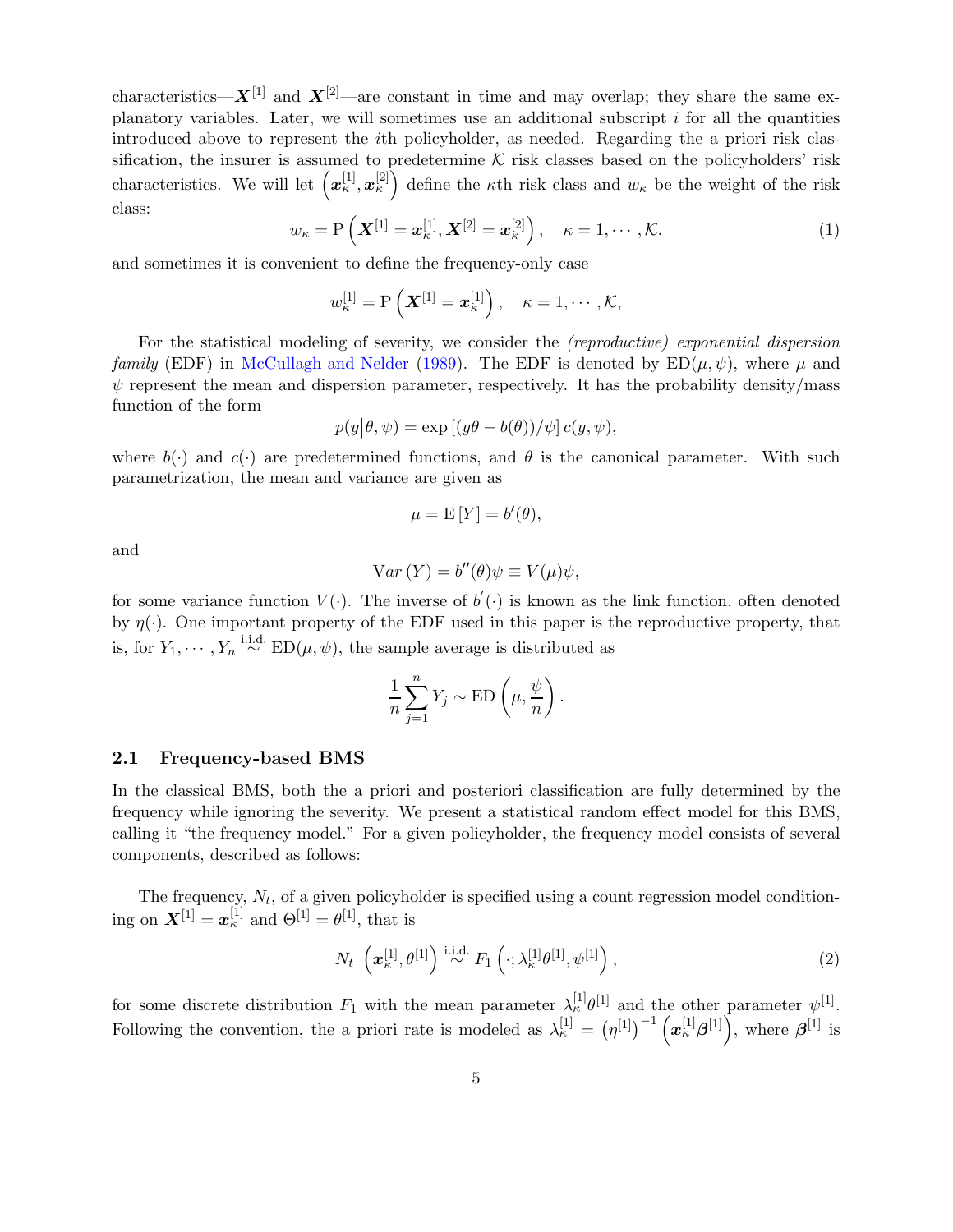the regression coefficient vector to be estimated from the data. Hence, having information on  $x_{\kappa}^{[1]}$ is equivalent to knowing  $\lambda_{\kappa}^{[1]}$ , provided that the model has been fully specified. For the brevity of exposition, we will use  $\lambda_k^{[1]}$  instead of  $x_k^{[1]}$  when the a priori characteristics  $x_k^{[1]}$  appears as a conditional quantity; for example,  $E\left[N_{T+1}|\lambda_{\kappa}^{[1]},\theta^{[1]}\right]$  will be used instead of  $E\left[N_{T+1}|\boldsymbol{x}_{\kappa}^{[1]},\theta^{[1]}\right]$ . Note that  $\lambda_k^{[1]}$  and  $\theta^{[1]}$  vary over policyholders, whereas  $\psi^{[1]}$  remains constant, common for all policyholders. As such, we will suppress this common parameter for quantities that do not vary over individual policyholders. In a special case where  $F_1 \in EDF$ ,  $\psi^{[1]}$  becomes the common dispersion parameter.

By definition, the observations  $N_t$  are conditionally independent given the a priori risk characteristics  $x_{\kappa}^{[1]}$  and residual (or random) effect  $\theta^{[1]}$ , but are dependent unconditionally. We assume that  $\Theta^{[1]}$  is distributed as

$$
\Theta^{[1]}\stackrel{\text{i.i.d.}}{\sim}G_1,\tag{3}
$$

where  $G_1$  is a proper distribution function with fixed parameters. Individual policyholders have different realizations of  $\Theta^{[1]}$ , which capture the residual heterogeneity; it is assumed that  $E[\Theta^{[1]}] = 1$ for convenience, following the convention.

The ideal premium for the next year in this frequency model is the hypothetical mean, also known as individual premium in the credibility literature, which is written as

$$
\mathbf{E}\left[N_{T+1}\big|\lambda_{\kappa}^{[1]},\theta^{[1]}\right].
$$

This, however, can be numerically obtained only when  $(\Lambda^{[1]}, \Theta^{[1]})$  are known. While  $\Lambda^{[1]}$  is known at the outset of the contract and remains fixed over time, the value of  $\Theta^{[1]}$  is never known, as it is a random variable. The solution is then to revise the distribution parameters of  $\Theta^{[1]}$  based on the past claim frequency history  $\mathcal{F}_T^{\text{[freq]}}$ [freq] and compute the predictive mean  $E\left[N_{T+1}|\lambda_{\kappa}^{[1]},\mathcal{F}_{T}^{[\text{freq}]} \right]$  $T^{[freq]}$ . This is called the Bayesian premium.

Although the Bayesian premium is deemed to be the best premium possible, most ratemaking systems in the auto insurance industry maintain a BMS, which can be considered a discrete approximation of the Bayesian premium, as explained below. The classical BMS constitutes three elements: the BMS levels, transition rule, and relativities. Without loss of generality, let us assume that the insurer has  $z + 1$  BM levels varying from 0 to z, with  $-1/ + h$  system as a transition rule. Thus, in this system, a claim-free year is rewarded by moving one BM level downward, while each reported claim, regardless of the claim size, is penalized by climbing h levels per claim at the end of the period. Theoretically, the choice of the number of BM levels and the transition rule are arbitrary, although insurers may have constraints subject to local regulations in practice. The transition rule is important in formal analyses of any BMS, since it affects how the drivers are populated over  $z + 1$  different BM levels, which, in turn, determines the optimal premium of a driver in each level for the following year.

The last element of the classical BMS is the relativity. In the classical frequency-driven BMS, the relativity associated with BM level  $\ell$ , denoted by  $r^{[freq]}(\ell)$ , is used to predict the frequency in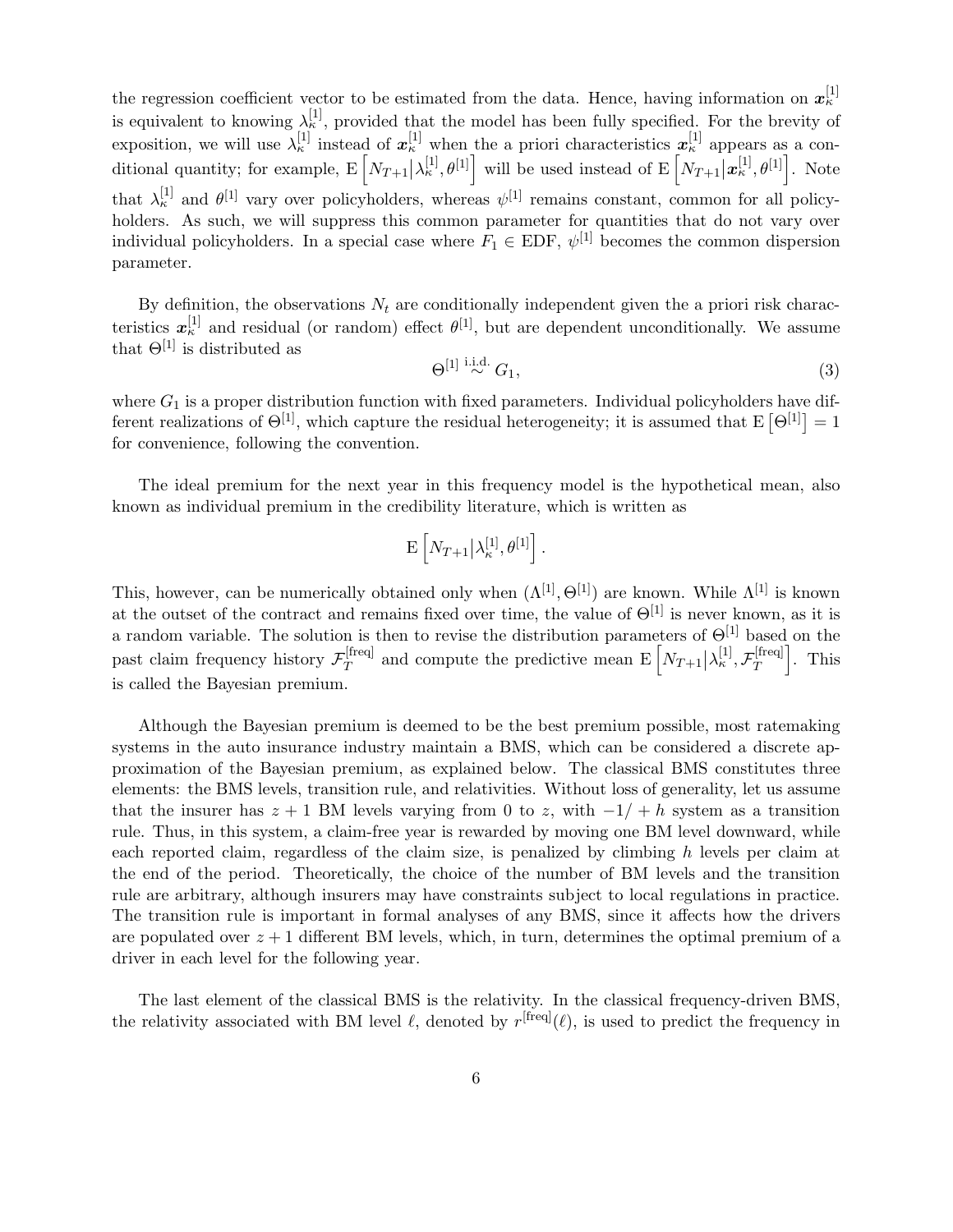the next year through the multiplicative form

<span id="page-6-1"></span><span id="page-6-0"></span>
$$
\lambda_{\kappa}^{[1]} r^{\text{[freq]}}(\ell), \qquad \ell = 0, \ldots, z,
$$
\n
$$
(4)
$$

where the a priori rate  $\lambda_{\kappa}^{[1]} = (\eta^{[1]})^{-1} (\boldsymbol{x}_{\kappa}^{[1]} \boldsymbol{\beta}^{[1]})$  reflects the risk class to which the policyholder belongs. The expression  $(4)$  is motivated from the following minimization by [Tan et al.](#page-26-2)  $(2015)$  $(2015)$ :

$$
\begin{split} (\tilde{r}^{[\text{freq}]}(0), \cdots, \tilde{r}^{[\text{freq}]}(z)) &= \operatorname*{arg\,min}_{(r(0), \cdots, r(z)) \in \mathbb{R}^{z+1}} \mathrm{E}\left[\left(\mathrm{E}\left[N_{T+1}|\Lambda^{[1]}, \Theta^{[1]}\right] - \Lambda^{[1]}r(L)\right)^{2}\right] \\ &= \operatorname*{arg\,min}_{(r(0), \cdots, r(z)) \in \mathbb{R}^{z+1}} \sum_{\ell=0}^{z} \mathrm{E}\left[\left(\Lambda^{[1]} \Theta^{[1]} - \Lambda^{[1]}r(L)\right)^{2}|L=\ell\right] \mathrm{P}\left(L=\ell\right), \end{split} \tag{5}
$$

whose solution, or optimal relativity, is given by

$$
\tilde{r}^{[\text{freq}]}(\ell) = \frac{\mathrm{E}\left[\left(\Lambda^{[1]}\right)^2 \Theta^{[1]} | L = \ell\right]}{\mathrm{E}\left[\left(\Lambda^{[1]}\right)^2 | L = \ell\right]} = \frac{\sum_{\kappa \in \mathcal{K}} w_{\kappa}^{[1]} \left(\lambda_{\kappa}^{[1]}\right)^2 \int \theta^{[1]} \pi_{\ell}(\lambda_{\kappa}^{[1]} \theta^{[1]}) g_1(\theta^{[1]}) \mathrm{d}\theta^{[1]}}{\sum_{\kappa \in \mathcal{K}} w_{\kappa}^{[1]} \left(\lambda_{\kappa}^{[1]}\right)^2 \int \pi_{\ell}(\lambda_{\kappa}^{[1]} \theta^{[1]}) g(\theta^{[1]}) \mathrm{d}\theta^{[1]}}.
$$
\n(6)

Thus, for a driver currently in BM level  $\ell$ , one can use  $\lambda_k^{[1]} \tilde{r}^{[freq]}(\ell)$  as an optimal predictor of the next year's frequency. We have two comments on this result: First, the optimal set of relativities are designed to minimize the expected squared error of the individual premium  $\mathbf{E}\left[N_{T+1}|\lambda_{\kappa}^{[1]},\theta^{[1]}\right]$ . In this sense, the values  $\lambda_k^{[1]} \tilde{r}^{[freq]}(\ell), \ell = 0, ..., z$ , can be considered an approximated prediction of the individual premium via  $z + 1$  categories. Furthermore, for a specific policyholder, if we incorporate her claim history and let  $\Theta^{[1]}$  be revised accordingly, the resulting  $\lambda_{\kappa}^{[1]} \tilde{r}^{[\text{freq}]}(\ell), \ell = 0, ..., z$ , values can also be seen as an approximation of the Bayesian premium that fluctuates over time. That is, we can interpret  $\tilde{r}^{\text{[freq]}}(\ell)$  as the adjustment term based on the claim history because the BMS premium [\(4\)](#page-6-0) is analogous to the following Bayesian premium:

$$
\mathcal{E}\left[N_{T+1}\middle|\lambda_{\kappa}^{[1]},\mathcal{F}_{T}^{[\text{freq}]} \right] = \lambda_{\kappa}^{[1]}\mathcal{E}\left[\Theta^{[1]}\middle|\lambda_{\kappa}^{[1]},\mathcal{F}_{T}^{[\text{freq}]} \right].\tag{7}
$$

Second, we note that the optimal relativity depends on the form of the object function to minimize; the frequency model as shown in [\(5\)](#page-6-1) targets the hypothetical frequency mean  $E[N_{T+1}|\Lambda^{[1]},\Theta^{[1]}]$ . Later, we will consider different object functions.

Before closing this section, we briefly discuss the Markov chain embedded in this classical BMS. Let us denote the transition probability of a policyholder with an expected frequency  $\lambda_{\kappa}^{[1]}\theta^{[1]}$  from BM level  $\ell$  in the current year to BM level  $\ell^*$  in the next year under  $-1/ + h$  transition rule by

<span id="page-6-2"></span>
$$
p_{\ell,\ell^*}(\lambda^{[1]}_{\kappa}\theta^{[1]})\tag{8}
$$

using the realizations of the parameters associated with the frequency. As the BM level in the next period is completely characterized by the current BM level and the number of reported claims in the current period, the BMS can be naturally represented by a Markov chain whose transition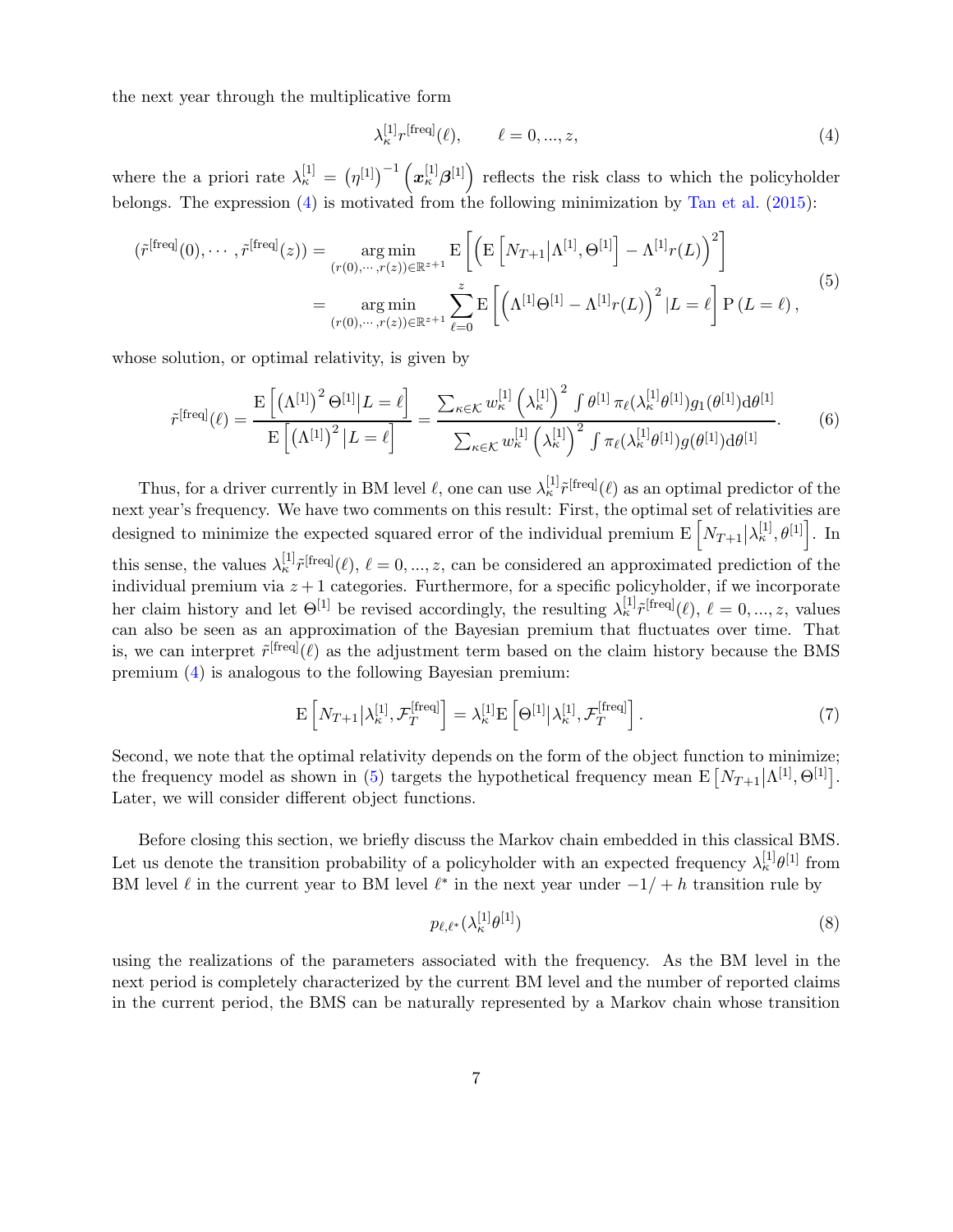matrix elements are given in [\(8\)](#page-6-2). For the given a priori rate  $\lambda_{\kappa}^{[1]}$  and the residual effect  $\theta^{[1]}$ , we may denote the corresponding stationary distribution as

<span id="page-7-0"></span>
$$
\boldsymbol{\pi}\left(\lambda_{\kappa}^{[1]}\theta^{[1]}\right) = \left(\pi_0\left(\lambda_{\kappa}^{[1]}\theta^{[1]}\right), \cdots, \pi_z\left(\lambda_{\kappa}^{[1]}\theta^{[1]}\right)\right)^T,\tag{9}
$$

where  $\pi_{\ell}(\lambda_{\kappa}^{[1]}\theta^{[1]})$  is the stationary distribution for the policyholder with expected frequency  $\lambda_{\kappa}^{[1]}\theta^{[1]}$ to be in level  $\ell$  induced by the transition probability in  $(8)$ . When marginalized, we can find the unconditional stationary distribution as well. That is, if we use  $L$  to denote the BM level occupied by a randomly selected policyholder in the steady state, the distribution of  $L$  is expressed as

$$
P(L = \ell) = \sum_{\kappa \in \mathcal{K}} w_{\kappa} \int \pi_{\ell} \left(\lambda_{\kappa}^{[1]} \theta\right) g_1(\theta) d\theta, \text{ for } \ell = 0, \cdots, z,
$$

where  $g_1$  is the density function of  $G_1$ . This probability is used in the minimization [\(5\)](#page-6-1). Notably, as shown in the above equation, the distribution of  $L$  depends on various factors including the distributional assumptions for the conditional distribution of frequency and random effect, transition rule, and stationary distribution.

#### <span id="page-7-1"></span>2.2 BMS based on both frequency and severity

Though widely used in practice, the frequency-based BMS is less than optimal: It completely ignores the claim severity information. A more statistically solid approach would be based on the aggregate severity, or the total loss of the collective risk model, which reflects both claim frequency and severity. In traditional collective risk models, the frequency and severity are assumed independent. Although, a series of recent studies shows that this unwarranted assumption can be relaxed in the collective risk model, and, thus, further in the Bayesian premium and BMS. In fact, the dependence between the frequency and severity in auto insurance is shown to be statistically significant in recent empirical studies such as [Frees et al.](#page-26-4) [\(2016](#page-26-4)) and [Garrido et al.](#page-26-5) [\(2016](#page-26-5)).

While various dependent collective risk models exist as mentioned in Introduction, including the two-step frequency–severity model and the copula-based models, we find that the bivariate random effect model is most convenient for the development of a better BMS because of its conditioning structure in the model specification. In this section, we focus on the model by [Oh et al.](#page-26-0) [\(2019](#page-26-0)), as it offers the most comprehensive bivariate random effect model: It contains other existing bivariate random effect models in the literature[—Pinquet](#page-26-8) [\(1997](#page-26-8)); [Boudreault et al.](#page-25-3) [\(2006](#page-25-3)); [Hern´andez-Bastida et al.](#page-26-9) [\(2009b](#page-26-9)); [Baumgartner et al.](#page-25-4) [\(2015](#page-25-4)); [Lu](#page-26-10) [\(2016](#page-26-10)); [Cheung et al.](#page-25-5) [\(2019](#page-25-5))—as special cases.

Paralleling the frequency model in section [2.1,](#page-4-0) the dependent collective risk model of [Oh et al.](#page-26-0) [\(2019](#page-26-0)) is specified as follows. We call this "the frequency–severity model," as it requires both frequency and severity models. For the given a priori rate  $(\Lambda^{[1]}, \Lambda^{[2]}) = (\lambda^{[1]}_{\kappa}, \lambda^{[2]}_{\kappa})$  and residual effect  $(\Theta^{[1]}, \Theta^{[2]}) = (\theta^{[1]}, \theta^{[2]})$ , the observations

$$
N_t, \quad \text{and} \quad Y_{t,j} \quad \text{for} \quad t, j \in \mathbb{N}
$$

are independent. In the frequency-severity model, the distributional assumption for  $N_t$  is identical to the frequency model in section [2.1.](#page-4-0) The individual severity  $Y_{t,j}$  is specified using a regression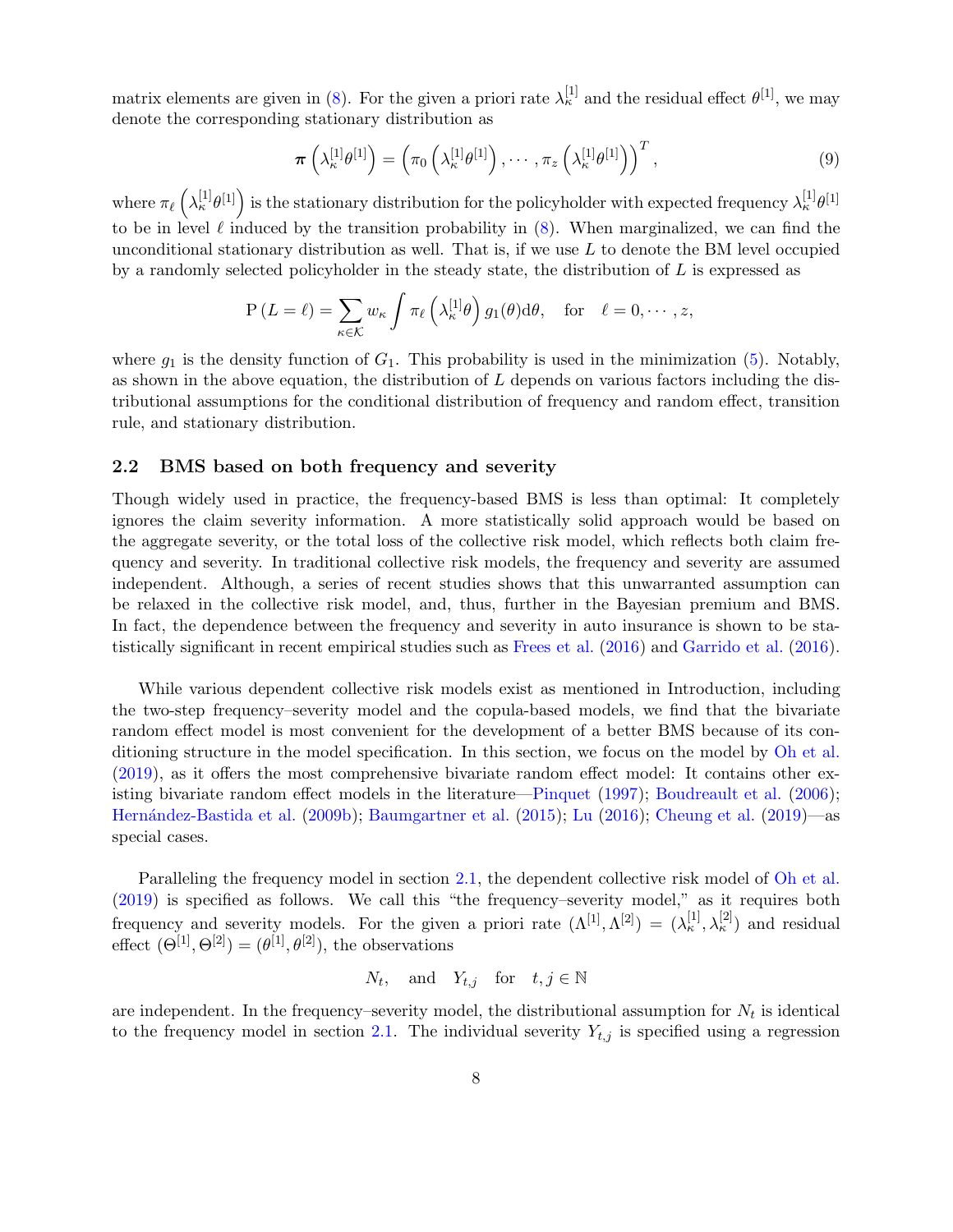model conditioning on the a priori risk characteristics  $X^{[2]} = x^{[2]}_{\kappa}$ , or equivalently  $\Lambda^{[2]} = \lambda^{[2]}_{\kappa}$  as previously mentioned, and the residual effect  $\Theta^{[2]}$ , such that

$$
Y_{t,j} | \left( \lambda_{\kappa}^{[2]}, \theta^{[2]} \right) \stackrel{\text{i.i.d.}}{\sim} \text{EDF}\left( \lambda_{\kappa}^{[2]} \theta^{[2]}, \psi^{[2]} \right), \tag{10}
$$

where the EDF has mean parameter  $\lambda_{\kappa}^{[2]}\theta^{[2]}$  with  $\lambda_{\kappa}^{[2]} = (\eta^{[2]})^{-1} \left( \mathbf{x}_{\kappa}^{[2]}\beta^{[2]} \right)$  and dispersion parameter  $\psi^{[2]}$ . Finally, the residual effect characteristic  $(\Theta^{[1]}, \Theta^{[2]})$ , which is assumed to be independent of the a priori rate  $(\Lambda^{[1]}, \Lambda^{[2]})$ , has a joint distribution H. That is,

<span id="page-8-0"></span>
$$
\left(\Theta^{[1]},\Theta^{[2]}\right) \stackrel{\text{i.i.d.}}{\sim} H = C\left(G_1, G_2\right),\tag{11}
$$

where  $G_1$  and  $G_2$  denote the marginal distribution functions for  $\Theta^{[1]}$  and  $\Theta^{[2]}$ , respectively, and C is a bivariate copula that defines the dependence structure in  $H$ . We use  $g_1, g_2$ , and  $h$  to denote the density functions of  $G_1, G_2$ , and  $H$ , respectively. As before, it is further assumed

$$
E\left[\Theta^{[1]}\right]=E\left[\Theta^{[2]}\right]=1
$$

for convenience.

There are several conditional independence relations under this frequency–severity model specification. For example, given  $(\lambda^{[1]}_{\kappa}, \lambda^{[2]}_{\kappa})$ , and  $(\theta^{[1]}, \theta^{[2]})$ , the claim history  $(N_t, Y_t)$  of a given policyholder is independent across time, and independence between frequency and individual severities and independence among individual severities are further implied. However, marginally or unconditionally, various dependence relations are observed:

- Dependence among frequencies induced by residual effect  $\Theta^{[1]}$ ;
- Dependence among severities induced by residual effect  $\Theta^{[2]}$ ;
- Dependence between frequency and severity induced by residual effects  $(\Theta^{[1]}, \Theta^{[2]})$  via the copula C.

Recalling that the individual severity  $Y_{t,j}$  is assumed EDF distributed, we note that the conditional average severity is again EDF distributed. That is,

$$
M_t | \left( \lambda_{\kappa}^{[1]}, \lambda_{\kappa}^{[2]}, \theta^{[1]}, \theta^{[2]}, N_t \right) \stackrel{\text{i.i.d.}}{\sim} \text{ED} \left( \lambda_{\kappa}^{[2]} \theta^{[2]}, \psi^{[2]} / N_t \right), \quad N_t > 0,
$$
\n(12)

and

$$
\mathrm{P}\left(M_t=0\big|\lambda_{\kappa}^{[2]},\theta^{[2]},N_t\right)=1,\quad \text{ if } N_t=0,
$$

where the mean parameter of the EDF,  $\lambda_{\kappa}^{[2]}\theta^{[2]}$ , is modeled through  $\lambda_{\kappa}^{[2]} = (\eta^{[2]})^{-1} (\boldsymbol{x}_{\kappa}^{[2]}\boldsymbol{\beta}^{[2]})$ . Thus, the distribution of  $M_t$  is the same as that of  $Y_{t,j}$ , except for the dispersion parameter. This allows us to efficiently model the aggregate severity  $S_t$  as a product form  $N_tM_t$ , whose mean serves as the premium under the frequency–severity model. There are two noteworthy sub-modes of the frequency–severity model. First, it reduces to the frequency model in section [2.1](#page-4-0) by removing the severity part. Second, if the copula  $C$  embedded in  $H$  is an independent copula, then the frequency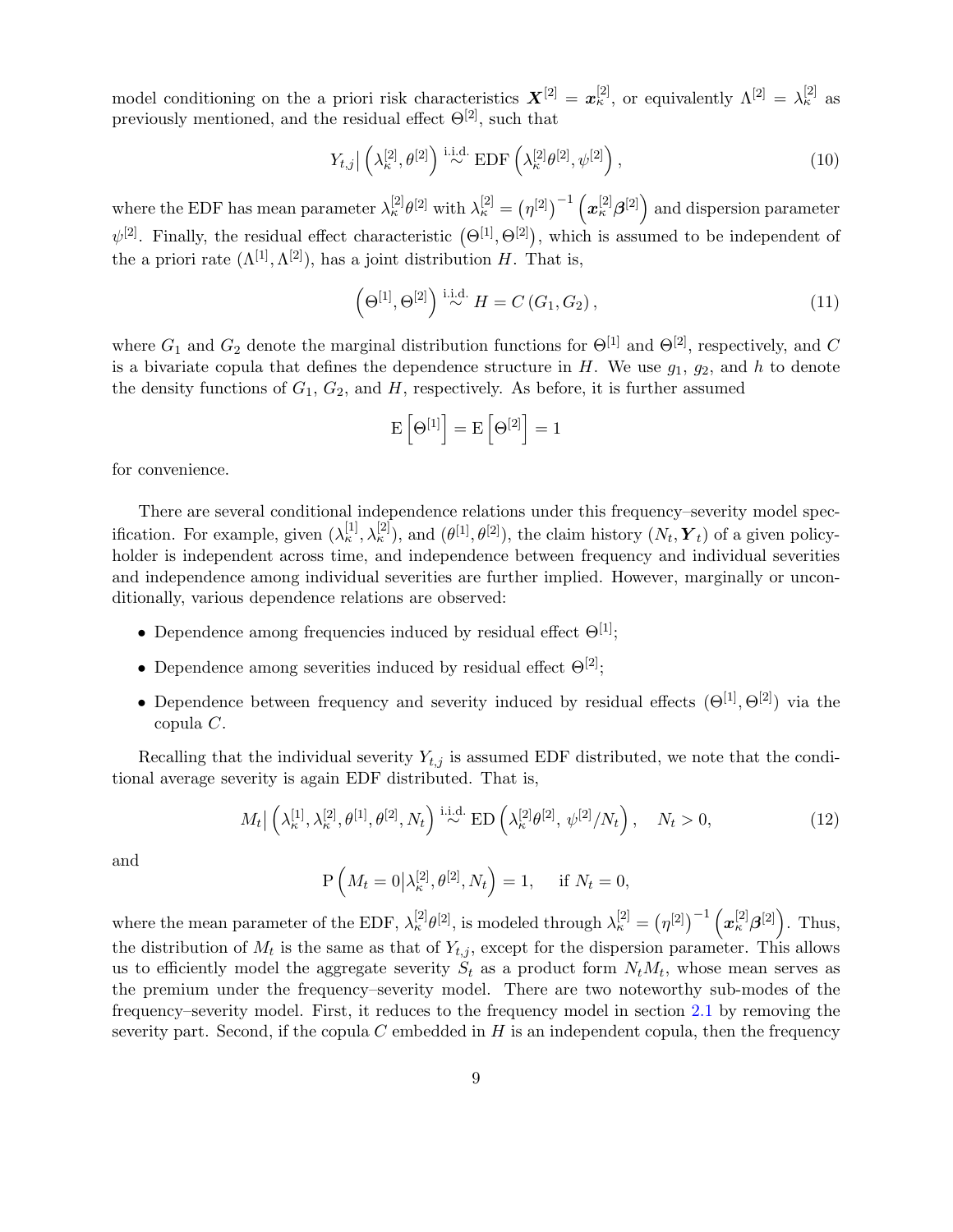and severity can be independently modeled, leading to the standard collective risk model.

We found that the optimal frequency-premium takes a form of  $\lambda_{\kappa}^{[1]} \tilde{r}^{[\text{freq}]}(\ell)$  in the frequency model from [\(4\)](#page-6-0). Now, suppose we predict the aggregate severity as the premium using the history of the frequency only. A simple, but widely, used approach in the literature [\(Denuit et al.,](#page-25-0) [2007\)](#page-25-0) is to multiply the average severity of all policyholders in the same risk class to the frequency such that the BMS premium is predicted with

<span id="page-9-1"></span><span id="page-9-0"></span>
$$
\lambda_{\kappa}^{[1]}\tilde{r}^{\text{[freq]}}(\ell) \times \lambda_{\kappa}^{[2]}.
$$
\n(13)

This multiplicative form is less than ideal in at least two aspects. First, by incorporating the average severity of the entire portfolio, it reflects the history of the frequency of a given policyholder, but completely ignores the past severity records of individual policyholders. Second, the multiplicative form can be justified only when the independence of the frequency and severity is warranted, which is not valid in general. In fact, the BMS premium [\(13\)](#page-9-0) is motivated from the following Bayesian premium with the implied independence between frequency and severity:

$$
\begin{split}\n& \mathbf{E}\left[S_{T+1}\middle|\lambda_{\kappa}^{[1]},\lambda_{\kappa}^{[2]},\mathcal{F}_{T}^{[\text{freq}]}\right] \\
&= \mathbf{E}\left[N_{T+1}\mathbf{E}\left[M_{T+1}\middle|\lambda_{\kappa}^{[1]},\lambda_{\kappa}^{[2]},\Theta^{[1]},\Theta^{[2]},\mathcal{F}_{T}^{[\text{freq}]},N_{T+1}\right]\middle|\lambda_{\kappa}^{[1]},\lambda_{\kappa}^{[2]},\mathcal{F}_{T}^{[\text{freq}]}\right] \\
&= \mathbf{E}\left[N_{T+1}\Theta^{[2]}\middle|\lambda_{\kappa}^{[1]},\lambda_{\kappa}^{[2]},\mathcal{F}_{T}^{[\text{freq}]}\right] \times \lambda_{\kappa}^{[2]} \\
&= \lambda_{\kappa}^{[1]}\mathbf{E}\left[\Theta^{[1]}\Theta^{[2]}\middle|\lambda_{\kappa}^{[1]},\lambda_{\kappa}^{[2]},\mathcal{F}_{T}^{[\text{freq}]}\right] \times \lambda_{\kappa}^{[2]} \\
&= \lambda_{\kappa}^{[1]}\mathbf{E}\left[\Theta^{[1]}\middle|\lambda_{\kappa}^{[1]},\lambda_{\kappa}^{[2]},\mathcal{F}_{T}^{[\text{freq}]}\right] \times \lambda_{\kappa}^{[2]}\mathbf{E}\left[\Theta^{[2]}\middle|\lambda_{\kappa}^{[1]},\lambda_{\kappa}^{[2]},\mathcal{F}_{T}^{[\text{freq}]}\right] \\
&= \lambda_{\kappa}^{[1]}\mathbf{E}\left[\Theta^{[1]}\middle|\lambda_{\kappa}^{[1]},\lambda_{\kappa}^{[2]},\mathcal{F}_{T}^{[\text{freq}]}\right] \times \lambda_{\kappa}^{[2]},\n\end{split}
$$
\n(14)

where the first and third equalities are from the law of total expectation and the fourth and fifth equalities are from the independence between  $\Theta^{[1]}$  and  $\Theta^{[2]}$ . From this, the relativity  $\tilde{r}^{[freq]}(\ell)$  in [\(13\)](#page-9-0) can be interpreted as the BMS version of the posterior estimation

$$
\mathrm{E}\left[\Theta^{[1]} \middle| \lambda_{\kappa}^{[1]}, \lambda_{\kappa}^{[2]}, \mathcal{F}_T^{[\mathrm{freq}]} \right]
$$

in [\(14\)](#page-9-1). Therefore, while convenient and simple, the BMS premium [\(13\)](#page-9-0) may result in a considerable bias when dependence between frequency and severity is strong. To adjust such bias, [Oh et al.](#page-26-0) [\(2019](#page-26-0)) suggest the following BMS premium from for a policyholder at BM level  $\ell$  in a  $-1/ + h$ system under the frequency–severity model:

<span id="page-9-3"></span><span id="page-9-2"></span>
$$
\lambda_{\kappa}^{[1]}\lambda_{\kappa}^{[2]}\tilde{r}^{[\text{dep}]}(\ell), \qquad \ell = 0, \cdots, z,
$$
\n(15)

where optimal relativity  $\tilde{r}^{[dep]}(\ell)$  for  $\ell = 0, \dots, z$  is the solution of the optimization,

$$
(\tilde{r}^{[\text{dep}]}(0),\cdots,\tilde{r}^{[\text{dep}]}(z)) = \underset{(r(0),\cdots,r(z)) \in \mathbb{R}^{z+1}}{\arg \min} E\left[\left(\mathbf{E}\left[S_{T+1}|\Lambda^{[1]},\Lambda^{[2]},\Theta^{[1]},\Theta^{[2]}\right] - \Lambda^{[1]}\Lambda^{[2]}r(L)\right)^{2}\right]
$$

$$
= \underset{(r(0),\cdots,r(z)) \in \mathbb{R}^{z+1}}{\arg \min} \sum_{\ell=0}^{z} E\left[\left(\Lambda^{[1]}\Lambda^{[2]}\Theta^{[1]}\Theta^{[2]} - \Lambda^{[1]}\Lambda^{[2]}r(L)\right)^{2}|L=\ell\right]P(L=\ell),\tag{16}
$$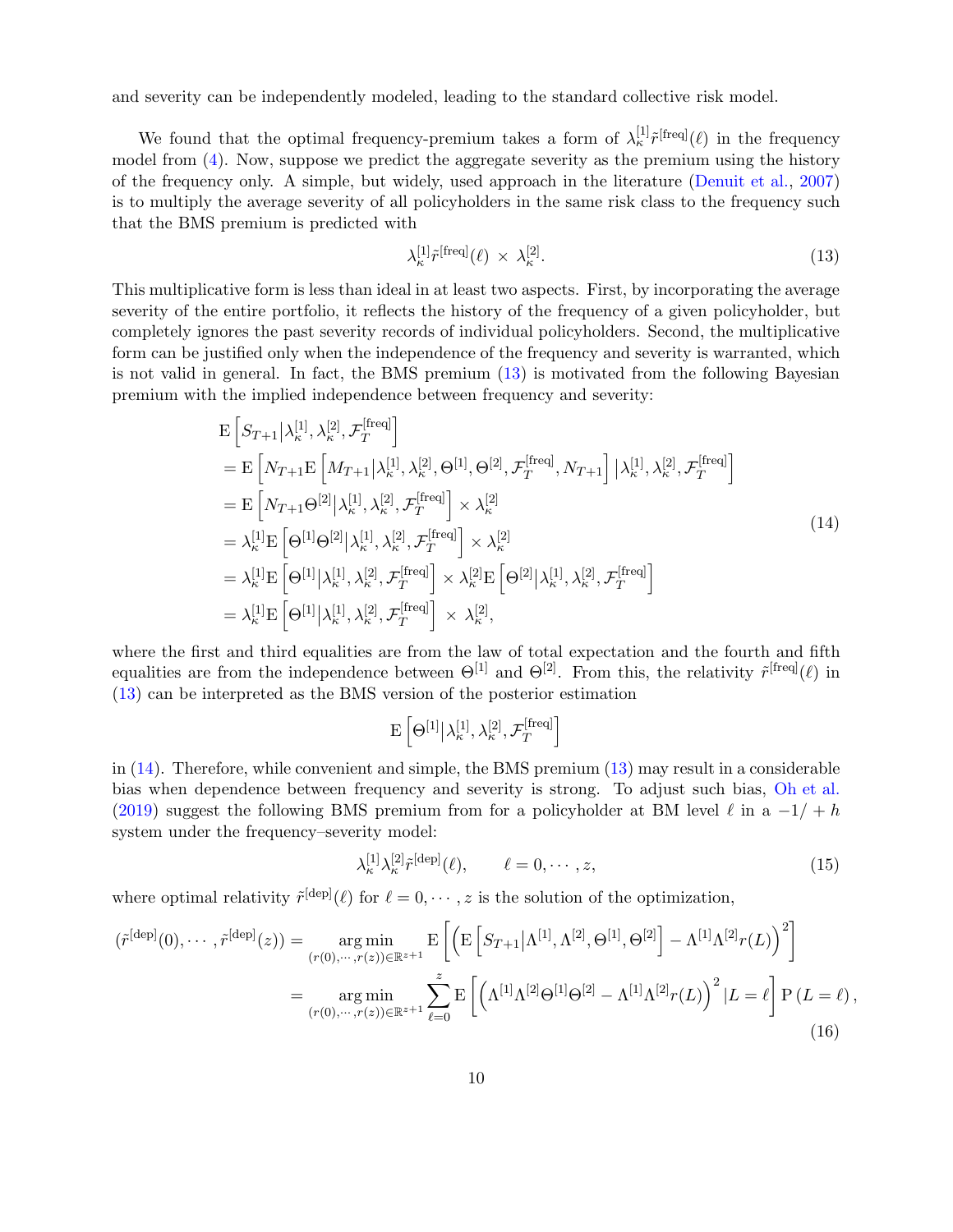which is an extended setting of that in [Tan et al.](#page-26-2) [\(2015](#page-26-2)). The solution of [\(16\)](#page-9-2) can be obtained as

<span id="page-10-2"></span><span id="page-10-0"></span> $\mathbf{r}$ 

$$
\tilde{r}^{\text{[dep]}}(l) = \frac{\mathrm{E}\left[\left(\Lambda^{[1]}\Lambda^{[2]}\right)^2 \Theta^{[1]}\Theta^{[2]}\bigg|L=\ell\right]}{\mathrm{E}\left[\left(\Lambda^{[1]}\Lambda^{[2]}\right)^2 |L=\ell\right]} \quad \text{for} \quad \ell = 0, \cdots, z,
$$
\n(17)

where the numerator and denominator can be analytically expressed as

$$
\mathcal{E}\left[\left(\Lambda^{[1]}\Lambda^{[2]}\right)^{2}\Theta^{[1]}\Theta^{[2]}\bigg|L=\ell\right]=\frac{\sum_{\kappa\in\mathcal{K}}w_{\kappa}\left(\lambda_{\kappa}^{[1]}\lambda_{\kappa}^{[2]}\right)^{2}\int\int\theta^{[1]}\theta^{[2]}\pi_{\ell}(\lambda_{\kappa}^{[1]}\theta^{[1]})h(\theta^{[1]},\theta^{[2]})d\theta^{[1]}d\theta^{[2]}}{\sum_{\kappa\in\mathcal{K}}w_{\kappa}\int\pi_{\ell}(\lambda_{\kappa}^{[1]}\theta^{[1]})g_{1}(\theta^{[1]})d\theta^{[1]}}\tag{18}
$$

and

$$
\mathcal{E}\left[\left(\Lambda^{[1]}\Lambda^{[2]}\right)^{2}|L=\ell\right]=\frac{\sum\limits_{\kappa\in\mathcal{K}}w_{\kappa}\left(\lambda_{\kappa}^{[1]}\lambda_{\kappa}^{[2]}\right)^{2}\int\pi_{\ell}(\lambda_{\kappa}^{[1]}\theta^{[1]},\psi^{[1]})g_{1}(\theta^{[1]})d\theta^{[1]}}{\sum\limits_{\kappa\in\mathcal{K}}w_{\kappa}\int\pi_{\ell}(\lambda_{\kappa}^{[1]}\theta^{[1]},\psi^{[1]})g_{1}(\theta^{[1]})d\theta^{[1]}},\tag{19}
$$

respectively, where  $\pi_{\ell}$  is a stationary distribution defined in [\(9\)](#page-7-0). We refer to [Oh et al.](#page-26-0) [\(2019](#page-26-0)) for the detailed derivation of [\(17\)](#page-10-0).

Similar to [\(13\)](#page-9-0), the premium [\(15\)](#page-9-3) can be viewed as the BMS version of the Bayesian premium from

$$
\begin{split}\n& \mathbf{E}\left[S_{T+1}\middle|\lambda_{\kappa}^{[1]},\lambda_{\kappa}^{[2]},\mathcal{F}_{T}^{[\text{freq}]}\right] \\
&= \mathbf{E}\left[N_{T+1}\mathbf{E}\left[M_{T+1}\middle|\lambda_{\kappa}^{[1]},\lambda_{\kappa}^{[2]},\Theta^{[1]},\Theta^{[2]},\mathcal{F}_{T}^{[\text{freq}]},N_{T+1}\right]\middle|\lambda_{\kappa}^{[1]},\lambda_{\kappa}^{[2]},\mathcal{F}_{T}^{[\text{freq}]}\right] \\
&= \lambda_{\kappa}^{[2]}\mathbf{E}\left[N_{T+1}\Theta^{[2]}\middle|\lambda_{\kappa}^{[1]},\lambda_{\kappa}^{[2]},\mathcal{F}_{T}^{[\text{freq}]}\right] \\
&= \lambda_{\kappa}^{[1]}\lambda_{\kappa}^{[2]}\mathbf{E}\left[\Theta^{[1]}\Theta^{[2]}\middle|\lambda_{\kappa}^{[1]},\lambda_{\kappa}^{[2]},\mathcal{F}_{T}^{[\text{freq}]}\right]\n\end{split} \tag{20}
$$

<span id="page-10-1"></span>and, consequently, the relativity  $\tilde{r}^{[dep]}(\ell)$  in [\(15\)](#page-9-3) can be interpreted as the BMS version of the posterior estimation

$$
\mathcal{E}\left[\Theta^{[1]}\Theta^{[2]}|\lambda_{\kappa}^{[1]},\lambda_{\kappa}^{[2]},\mathcal{F}_{T}^{[\text{freq}]}\right].\tag{21}
$$

Notably, the BMS premium of [Oh et al.](#page-26-0) [\(2019](#page-26-0)) operates under the  $-1/ + h$  system, where the BM level transition is driven by the claim frequency only and is unable to penalize high severity claims. Also, as seen from [\(21\)](#page-10-1), the severity history is not used inside the condition. In reality, the severity information is indirectly incorporated only through the dependence between  $\Theta^{[1]}$  and  $\Theta^{[2]}$ . Thus, the BMS premium of [Oh et al.](#page-26-0) [\(2019](#page-26-0)) approximates the Bayesian premium, but in a limited sense, because it incorporates the history of claim frequency and not severity. Later, we propose to improve the BMS premium prediction with a direct incorporation of the history of severity as well.

### 2.3 Comparative summary so far

To provide a broader view, it is informative to compare the BMS models considered in this section. In the following, the BMS models are listed in an increasing order with later models being more sophisticated.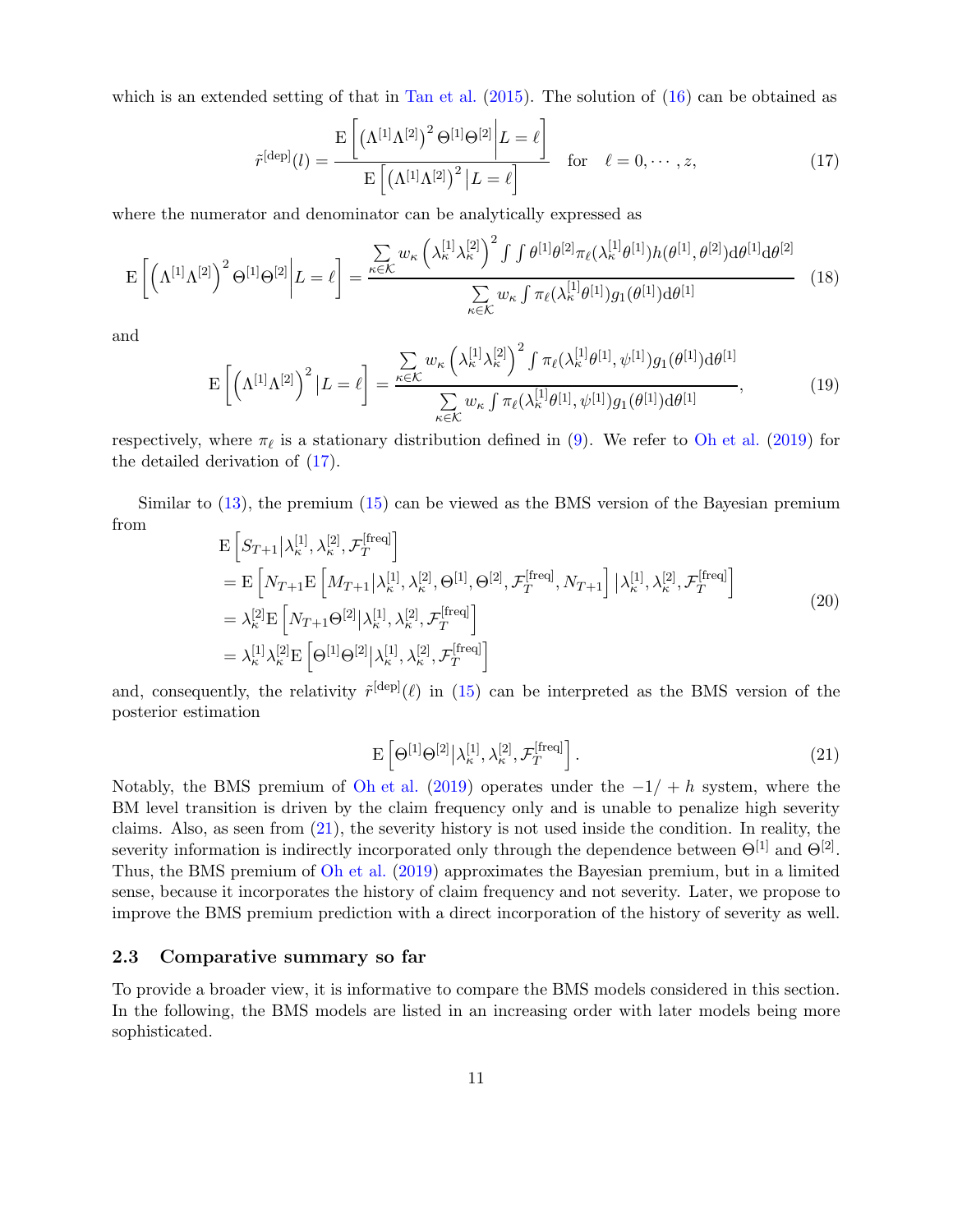- 1. The frequency-only BMS in section [2.1.](#page-4-0) This simplest BMS mainly targets the prediction of frequency. At the outset of the contract, a priori risk characteristics  $x_{\kappa}^{[1]}$  are used to calibrate the a priori rate, and the policyholder's specific residual effect  $\Theta^{[1]}$  is periodically readjusted based on the claim frequency history  $\mathcal{F}_T^{\text{[freq]}}$  $T$ <sup>[[[[[1]</sup>]. The optimal BMS predictor of the next year's frequency is  $\lambda_{\kappa}^{[1]} \tilde{r}^{[\text{freq}]}(\ell)$  in [\(4\)](#page-6-0).
- 2. The simple BMS predicting the aggregate severity under the independence between frequency and severity, or equivalently the independence  $\Theta^{[1]}$  and  $\Theta^{[2]}$ , under the frequency–severity model in section [2.2.](#page-7-1) In this model, the estimator of  $\Theta^{[1]}$  is periodically readjusted based on the claim frequency history  $\mathcal{F}_T^{\text{[freq]}}$  $T^{[Heq]}$ . However, the severity history is ignored, which implicitly leads the predictor of  $\Theta^{[2]}$  being equal to its mean, 1, a fixed constant. The optimal BMS predictor of the next year's premium is  $\lambda_{\kappa}^{[1]}\lambda_{\kappa}^{[2]}\tilde{r}^{[\text{freq}]}(\ell)$  because of the independence between frequency and severity, as shown in [\(13\)](#page-9-0).
- 3. The BMS predicting the aggregate severity with dependence between frequency and severity, proposed by [Oh et al.](#page-26-0) [\(2019](#page-26-0)). This model extends the previous model; the optimal BMS takes the form  $\lambda_{\kappa}^{[1]}\lambda_{\kappa}^{[2]}\tilde{r}^{[\text{dep}]}(\ell)$  as shown in [\(15\)](#page-9-3), where  $\tilde{r}^{[\text{dep}]}(\ell)$  is the relativity that accommodates the dependence between  $\Theta^{[1]}$  and  $\Theta^{[2]}$ . In terms of the Bayesian premium framework, in this model, the predictor of  $\Theta^{[1]}$  is periodically readjusted based on  $\mathcal{F}_T^{\text{[freq]}}$  $T$ <sup>T</sup>. The revised  $\Theta^{[1]}$ , in turn, affects  $\Theta^{[2]}$  through the dependence structure in H, the joint distribution of  $(\Theta^{[1]}, \Theta^{[2]})$ . The severity history is, however, still ignored, as the transition rule is purely driven by frequency.

## <span id="page-11-1"></span>3 Motivation for transition rules driven by severity history

In this section, we investigate a hypothetical frequency–severity model where closed-form expressions are available for various quantities. By analyzing this model analytically, we derive various Bayesian premiums in the presence of claim history. In particular, we show that Bayesian premiums vary not only by the target variable (i.e., the frequency or the aggregate severity), but also the type of claim history incorporated.

In light of the analogy between the Bayesian premium and the BMS premium, a major implication of this exercise is the need for a BMS that has a transition rule operated by the past claim history of both frequency and severity. We thus conclude that, while the optimal relativities in [\(16\)](#page-9-2) provide the best prediction under the BMS, where the transition is only ruled by claim frequency, considering severity in the transition rule might improve the prediction ability of the BMS.

### 3.1 The model

The model we consider is a frequency–severity model with the distribution of frequency given by

$$
N_t \big| \left( \lambda_{\kappa}^{[1]}, \lambda_{\kappa}^{[2]}, \theta^{[1]}, \theta^{[2]} \right) \stackrel{\text{i.i.d.}}{\sim} \text{Pois}\left( \lambda_{\kappa}^{[1]} \theta^{[1]} \right),
$$

and the individual severities by

<span id="page-11-0"></span>
$$
Y_{t,j} \left( \lambda_{\kappa}^{[1]}, \lambda_{\kappa}^{[2]}, \theta^{[1]}, \theta^{[2]} \right) \stackrel{\text{i.i.d.}}{\sim} \text{Pois}\left( \lambda_{\kappa}^{[2]} \theta^{[2]} \right). \tag{22}
$$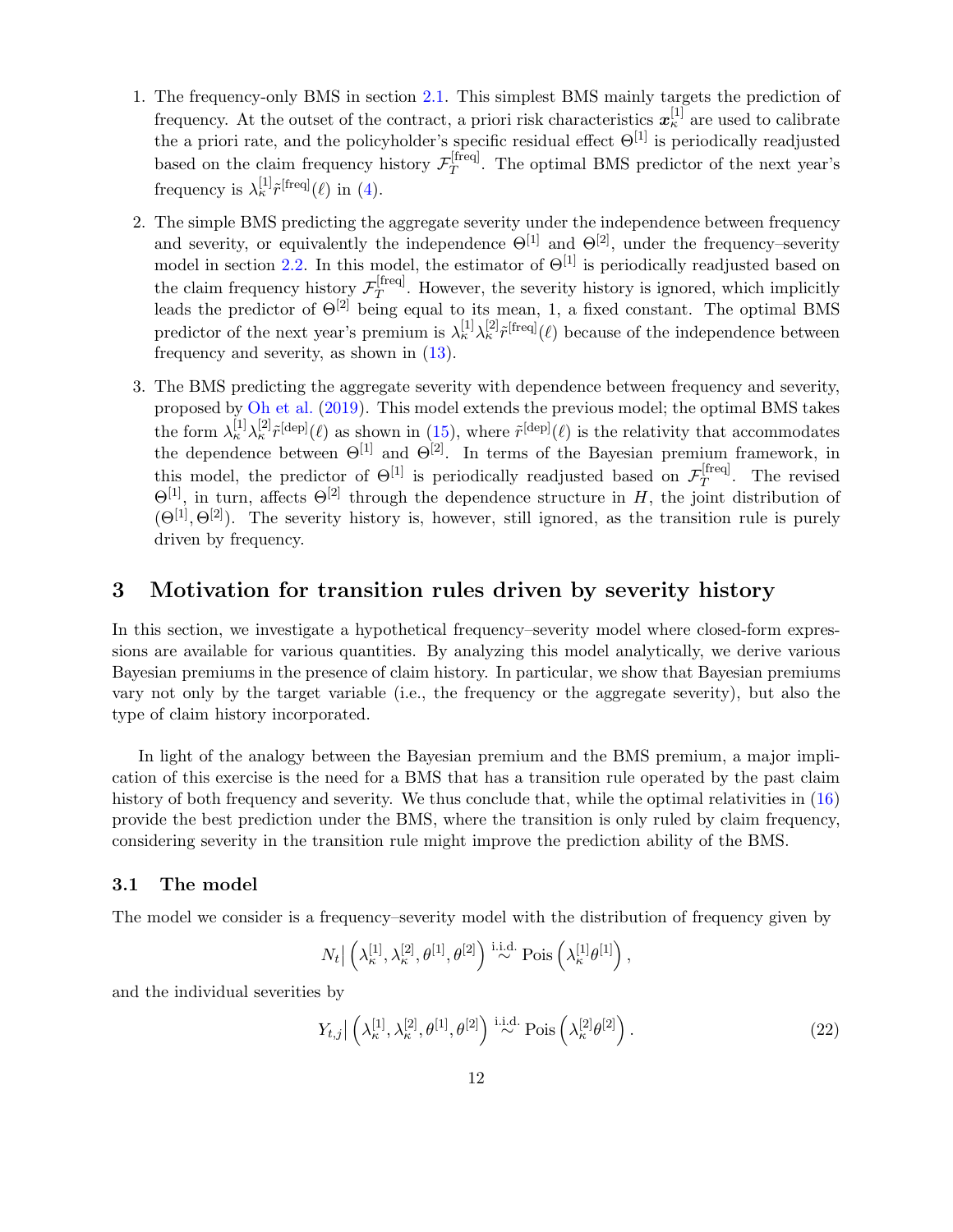For the residual effect characteristics, the following joint density of  $(\Theta^{[1]}, \Theta^{[2]})$  is used

$$
h(\theta_1, \theta_2) = c_0 c_1 \exp(-c_1 \theta_1) c_1 \exp(-c_1 \theta_2) + (1 - c_0) c_2 \exp(-c_2 \theta_1) c_2 \exp(-c_2 \theta_2)
$$
 (23)

whose corresponding marginal distributions  $G_1$  and  $G_2$  are a mixture of exponential distribution with the identical density

$$
g_1(\theta) = g_2(\theta) = c_0 c_1 \exp(-c_1 \theta) + (1 - c_0)c_2 \exp(-c_2 \theta), \quad c_1, c_2 > 0 \text{ and } c_0 \in [0, 1].
$$

A similar joint distribution, based on conjugacy, appears in [Lu](#page-26-10) [\(2016](#page-26-10)) and [Cheung et al.](#page-25-5) [\(2019](#page-25-5)). The independence between  $\Theta^{[1]}$  and  $\Theta^{[2]}$  corresponds to the boundary values of  $c_0$  range, that is,  $c_0 = 0$  or 1, in which case the joint density [\(23\)](#page-12-0) reduces to the product of two exponential densities. For  $0 < c_0 < 1$ , the dependence is positive. It is further assumed that

<span id="page-12-0"></span>
$$
c_0 \frac{1}{c_1} + (1 - c_0) \frac{1}{c_2} = 1
$$

such that the mean of each marginal distribution is 1. Finally, for the convenience of interpretation, we assume  $c_1 > c_2$  such that  $E[\Theta^{[1]}] < E[\Theta^{[2]}]$ . Note that  $(22)$  implies

$$
S_t \big| \left( \lambda_{\kappa}^{[1]}, \lambda_{\kappa}^{[2]}, \theta^{[1]}, \theta^{[2]}, N_t \right) \stackrel{\text{i.i.d.}}{\sim} \text{Pois}\left( \lambda_{\kappa}^{[2]} \theta^{[2]} N_t \right).
$$

This model, without the mixture structure and the explanatory variables, is known as Neyman Type A distribution in the collective risk model literature.

#### 3.2 Premium under frequency-only model with  $\mathcal{F}_T^{\text{[freq]}}$ T

We start with the prediction under the classical frequency model discussed in section [2.1.](#page-4-0) This model is a special case of the frequency–severity model with the severity component ignored. The Bayesian predictor of the frequency, of Bayesian frequency-premium, based on the past claim history of frequency  $\mathcal{F}_T^{\text{[freq]}}$  $T$ <sup>thed</sup> can be obtained as

$$
\begin{split} \mathbf{E}\left[N_{T+1}\middle|\lambda_{\kappa}^{[1]},\lambda_{\kappa}^{[2]},\mathcal{F}_{T}^{[\text{freq}]}\right] &= \mathbf{E}\left[\mathbf{E}\left[N_{T+1}\middle|\lambda_{\kappa}^{[1]},\lambda_{\kappa}^{[2]},\Theta^{[1]},\Theta^{[2]},\mathcal{F}_{T}^{[\text{freq}]}\right]\middle|\lambda_{\kappa}^{[1]},\lambda_{\kappa}^{[2]},\mathcal{F}_{T}^{[\text{freq}]}\right] \\ &= \lambda_{\kappa}^{[1]}\mathbf{E}\left[\Theta^{[1]}\middle|\lambda_{\kappa}^{[1]},\lambda_{\kappa}^{[2]},\mathcal{F}_{T}^{[\text{freq}]}\right], \end{split}
$$

which can take a more specific form as

$$
\mathcal{E}\left[N_{T+1}\middle|\lambda_{\kappa}^{[1]},\lambda_{\kappa}^{[2]},\mathcal{F}_{T}^{[\text{freq}]} \right] = \lambda_{\kappa}^{[1]}\left[\frac{a_1}{a_1 + a_2} \frac{1 + \sum_{t=1}^{T} n_t}{c_1} + \frac{a_2}{a_1 + a_2} \frac{1 + \sum_{t=1}^{T} n_t}{c_2}\right],\tag{24}
$$

where

<span id="page-12-1"></span>
$$
a_1 = \frac{\Gamma\left(1 + \sum_{t=1}^T n_t\right)c_0}{c_1^{\sum_{t=1}^T n_t}} \quad \text{and} \quad a_2 = \frac{\Gamma\left(1 + \sum_{t=1}^T n_t\right)(1 - c_0)}{c_2^{\sum_{t=1}^T n_t}}.
$$

We see that all quantities are functions of the past claim frequencies  $n_1, ..., n_T$ .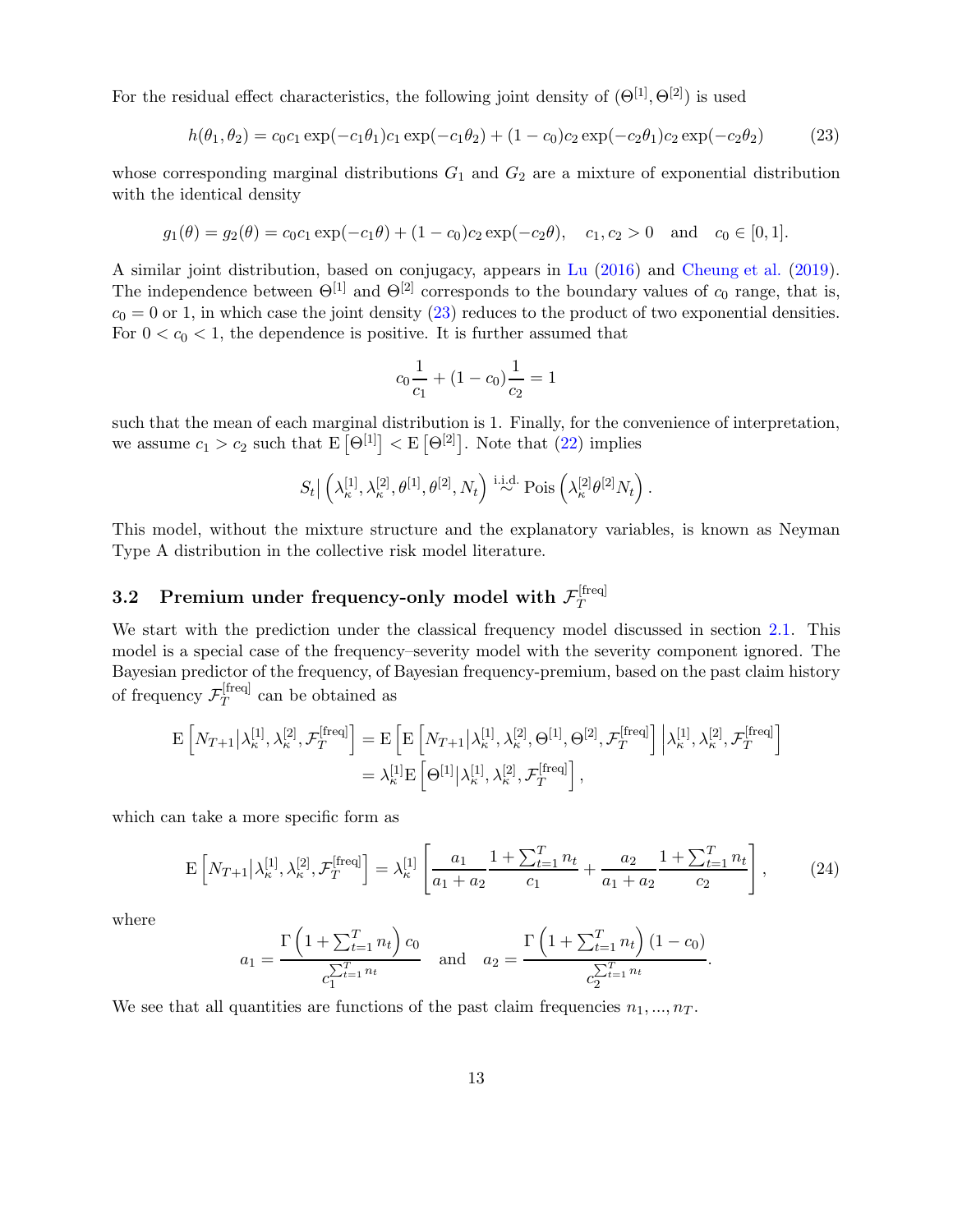#### 3.3 Premium under frequency–severity model with  $\mathcal{F}_T^{\text{[freq]}}$ T

Let us turn to the Bayesian premium under the frequency–severity model introduced in section [2.2,](#page-7-1) with only the past history of claim frequency  $\mathcal{F}_T^{\text{[freq]}}$  $T<sup>[Heq]</sup>$  incorporated. The premium in this model is the aggregate severity of the next year. We consider two different scenarios. First, we consider the case where frequency and severity are independent, corresponding to  $c_0 = 0$  or 1. In this case, the Bayesian premium can be obtained as follows:

<span id="page-13-0"></span>
$$
E\left[S_{T+1}|\lambda_{\kappa}^{[1]},\lambda_{\kappa}^{[2]},\mathcal{F}_{T}^{[\text{freq}]}\right]
$$
  
\n
$$
= E\left[N_{T+1}E\left[M_{T+1}|\lambda_{\kappa}^{[1]},\lambda_{\kappa}^{[2]},\Theta^{[1]},\Theta^{[2]},\mathcal{F}_{T}^{[\text{freq}]},N_{T+1}\right]|\lambda_{\kappa}^{[1]},\lambda_{\kappa}^{[2]},\mathcal{F}_{T}^{[\text{freq}]}\right]
$$
  
\n
$$
= E\left[\lambda_{\kappa}^{[1]}\lambda_{\kappa}^{[2]}\Theta^{[1]}\Theta^{[2]}\right|\lambda_{\kappa}^{[1]},\lambda_{\kappa}^{[2]},\mathcal{F}_{T}^{[\text{freq}]}\right]
$$
  
\n
$$
= \lambda_{\kappa}^{[1]}\lambda_{\kappa}^{[2]}E\left[\Theta^{[1]}\right|\lambda_{\kappa}^{[1]},\lambda_{\kappa}^{[2]},\mathcal{F}_{T}^{[\text{freq}]}\right]E\left[\Theta^{[2]}\right]
$$
  
\n
$$
= \lambda_{\kappa}^{[1]}\lambda_{\kappa}^{[2]}\left[\frac{a_{1}}{a_{1}+a_{2}}\frac{1+\sum_{t=1}^{T}n_{t}}{c_{1}}+\frac{a_{2}}{a_{1}+a_{2}}\frac{1+\sum_{t=1}^{T}n_{t}}{c_{2}}\right],
$$
\n(25)

where the first and the second equalities are from the law of total expectation and the third equality holds from the independence. The last equality uses  $E[\Theta^{[2]}] = 1$ . At this point the analogy between the Bayesian premium and the BMS premium is most relevant and revealing. In this independence case, the Bayesian premium [\(25\)](#page-13-0) is analogous to the BMS premium  $\lambda_k^{[1]}\lambda_k^{[2]}\tilde{r}^{\text{[freq]}}(\ell)$  in [\(13\)](#page-9-0). Both premiums take the same multiplicative form, and  $\tilde{r}^{\text{[freq]}}(\ell)$  plays the role of the last term of [\(25\)](#page-13-0). In particular, we see that the Bayesian premium [\(25\)](#page-13-0) is obtained by just multiplying  $\Lambda^{[2]}$  to the Bayesian predictor of frequency [\(24\)](#page-12-1), which is completely parallel to the BMS premium obtained by multiplying  $\lambda_{\kappa}^{[2]}$  to the frequency-only BMS premium  $\lambda_{\kappa}^{[1]}r^{[\text{freq}]}(\ell)$  in [\(4\)](#page-6-0). However, setting the aggregate severity premiums by simply multiplying the severity mean to the frequency-driven premium is invalid unless the independence assumption between frequency and severity is warranted.

In the second scenario, we consider the case where the frequency and severity are dependent, corresponding to  $0 < c_0 < 1$  in the model. After straightforward, but tedious, algebra, the Bayesian premium based on  $\mathcal{F}_T^{\text{[freq]}}$  $T$ <sup>thed</sup> then can be computed as follows:

$$
\mathcal{E}\left[S_{T+1}|\lambda_{\kappa}^{[1]},\lambda_{\kappa}^{[2]},\mathcal{F}_{T}^{[\text{freq}]}\right] = \mathcal{E}\left[\mathcal{E}\left[S_{T+1}|\mathcal{F}_{T}^{[\text{freq}]},\lambda_{\kappa}^{[1]},\lambda_{\kappa}^{[2]},\Theta^{[1]},\Theta^{[2]}\right] \Big|\lambda_{\kappa}^{[1]},\lambda_{\kappa}^{[2]},\mathcal{F}_{T}^{[\text{freq}]}\right]
$$

$$
= \lambda_{\kappa}^{[1]}\lambda_{\kappa}^{[2]}\mathcal{E}\left[\Theta^{[1]}\Theta^{[2]}|\lambda_{\kappa}^{[1]},\lambda_{\kappa}^{[2]},\mathcal{F}_{T}^{[\text{freq}]}\right]
$$

$$
= \lambda_{\kappa}^{[1]}\lambda_{\kappa}^{[2]}\left[\frac{a_{1}^{*}}{a_{1}^{*}+a_{2}^{*}}\frac{1+\sum_{t=1}^{T}n_{t}}{c_{1}}+\frac{a_{2}^{*}}{a_{1}^{*}+a_{2}^{*}}\frac{1+\sum_{t=1}^{T}n_{t}}{c_{2}}\right],
$$
(26)

where

<span id="page-13-1"></span>
$$
a_1^* = \frac{\Gamma\left(1 + \sum_{t=1}^T n_t\right)c_0}{c_1^{1 + \sum_{t=1}^T n_t}} \quad \text{and} \quad a_2^* = \frac{\Gamma\left(1 + \sum_{t=1}^T n_t\right)(1 - c_0)}{c_2^{1 + \sum_{t=1}^T n_t}}.
$$

Note that, for  $0 < c_0 < 1$ , we have  $a_1^* < a_2^*$ , which implies that the premium in [\(26\)](#page-13-1) is larger than the premium in [\(25\)](#page-13-0). Hence, even though only the frequency history  $\mathcal{F}_T^{\text{[freq]}}$  $T^{\text{ineq}}$  is used, the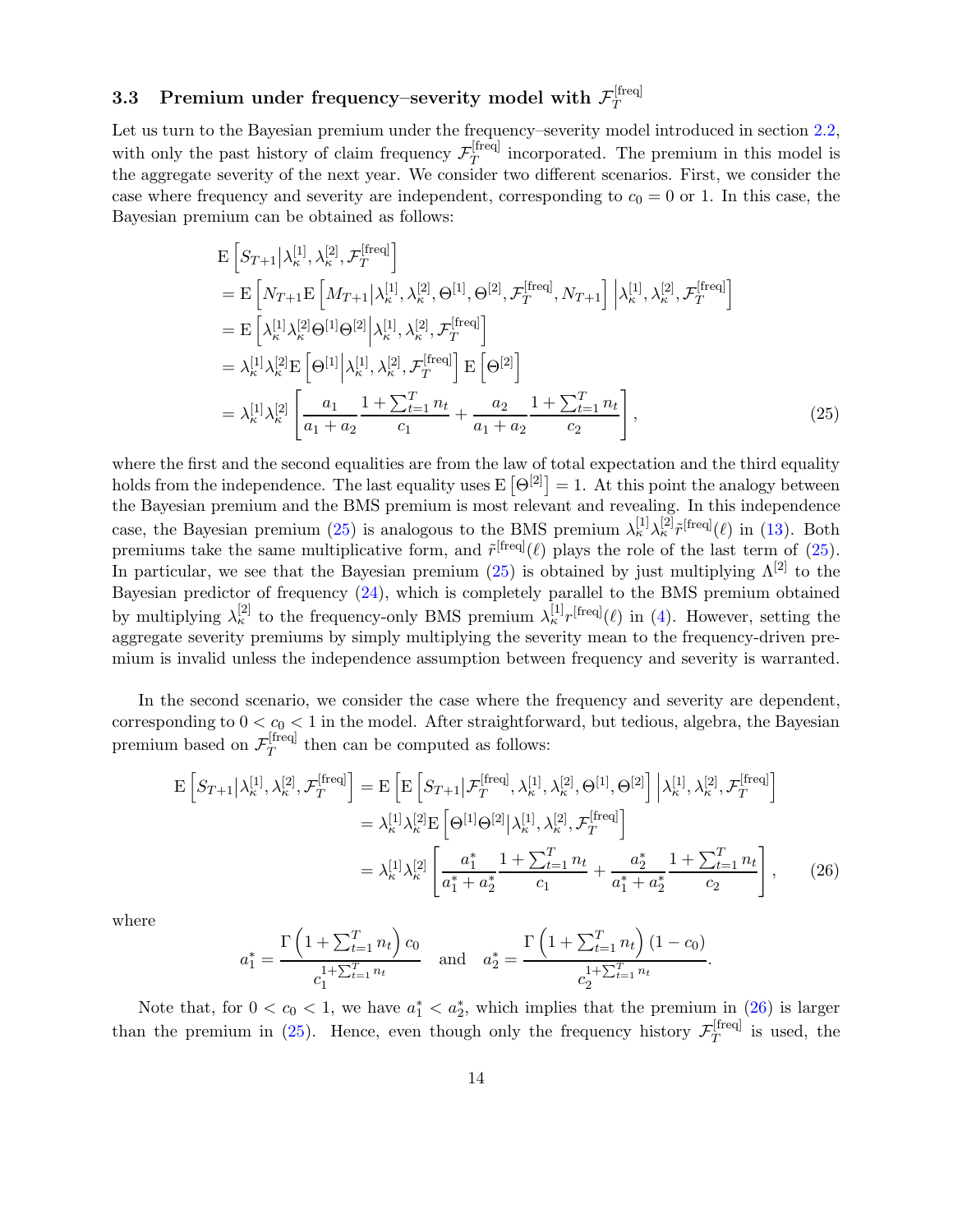Bayesian premium responds to the severity information through the dependence structure between the frequency  $\Theta^{[1]}$  and severity  $\Theta^{[2]}$ , as previously mentioned. Similar to the independence case, we again verify the analogy between the Bayesian premium in [\(26\)](#page-13-1) and the BMS premium of [Oh et al.](#page-26-0) [\(2019](#page-26-0)) in [\(15\)](#page-9-3). More specifically, the optimal relativity  $\tilde{r}^{[dep]}(l)$  in [\(17\)](#page-10-0) is analogous to the last term of [\(26\)](#page-13-1). We conclude that, even though no severity history is incorporated, both the Bayesian and BMS premiums can accommodate the severity component indirectly through the dependence structure between frequency and severity.

#### <span id="page-14-3"></span>3.4 Premium under frequency–severity model with  $\mathcal{F}_T^{[\text{full}]}$ T

The most complete premium is the Bayesian premium incorporating both frequency and severity. For this, we use the same frequency–severity model as in the previous subsection. However, this time, we use the full history of the given policyholder, including both frequency and severity, denoted by  $\mathcal{F}_T^{\text{[full]}}$  $T<sup>[101]</sup>$ . The corresponding Bayesian premium is then

<span id="page-14-4"></span>
$$
\mathcal{E}\left[S_{T+1}\middle|\lambda_{\kappa}^{[1]},\lambda_{\kappa}^{[2]},\mathcal{F}_{T}^{[\text{full}]}\right] = \mathcal{E}\left[\mathcal{E}\left[S_{T+1}\middle|\lambda_{\kappa}^{[1]},\lambda_{\kappa}^{[2]},\Theta^{[1]},\Theta^{[2]}\right],\mathcal{F}_{T}^{[\text{full}]} \middle|\lambda_{\kappa}^{[1]},\lambda_{\kappa}^{[2]},\mathcal{F}_{T}^{[\text{full}]}\right] \n= \lambda_{\kappa}^{[1]}\lambda_{\kappa}^{[2]}\mathcal{E}\left[\Theta^{[1]}\Theta^{[2]}\middle|\lambda_{\kappa}^{[1]},\lambda_{\kappa}^{[2]},\mathcal{F}_{T}^{[\text{full}]}\right].
$$
\n(27)

<span id="page-14-0"></span>After tedious algebraic calculations (shown in Appendix [B\)](#page-30-0), the Bayesian premium can be written as

$$
\mathcal{E}\left[S_{T+1}\middle|\lambda_{\kappa}^{[1]},\lambda_{\kappa}^{[2]},\mathcal{F}_{T}^{[\text{full}]}\right]
$$
\n
$$
= \lambda_{\kappa}^{[1]}\lambda_{\kappa}^{[2]}\left[a_{1}^{**}\frac{\sum_{t=1}^{T}n_{t}+1}{\lambda_{\kappa}^{[1]}T+c_{1}}\frac{\sum_{t=1}^{T}s_{t}+1}{\lambda_{\kappa}^{[2]}\left(\sum_{t=1}^{T}n_{t}\right)+c_{1}}+a_{2}^{**}\frac{\sum_{t=1}^{T}n_{t}+1}{\lambda_{\kappa}^{[1]}T+c_{2}}\frac{\sum_{t=1}^{T}s_{t}+1}{\lambda_{\kappa}^{[2]}\left(\sum_{t=1}^{T}n_{t}\right)+c_{2}}\right]
$$
\n(28)

with

$$
a_1^{**} = \frac{c_0 c_1^2}{c_0 c_1^2 + (1 - c_0)c_2^2 \left(\frac{\lambda_k^{[1]}T + c_1}{\lambda_k^{[1]}T + c_2}\right)^{\sum_{t=1}^T n_t + 1} \left(\frac{\lambda_k^{[2]}(\sum_{t=1}^T n_t) + c_1}{\lambda_k^{[2]}(\sum_{t=1}^T n_t) + c_2}\right)^{\sum_{t=1}^T s_t + 1}}
$$

and  $a_2^{**} = 1 - a_1^{**}$ . Clearly, the premium is an explicit function of past severity  $s_t$  as well as past frequency  $n_t$ . Even when frequency and individual severities are independent, that is  $c_0 = 0$  or 1 in  $(23)$ , we obtain

<span id="page-14-1"></span>
$$
\mathcal{E}\left[S_{T+1}\middle|\lambda_{\kappa}^{[1]},\lambda_{\kappa}^{[2]},\mathcal{F}_{T}^{[\text{full}]}\right] = \begin{cases} \lambda_{\kappa}^{[1]}\lambda_{\kappa}^{[2]}\frac{\sum_{t=1}^{T}n_{t}+1}{\lambda_{\kappa}^{[1]}T+c_{1}}\frac{\sum_{t=1}^{T}s_{t}+1}{\lambda_{\kappa}^{[2]}(\sum_{t=1}^{T}n_{t})+c_{1}}, & c_{0}=1, \\ \lambda_{\kappa}^{[1]}\lambda_{\kappa}^{[2]}\frac{\sum_{t=1}^{T}n_{t}+1}{\lambda_{\kappa}^{[1]}T+c_{2}}\frac{\sum_{t=1}^{T}s_{t}+1}{\lambda_{\kappa}^{[2]}(\sum_{t=1}^{T}n_{t})+c_{2}}, & c_{0}=0, \end{cases}
$$
(29)

which still is a function of the history of both frequency and severity.

### 3.5 Implication to the BMS

<span id="page-14-2"></span>In view of the analogy between the Bayesian and BMS premium, we require a set of new relativities  $\tilde{r}^{\text{[new]}}(\ell)$  that incorporates both  $n_t$  and  $s_t$ , or equivalently  $\mathcal{F}_T^{\text{[full]}}$  $T^{[tun]}$ , such that the BMS premium of the form

$$
\lambda_{\kappa}^{[1]}\lambda_{\kappa}^{[2]}\tilde{r}^{\text{[new]}}(\ell) \tag{30}
$$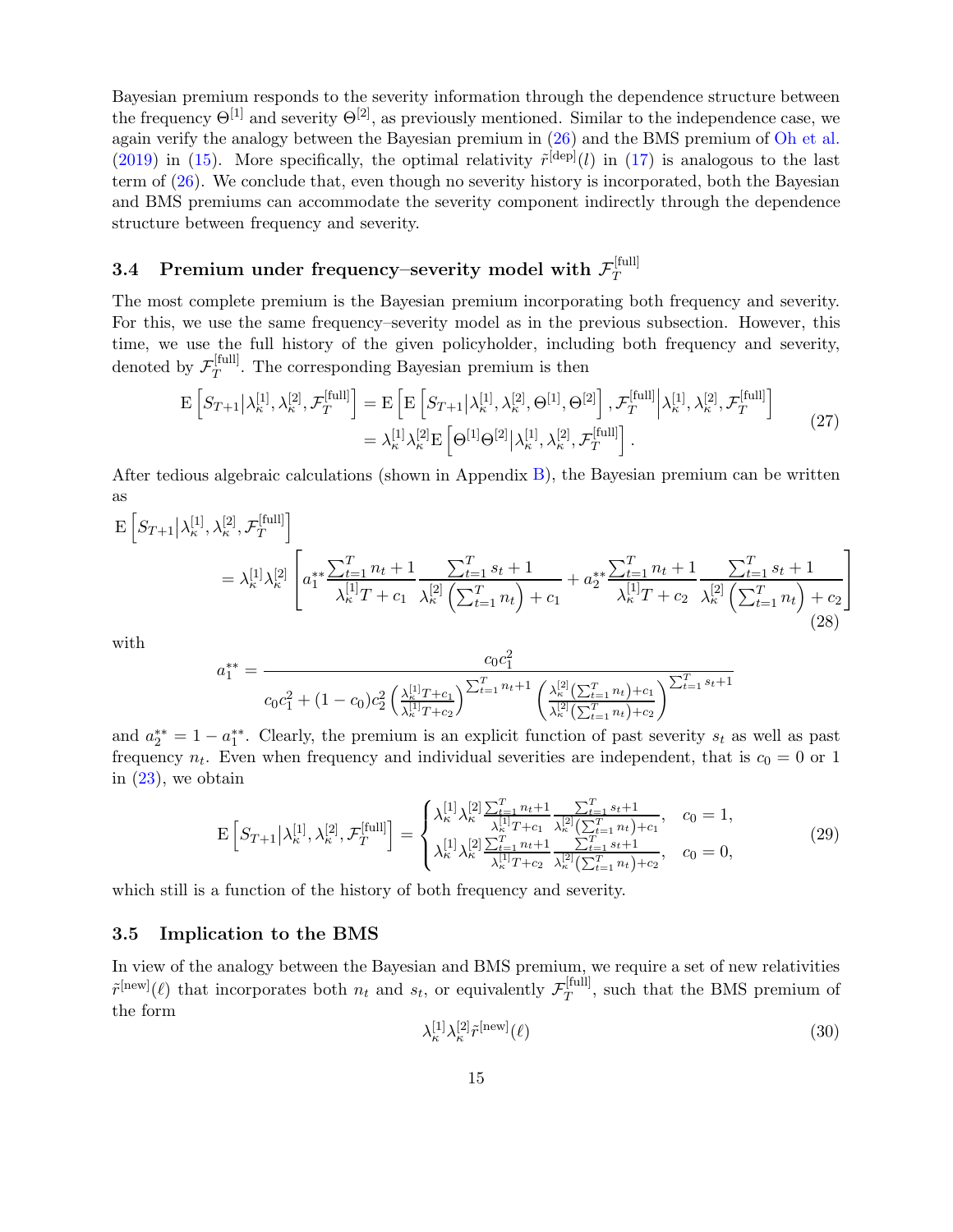can get as close as possible to the Bayesian premiums [\(28\)](#page-14-0) and [\(29\)](#page-14-1) with respect to the expected squared error. Unfortunately, the BMS premium  $\lambda_{\kappa}^{[1]}\lambda_{\kappa}^{[2]}\tilde{r}^{[\text{dep}]}(\ell)$  proposed by [Oh et al.](#page-26-0) [\(2019](#page-26-0)) cannot serve this purpose, since  $\tilde{r}^{[\text{dep}]}(\ell)$  is determined through  $\mathcal{F}_T^{\text{freq}}$ [freq] and not  $\mathcal{F}_T^{[\text{full}]}$  $T^{[1011]}$ , as explained in section [2.2.](#page-7-1) We will take up the task of finding the new optimal relativity in section [4.](#page-15-0) For now, we point out that the new BMS premium [\(30\)](#page-14-2) should reflect the full history  $\mathcal{F}_T^{[\text{full}]}$  $T^{[1011]}$ , as opposed to  $\mathcal{F}_T^{\text{[freq]}}$  $T<sup>[Heq]</sup>$ , and, accordingly, the past severity records should be incorporated in the transition rule in such a BMS structure regardless of whether frequency and severity are independent. The inclusion of severity is important in terms of the efficiency of the prediction as the following formal result capitalizes.

<span id="page-15-1"></span>Theorem 1. For the frequency–severity model in section [2.2,](#page-7-1) we obtain the following inequality of MSEs:

$$
\mathbf{E}\left[\left(S_{T+1}-\mathbf{E}\left[S_{T+1}|\Lambda^{[1]},\Lambda^{[2]},\mathcal{F}_T^{[\text{full}]}\right]\right)^2\right] \n\leq \mathbf{E}\left[\left(S_{T+1}-\mathbf{E}\left[S_{T+1}|\Lambda^{[1]},\Lambda^{[2]},\mathcal{F}_T^{[\text{freq}]} \right]\right)^2\right].
$$

**Proof:** See Appendix [A.](#page-27-0)  $\Box$ 

In plain terms, Theorem [1](#page-15-1) states that, for the frequency–severity model, adding the past claim history of severity on top of the frequency history always increases the prediction power by providing a smaller MSE. This is true even when the frequency and severity are assumed to be independent, as shown in [\(29\)](#page-14-1). Relatedly, we find conditions where adding the severity history does not improve the prediction performance and whose solution is presented below. The proof is straightforward, and is omitted.

**Corollary [1](#page-15-1).** If  $P(\Theta^{[2]} = 1) = 1$ , the equality in Theorem 1 holds. That is,

$$
\mathcal{E}\left[S_{T+1}\middle|\lambda_{\kappa}^{[1]},\lambda_{\kappa}^{[2]},\mathcal{F}_{T}^{[\text{full}]}\right] = \mathcal{E}\left[S_{T+1}\middle|\lambda_{\kappa}^{[1]},\lambda_{\kappa}^{[2]},\mathcal{F}_{T}^{[\text{freq}]}\right].\tag{31}
$$

The condition  $P(\Theta^{[2]} = 1) = 1$  is equivalent to assuming only dependence among frequencies is present, removing all other dependencies. Hence, in light of the analogy between the Bayesian premium and BMS premium, the main implication of Theorem [1](#page-15-1) is that the inclusion the past claim history of severity in the BMS transition rule can result in a more efficient estimation of the premium.

In the next section, we show how to modify the classical BMS by incorporating the transition rule for severity, and, thus, derive the related optimal relativity.

## <span id="page-15-0"></span>4 Transition rule driven by frequency–severity history

The optimal relativity proposed by [Oh et al.](#page-26-0)  $(2019)$  $(2019)$ , as in  $(17)$ , is "optimal" in the sense that the BMS transition rule is driven solely by the frequency. It also accommodates the severity component, but only through the dependence structure between frequency and severity and not from the past severity records. To achieve a full optimality, using the historical severity information as well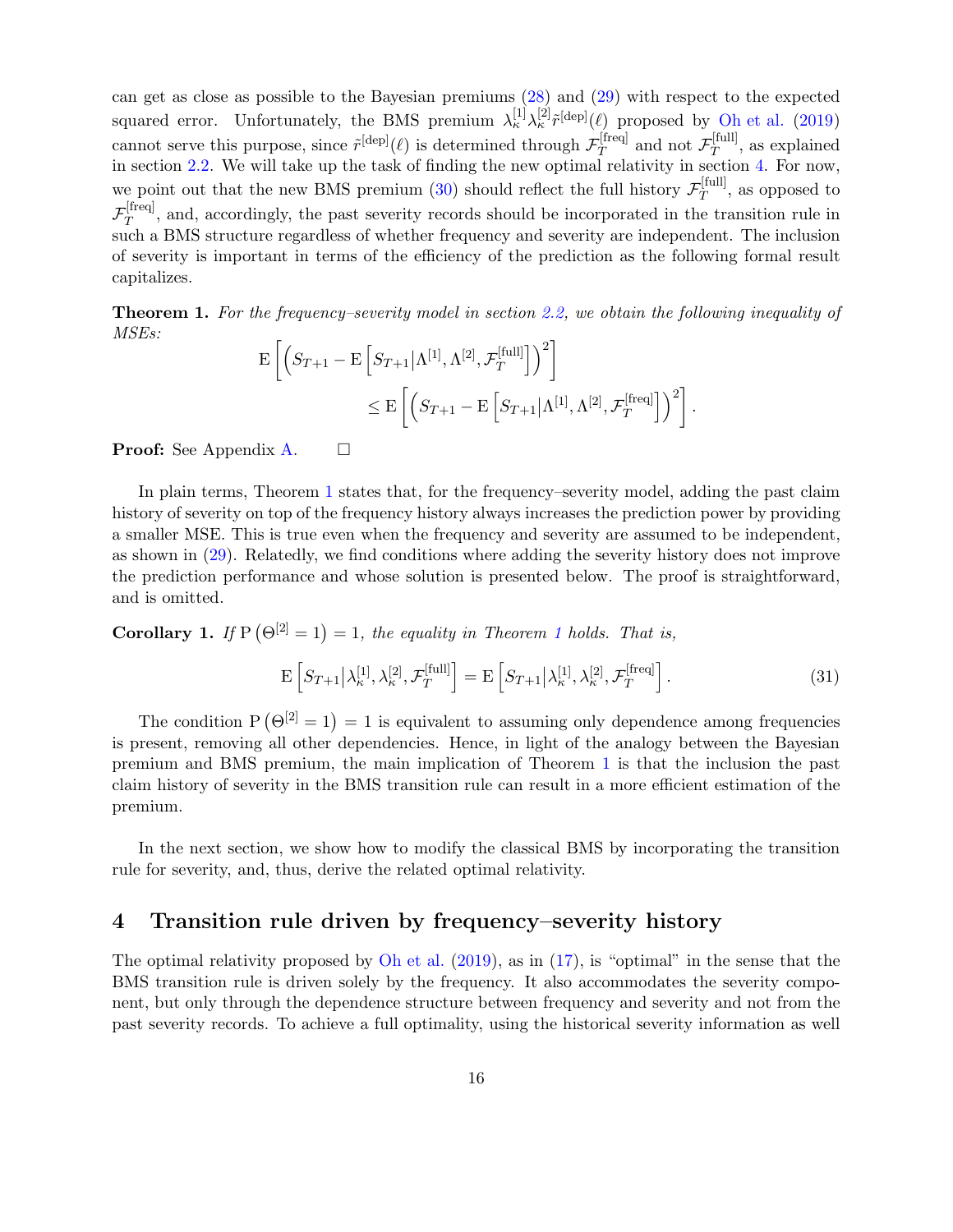as the frequency in the transition rule is essential, as discussed in section [3.](#page-11-1)

Considering the severity history in a posteriori risk classification can be traced to [Picard](#page-26-14) [\(1976](#page-26-14)). Since then, various posteriori risk classification methods incorporating both frequency and severity history have been proposed under various collective risk models [\(Pinquet](#page-26-8), [1997](#page-26-8); [Frangos and Vrontos,](#page-25-6) [2001](#page-25-6); Hernández-Bastida et al., [2009a](#page-26-15); [Lu,](#page-26-10) [2016;](#page-26-10) Gómez-Déniz, [2016\)](#page-26-12). For example, [Picard](#page-26-14) [\(1976\)](#page-26-14) and Gómez-Déniz [\(2016](#page-26-12)) consider a posteriori risk classification for frequency by distinguishing small and large claims with some threshold. On the other hand, [Frangos and Vrontos](#page-25-6)  $(2001)$  $(2001)$ , Hernández-Bastida et al.  $(2009a)$ , and [Lu](#page-26-10)  $(2016)$  $(2016)$  derive the Bayesian premium for aggregate severity. However, these studies mainly concern distributional quantities, and, thus, are not directly translated to the BMS with proper level structure and the associated transition rules.

Though the inclusion of the severity history is important in a posterior risk classification, this element has been largely overlooked in the literature for several reasons. First, historically, the main focus of the BMS in the literature has been the prediction of frequency following the industry tradition. In fact, a typical commercial BMS involves only the claim frequency in most jurisdictions. Second, the frequency-only BMS is simpler to model and analyze. Third, it is implicitly assumed that the severity is independent of the frequency. Hence, the separate analysis of severity has been considered unimportant or redundant. An exception is the recent work of [Oh et al.](#page-26-0) [\(2019](#page-26-0)), where the authors propose a new BMS to predict the aggregate severity under some dependence between frequency and severity. However, their BMS still uses the frequency history only while ignoring the severity history. To this extent, this section proposes a more general BMS and the associated transition rule that distinguishes the degree of claim severity, on top of the classical frequency-based BMS transition rule. We thus derive the optimal relativities.

## 4.1 New transition rule:  $-1/ + h_1/ + h_2$  system

To distinguishes the degree of claim severity, we classify each claim into two types based on the claim size following [Picard](#page-26-14) [\(1976\)](#page-26-14) and Gómez-Déniz [\(2016\)](#page-26-12). The severity with  $y \leq \varphi$  is called a Type I claim and the severity with  $y > \varphi$  is called a Type II claim for some predetermined threshold  $\varphi$ . For a given policyholder, define  $L_{t-1} \in \{0, \dots, z\}$  to be the (random) BM level occupied during time  $(t-1,t)$  and assume that the new policyholder starts at level  $l_0$  at time 0. A claim-free year in this BMS is rewarded by coming down one BM level; each Type I claim will be penalized by climbing up by  $h_1$  levels per claim and each type II claim by  $h_2$  levels per claim. We denote this BMS system as the  $-1/ + h_1/ + h_2$  system with threshold  $\varphi$ . Naturally, we assume  $h_2 \geq h_1$ ; if  $h = h_1 = h_2$ , this reduces to the classical  $-1/ + h$  BMS system [\(Denuit et al.](#page-25-0), [2007](#page-25-0)). We denote the number of Type I claims during time  $(t-1,t)$  as  $N_{t-1}^{\{1\}}$  $t_{t-1}^{\{I\}}$  and the number of Type II claims as  $N_{t-1}^{\{II\}}$  $\frac{1}{t-1}$ .

Now, consider a driver in Level  $L_{t-1} \in \{0, \ldots, z\}$  during time  $(t - 1, t)$ . The new level in the next time period  $L_t$  can be determined based on the claim history  $(N_{t-1}^{\{1\}})$  $\{I_t^{\{I\}}, N_{t-1}^{\{II\}}\}$  via

<span id="page-16-0"></span>
$$
L_{t} = \begin{cases} \max\left\{L_{t-1} - 1, 0\right\}, & N_{t-1}^{\{I\}} = N_{t-1}^{\{II\}} = 0; \\ \min\left\{L_{t-1} + h_1 N_{t-1}^{\{I\}} + h_2 N_{t-1}^{\{II\}}, z\right\}, & \text{otherwise.} \end{cases}
$$
(32)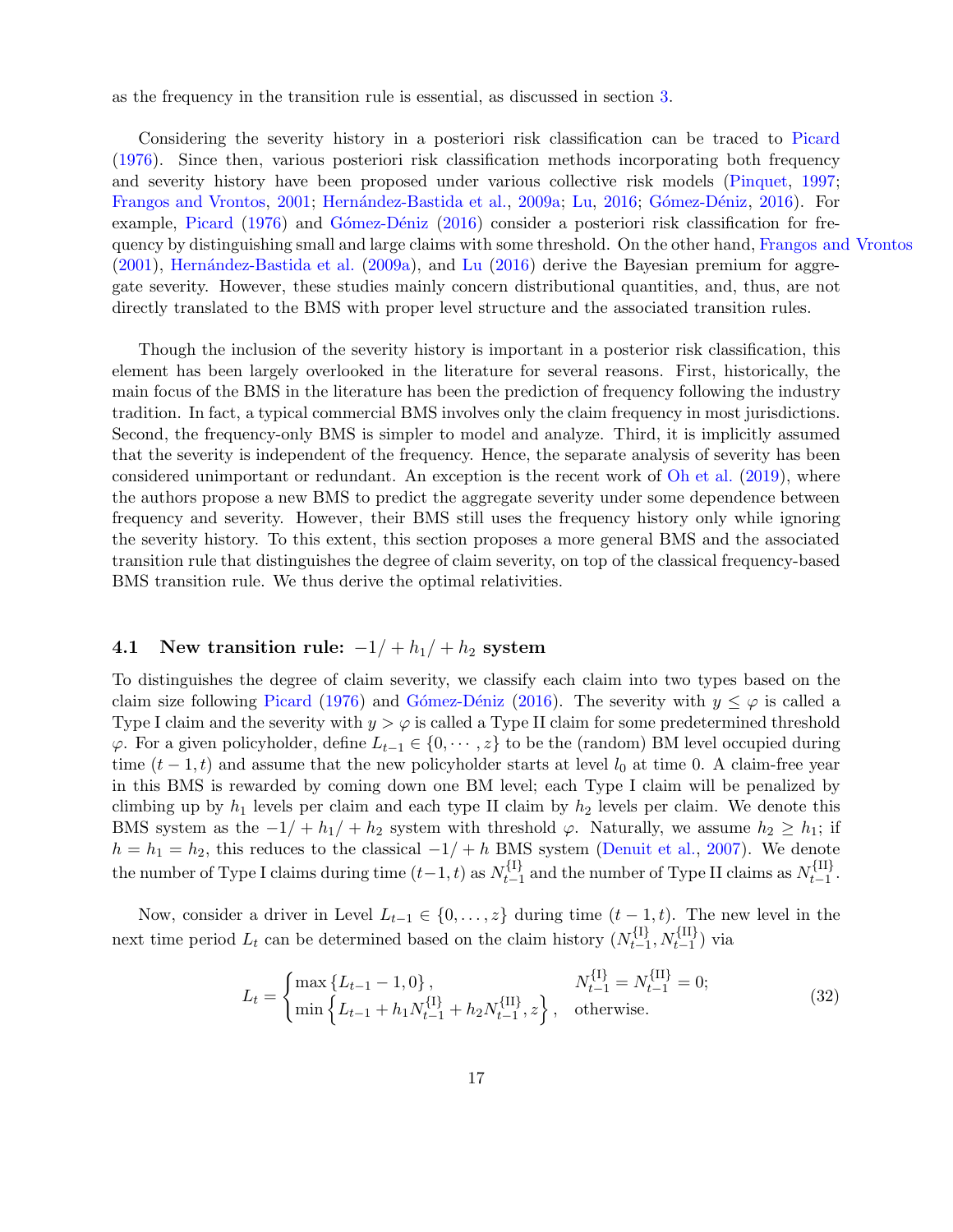Because of the recursive nature,  $L_t$  is a function of

$$
N_0^{\{I\}}, \cdots, N_{t-1}^{\{I\}}
$$
 and  $N_0^{\{II\}}, \cdots, N_{t-1}^{\{II\}}$ 

for a given  $L_0 = \ell_0$ . Also, as  $L_t$  does not depend on  $L_0, \dots, L_{t-2}$ , provided that  $L_{t-1}$  is given, the process  $L_t$  for  $t = 0, 1, \dots$ , is Markovian. The transition probabilities of this Markov chain from  $L_{t-1} = \ell$  to  $L_t = \ell^*$ , given the observed and residual effect characteristics  $\lambda_{\kappa}^{[1]}, \lambda_{\kappa}^{[2]}, \theta^{[1]}, \theta^{[2]}$ , is defined as

$$
p_{\ell,\ell^*}\left(\lambda_{\kappa}^{[1]},\lambda_{\kappa}^{[2]},\theta^{[1]},\theta^{[2]}\right) = P\left(L_t = \ell^* \big|\lambda_{\kappa}^{[1]},\lambda_{\kappa}^{[2]},\theta^{[1]},\theta^{[2]},L_{t-1} = \ell\right),
$$

and can be calculated as follows.

<span id="page-17-2"></span>Theorem 2. Consider the frequency–severity model in section [2.2](#page-7-1) and a policyholder with

<span id="page-17-1"></span>
$$
\left(\Lambda^{[1]},\Lambda^{[2]},\Theta^{[1]},\Theta^{[2]}\right)=\left(\lambda_{\kappa}^{[1]},\lambda_{\kappa}^{[2]},\theta^{[1]},\theta^{[2]}\right)
$$

under the  $-1/ + h_1/ + h_2$  BMS system with threshold  $\varphi$ . Then, for  $\ell, \ell^* \in \{0, 1, \dots, z\}$  and  $\ell^* \neq z$ , the transition probabilities of moving from level  $\ell$  to  $\ell^*$  are

$$
p_{\ell,\ell^*} \left( \lambda_{\kappa}^{[1]}, \lambda_{\kappa}^{[2]}, \theta^{[1]}, \theta^{[2]} \right)
$$
  
= 
$$
\begin{cases} \sum_{(k_1,k_2) \in \mathcal{J}(\ell,\ell^*)} \left[ q_1(k_1+k_2) \binom{k_1+k_2}{k_1} (q_2(\varphi))^{k_2} (1-q_2(\varphi))^{k_1} \right], & \ell < \ell^* \text{ or } \ell^* = \ell = z; \\ q_1(0), & \max\{\ell-1, 0\} = \ell^*; \\ 0, & \text{otherwise,} \end{cases}
$$
(33)

where  $k_1$  and  $k_2$  are the number of Type I and II claims, respectively, and

$$
\mathcal{J}(\ell, \ell^*) = \left\{ (k_1, k_2) \in \mathbb{N}_0 \times \mathbb{N}_0 \middle| \ell^* = \max\{ \ell + k_1 h_1 + k_2 h_2, z \} \right\}
$$
\n(34)

with  $q_1(k)$  and  $q_2(\varphi)$  being probabilities defined as

<span id="page-17-3"></span><span id="page-17-0"></span>
$$
q_1(k) = \mathcal{P}\left(N_t = k \middle| \lambda_{\kappa}^{[1]}, \theta^{[1]}\right) \tag{35}
$$

<span id="page-17-4"></span>and

<span id="page-17-5"></span>
$$
q_2(\varphi) = \mathcal{P}\left(Y_{t,j} > \varphi \middle| \lambda_{\kappa}^{[2]}, \theta^{[2]}\right). \tag{36}
$$

**Proof:** See Appendix [A.](#page-27-0)  $\Box$ 

While the above result is precise, the implementation of the transition probability is cumbersome, mainly because of the complicated definition of the index function in [\(34\)](#page-17-0). An alternative expression of this quantity, which can be easily implemented in computer, is provided in the following lemma.

**Lemma 1.** The transition probability in  $(33)$  in Theorem [2](#page-17-2) can be written as

$$
p_{\ell,\ell^*}\left(\lambda_{\kappa}^{[1]},\lambda_{\kappa}^{[2]},\theta^{[1]},\theta^{[2]}\right)
$$
\n
$$
= \begin{cases} \sum_{k_2 \in \mathcal{D}} \left[ q_1\left(k_2 + \zeta(k_2)\right) \left(\zeta(k_2) + k_2\right) (q_2(\varphi))^{k_2} (1 - q_2(\varphi)) \zeta(k_2) \right], & \ell < \ell^*; \\ q_1(0), & \max\{\ell - 1, 0\} = \ell^*; \\ 0, & otherwise; \end{cases} \tag{37}
$$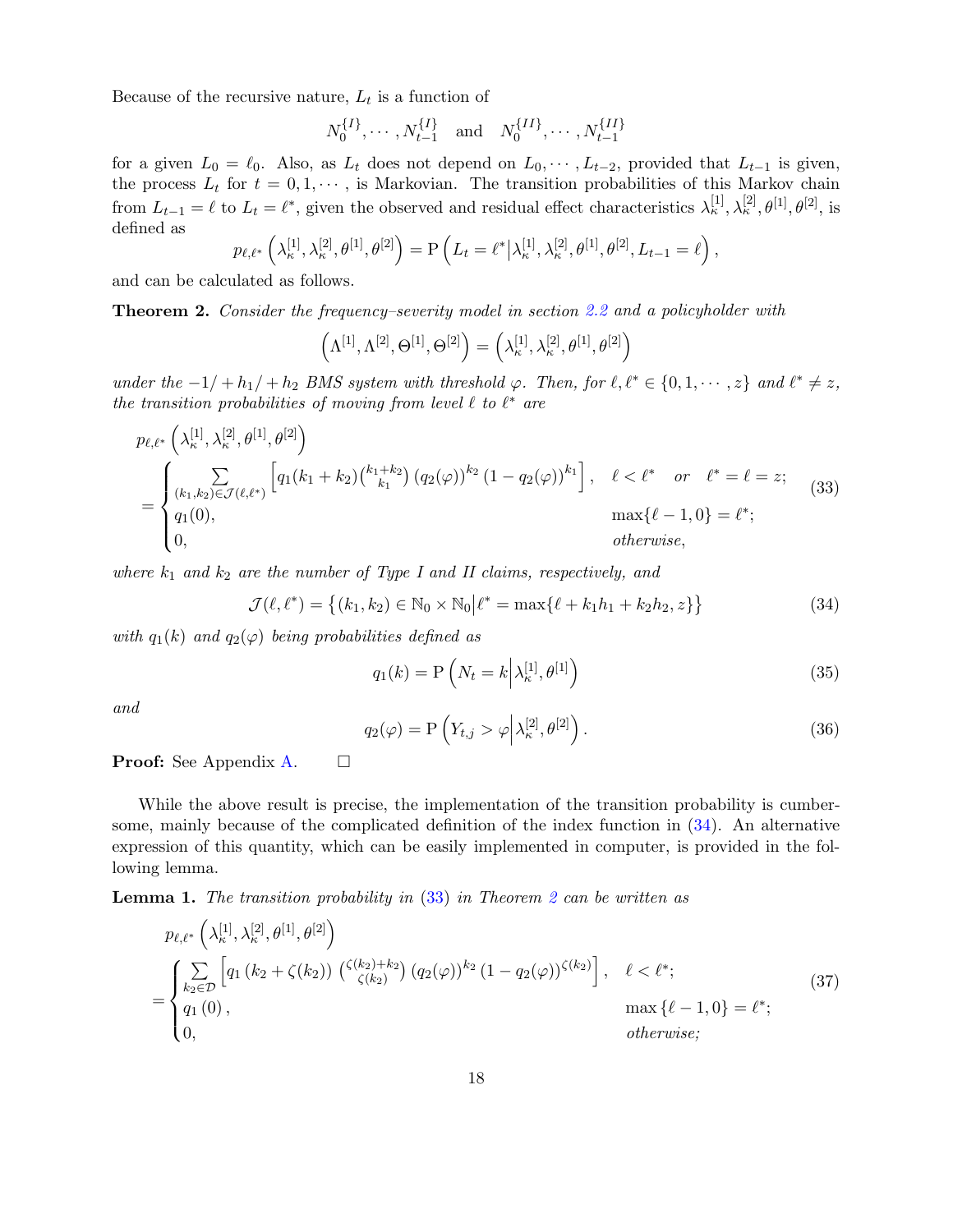for  $\ell^* \neq z$ , where  $q_1$  and  $q_2$  are defined in [\(35\)](#page-17-3) and [\(36\)](#page-17-4), and

$$
\zeta(k_2) = \frac{(\ell_2 - \ell_1) - k_2 h_2}{h_1} \quad \text{and} \quad \mathcal{D} = \left\{ k_2 \in \mathbb{N}_0 \middle| \frac{(\ell_2 - \ell_1) - k_2 h_2}{h_1} \in \mathbb{N}_0 \right\}.
$$

For  $\ell^* = z$ , we have

$$
p_{\ell,z}\left(\lambda_{\kappa}^{[1]},\lambda_{\kappa}^{[2]},\theta^{[1]},\theta^{[2]}\right)=1-\sum_{\ell^*=0}^{z-1}p_{\ell,\ell^*}\left(\lambda_{\kappa}^{[1]},\lambda_{\kappa}^{[2]},\theta^{[1]},\theta^{[2]}\right).
$$

**Proof:** It is satisfactory to show [\(37\)](#page-17-5). For  $\ell^* \neq z$ , we obtain

$$
\ell^* = \max\{\ell + k_1 h_1 + k_2 h_2, z\}
$$

if and only if  $\ell^* = \ell + k_1 h_1 + k_2 h_2$ . Hence, we obtain  $(k_1, k_2) \in \mathcal{J}(\ell, \ell^*)$  if and only if  $k_2 \in \mathcal{D}$ , which concludes [\(37\)](#page-17-5) from [\(33\)](#page-17-1) for  $\ell^* \neq z$ .  $\Box$ 

### 4.2 Long Term Behavior

From the transition probability  $p_{\ell,\ell^*}\left(\lambda^{[1]}_{\kappa},\lambda^{[2]}_{\kappa},\theta^{[1]},\theta^{[2]}\right)$  in Theorem [2,](#page-17-2) we can construct the one-step transition matrix for the policyholder

<span id="page-18-0"></span>
$$
\boldsymbol{P}\left(\lambda_{\kappa}^{[1]},\lambda_{\kappa}^{[2]},\theta^{[1]},\theta^{[2]}\right) \tag{38}
$$

of size  $(z + 1) \times (z + 1)$ . The associated conditional stationary distribution is then given by

$$
\boldsymbol{\pi}\left(\lambda_{\kappa}^{[1]},\lambda_{\kappa}^{[2]},\theta^{[1]},\theta^{[2]}\right) = \left(\pi_0\left(\lambda_{\kappa}^{[1]},\lambda_{\kappa}^{[2]},\theta^{[1]},\theta^{[2]}\right),\cdots,\pi_z\left(\lambda_{\kappa}^{[1]},\lambda_{\kappa}^{[2]},\theta^{[1]},\theta^{[2]}\right)\right)^{\mathrm{T}}
$$
\n(39)

whose  $(l + 1)$ th element is the stationary probability for the policyholder to remain in BM level  $\ell$ . An explicit expression for the stationary probability from the transition probability is presented in Lemma [2](#page-30-1) in Appendix [C.](#page-30-2)

Finally, with this proposed transition rule, the BM level L occupied by the randomly selected policyholder in the steady state, that is, the unconditional stationary distribution, is given as

$$
P\left(L=\ell\right) = \sum_{\kappa \in \mathcal{K}} w_{\kappa} \iint \pi_{\ell} \left(\lambda_{\kappa}^{[1]} \theta^{[1]}, \lambda_{\kappa}^{[2]} \theta^{[2]}\right) h(\theta^{[1]}, \theta^{[2]}) d\theta^{[1]} d\theta^{[2]}, \text{ for } \ell = 0, \cdots, z. \tag{40}
$$

## 4.3 Optimal Relativities under  $-1/ + h_1/ + h_2$  System

In this subsection, we develop the optimal relativities for the frequency–severity model in section [2.2](#page-7-1) by incorporating the history of severity as well as frequency under the new  $-1/+h_1/+h_2$  rule. For a policyholder in the  $\kappa$ th risk class at the outset of the contract, the BMS premium takes the following form

$$
\lambda^{[1]}_{\kappa} \lambda^{[2]}_{\kappa} r^{[\text{new}]}(\ell), \qquad \ell = 0, ..., z,
$$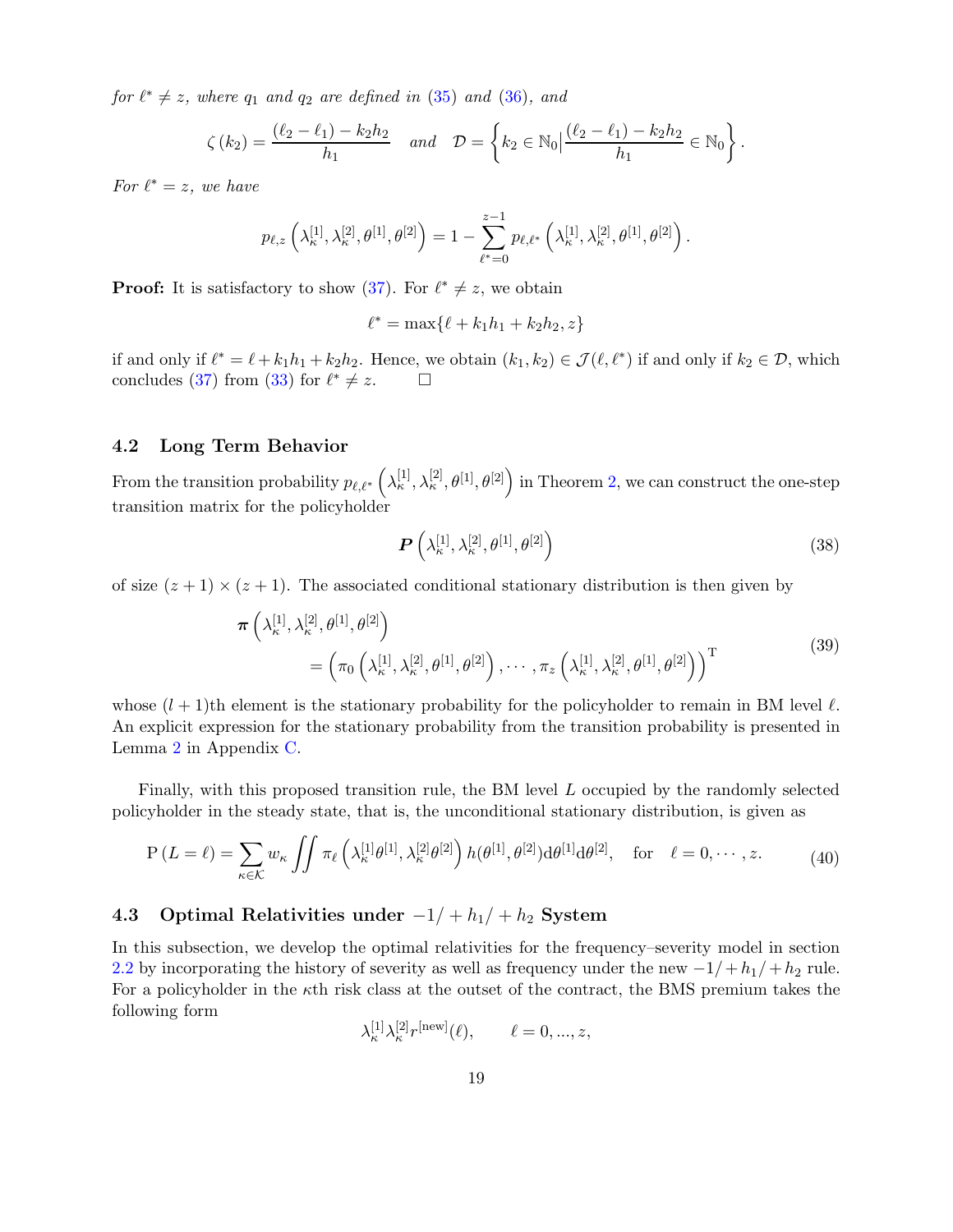as previously mentioned in [\(30\)](#page-14-2). The set of optimal relativities  $\tilde{r}^{\text{new}}(\ell)$  in this setting is the solution of the following optimization problem for the aggregate severity:

<span id="page-19-0"></span>
$$
\left(\tilde{r}^{[\text{new}]}(0),\cdots,\tilde{r}^{[\text{new}]}(z)\right) = \underset{(r(0),\cdots,r(z)) \in \mathbb{R}^{z+1}}{\arg\min} \mathrm{E}\left[\left(\mathrm{E}\left[S_{T+1}|\Lambda^{[1]},\Lambda^{[2]},\Theta^{[1]},\Theta^{[2]}\right] - \Lambda^{[1]}\Lambda^{[2]}r(L)\right)^{2}\right]
$$
\n
$$
= \underset{(r(0),\cdots,r(z)) \in \mathbb{R}^{z+1}}{\arg\min} \sum_{\ell=0}^{z} \mathrm{E}\left[\left(\Lambda^{[1]}\Lambda^{[2]}\Theta^{[1]}\Theta^{[2]} - \Lambda^{[1]}\Lambda^{[2]}r(L)\right)^{2}|L=\ell\right] \mathrm{P}\left(L=\ell\right).
$$
\n(41)

We note that the optimization problem in  $(41)$  is identical to that in  $(16)$ , except that the stationary distribution of  $L$  in  $(41)$  is now determined by both frequency and severity history as shown in the previous subsection. This is in contrast to  $(17)$ , where the distribution of L is determined by the parameters of frequency history only. Hence, the analytical solution of [\(41\)](#page-19-0) can be obtained in a similar manner as  $(16)$ .

<span id="page-19-4"></span>**Theorem 3.** Consider the frequency–severity model in section [2.2](#page-7-1) under  $-1/ + h_1/ + h_2$  BMS system. The optimal relativity  $\tilde{r}^{\text{[new]}}(\ell)$  that solves [\(41\)](#page-19-0) is given by

<span id="page-19-1"></span>
$$
\tilde{r}^{\text{[new]}}(\ell) = \frac{\mathrm{E}\left[\left(\Lambda^{[1]}\Lambda^{[2]}\right)^2 \Theta^{[1]}\Theta^{[2]}\bigg|L=\ell\right]}{\mathrm{E}\left[\left(\Lambda^{[1]}\Lambda^{[2]}\right)^2 |L=\ell\right]} \quad \text{for} \quad \ell = 0, \cdots, z,
$$
\n(42)

where

$$
E\left[\left(\Lambda^{[1]}\Lambda^{[2]}\right)^{2}\Theta^{[1]}\Theta^{[2]}\middle|L=\ell\right]
$$
\n
$$
=\frac{\sum_{\kappa\in\mathcal{K}}w_{\kappa}\left(\lambda_{\kappa}^{[1]}\lambda_{\kappa}^{[2]}\right)^{2}\int\int\theta^{[1]}\theta^{[2]}\pi_{\ell}\left(\lambda_{\kappa}^{[1]}\theta^{[1]},\lambda_{\kappa}^{[2]}\theta^{[2]}\right)h(\theta^{[1]},\theta^{[2]})d\theta^{[1]}d\theta^{[2]}}{\sum_{\kappa\in\mathcal{K}}w_{\kappa}\int\int\pi_{\ell}\left(\lambda_{\kappa}^{[1]}\theta^{[1]},\lambda_{\kappa}^{[2]}\theta^{[2]}\right)h(\theta^{[1]},\theta^{[2]})d\theta^{[1]}d\theta^{[2]}}\tag{43}
$$

<span id="page-19-3"></span>and

$$
\mathcal{E}\left[\left(\Lambda^{[1]}\Lambda^{[2]}\right)^{2}\left|L=\ell\right.\right]=\frac{\sum_{\kappa\in\mathcal{K}}w_{\kappa}\left(\lambda_{\kappa}^{[1]}\lambda_{\kappa}^{[2]}\right)^{2}\iint\pi_{\ell}\left(\lambda_{\kappa}^{[1]}\theta^{[1]},\lambda_{\kappa}^{[2]}\theta^{[2]}\right)h(\theta^{[1]},\theta^{[2]})d\theta^{[1]}d\theta^{[2]}}{\sum_{\kappa\in\mathcal{K}}w_{\kappa}\iint\pi_{\ell}\left(\lambda_{\kappa}^{[1]}\theta^{[1]},\lambda_{\kappa}^{[2]}\theta^{[2]}\right)h(\theta^{[1]},\theta^{[2]})d\theta^{[1]}d\theta^{[2]}}.
$$
\n(44)

**Proof:** See Appendix [C.](#page-30-2)  $\Box$ 

While the optimal relativity  $(42)$  has a similar expression as in  $(17)$ , it differs in that the distribution of  $L$  in  $(42)$  is determined by both frequency and severity components, while the distribution of L in [\(17\)](#page-10-0) is determined by the frequency component only. As a result,  $\tilde{r}^{\text{[new]}}(\ell)$  in  $(42)$  is different from  $\tilde{r}^{[dep]}(\ell)$  in [\(17\)](#page-10-0). We remark that the Bayesian version of the BM premium in this section can be represented as follows:

<span id="page-19-2"></span>
$$
\mathcal{E}\left[S_{T+1}\middle|\lambda_{\kappa}^{[1]},\lambda_{\kappa}^{[2]},\mathcal{F}_{T}^{[\text{full}]}\right] = \lambda_{\kappa}^{[1]}\lambda_{\kappa}^{[2]}\mathcal{E}\left[\Theta^{[1]}\Theta^{[2]}\middle|\lambda_{\kappa}^{[1]},\lambda_{\kappa}^{[2]},\mathcal{F}_{T}^{[\text{full}]}\right].
$$
\n(45)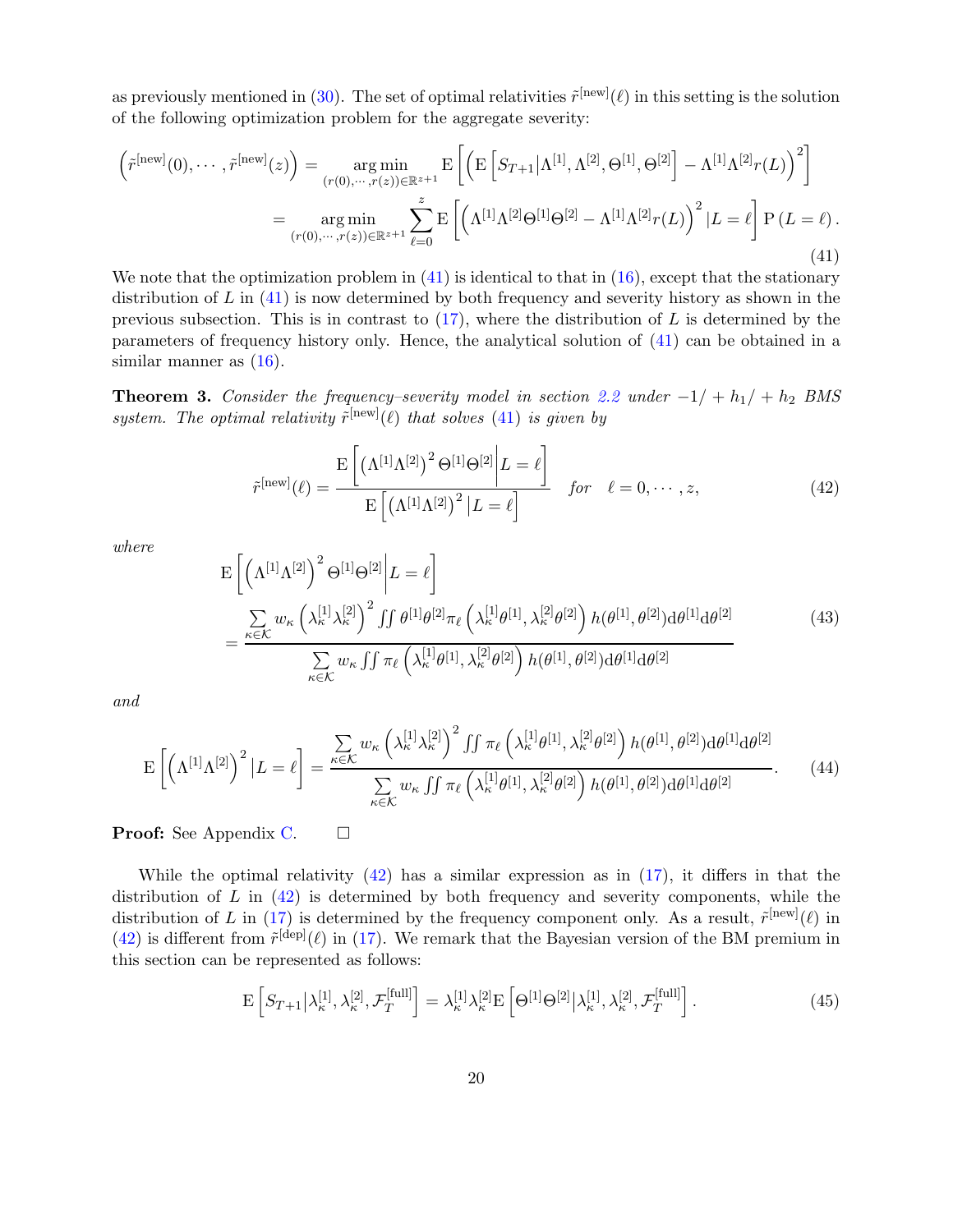Hence, BM relativity  $\tilde{r}^{\text{new}}(\ell)$  can be interpreted as the BMS version of the posterior estimation

$$
\mathrm{E}\left[\Theta^{[1]}\Theta^{[2]} \big| \lambda_\kappa^{[1]}, \lambda_\kappa^{[2]}, \mathcal{F}_T^{[\text{full}]}\right]
$$

in  $(45)$ .

# 5 Comparison of the BMS

For the comparison of the quality of the various BMS systems, [Oh et al.](#page-26-0) [\(2019](#page-26-0)) propose the hypothetical mean square error (HMSE), a measure defined as the mean square error (MSE) between the aggregate severity and the BMS premium in the stationary state. For example, for the frequency– severity model in section [2.2,](#page-7-1) we obtain

$$
\begin{split} \text{HMSE}(\boldsymbol{r}, -1/ + h) &= \text{E}\left[\left(\text{E}\left[S_{T+1}|\Lambda^{[1]}, \Lambda^{[2]}, \Theta^{[1]}, \Theta^{[2]}\right] - \Lambda^{[1]}\Lambda^{[2]}r(L)\right)^{2}\right] \\ &= \sum_{\kappa \in \mathcal{K}} w_{\kappa} \int \int \sum_{l=1}^{z} \left(\lambda_{\kappa}^{[1]}\lambda_{\kappa}^{[2]}\theta^{[1]}\theta^{[2]} - \lambda_{\kappa}^{[1]}\lambda_{\kappa}^{[2]}r_{l}\right)^{2} \pi_{\ell}\left(\lambda_{\kappa}^{[1]}\theta^{[1]}\right)h(\theta^{[1]}, \theta^{[2]})\text{d}\theta^{[1]}\text{d}\theta^{[2]} \end{split}
$$

for a given relativity set  $\mathbf{r} = (r(0), \dots, r(z))$ . Here L is governed by the transition rule  $-1/+h$ , and its distribution is the stationary distribution of the BM level of a randomly chosen policyholder. If we use the proposed  $-1/ + h_1/ + h_2$  system (with threshold  $\varphi$ ), the HMSE is defined as

$$
\begin{split} \text{HMSE}(\boldsymbol{r}, -1/ + h_{1}/ + h_{2}) \\ &= \mathbf{E} \left[ \left( \mathbf{E} \left[ S_{T+1} | \Lambda^{[1]}, \Lambda^{[2]}, \Theta^{[1]}, \Theta^{[2]} \right] - \Lambda^{[1]} \Lambda^{[2]} r_{L} \right)^{2} \right] \\ &= \sum_{\kappa \in \mathcal{K}} w_{\kappa} \int \int \sum_{l=1}^{z} \left( \lambda_{\kappa}^{[1]} \lambda_{\kappa}^{[2]} \theta^{[1]} \theta^{[2]} - \lambda_{\kappa}^{[1]} \lambda_{\kappa}^{[2]} r_{l} \right)^{2} \pi_{\ell} \left( \lambda_{\kappa}^{[1]} \theta^{[1]}, \lambda_{\kappa}^{[2]} \theta^{[2]} \right) h(\theta^{[1]}, \theta^{[2]}) \mathrm{d}\theta^{[1]} \mathrm{d}\theta^{[2]} .\end{split}
$$

Again, L is governed by the transition rule  $-1/ + h_1/ + h_2$  system with threshold  $\varphi$ , and its distribution is the stationary distribution of the BM level of a randomly chosen policyholder in this system. The following corollary justifies the use of the size of severity in the transition rule.

<span id="page-20-0"></span>Corollary 2. The premium in BMS with transition rule by the past claim history of both frequency and severity can provide a more efficient premium in the BMS with transition rule by the past claim history of frequency only in the following sense:

$$
\min_{\boldsymbol{r}\in\mathbb{R}^{z+1},h_1,h_2\in\mathbb{N}_0,\varphi\in\mathbb{R}}\text{HMSE}(\boldsymbol{r},-1/+h_1/+h_2)\leq \min_{\boldsymbol{r}\in\mathbb{R}^{z+1},h\in\mathbb{N}_0}\text{HMSE}(\boldsymbol{r},-1/+h).
$$

**Proof:** The proof is trivial from the observation that the transition rule  $-1/+h_1/h_2$  is the same as the transition rule  $-1/ + h$  if  $h_1 = h_2 = h$ . Consequently, we obtain

$$
\text{HMSE}(\mathbf{r}, -1/ + h/ + h) = \text{HMSE}(\mathbf{r}, -1/ + h)
$$

which concludes the proof.  $\Box$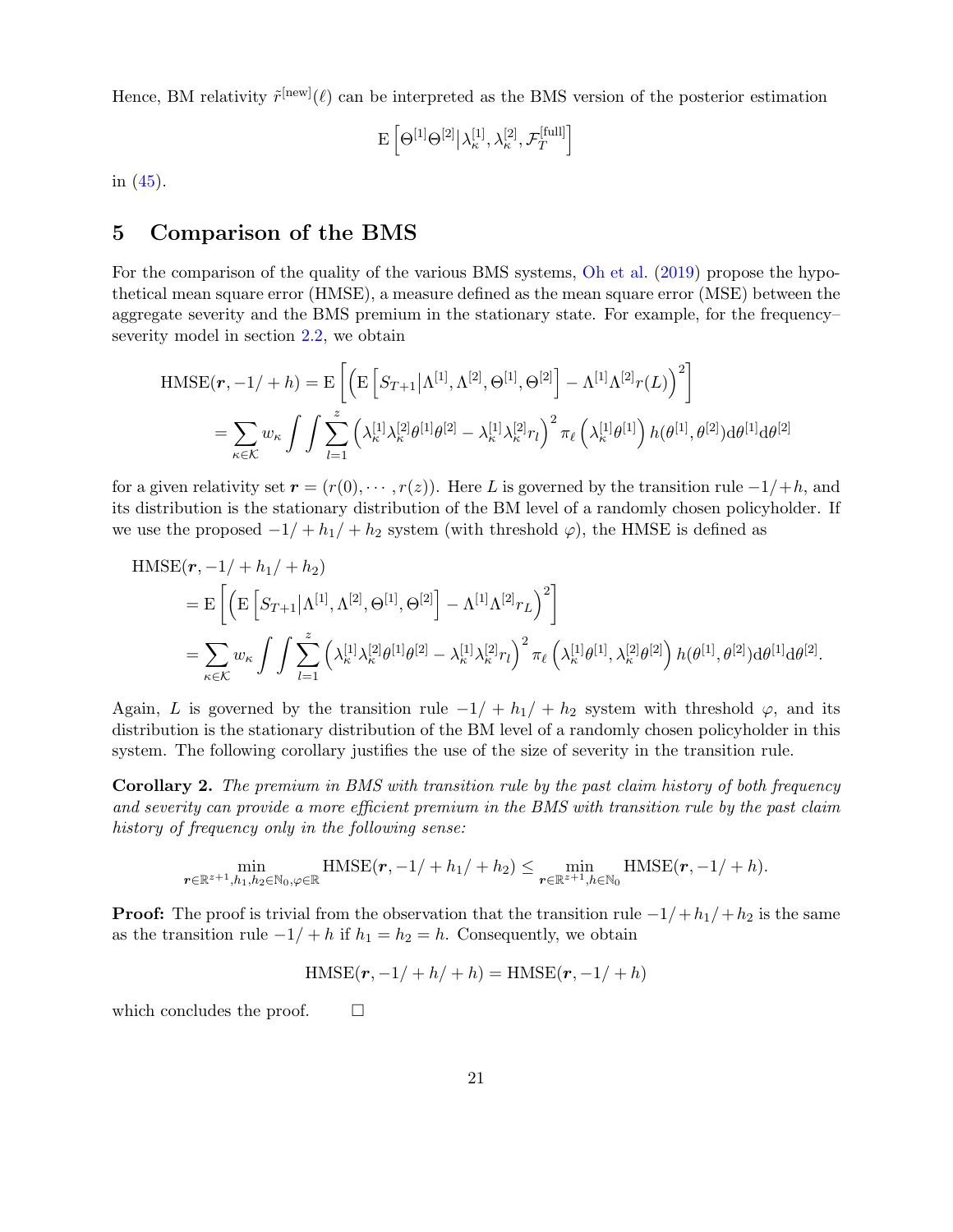The remaining section provides a numerical study to show the performance of the proposed BMS compared with the BMS in the recent work of [Oh et al.](#page-26-0) [\(2019](#page-26-0)) in section [2.2.](#page-7-1) Specifically, we consider the frequency–severity model with the following specification: We assume 10 different BM levels (i.e.,  $z = 9$ ), but for simplicity, consider a single a priori risk class ( $\mathcal{K} = 1$ ).

We model the frequency part as

$$
N_t | (\theta^{[1]}, \lambda^{[1]}_{\kappa}) \sim \text{Poisson}(\lambda^{[1]}_{\kappa} \theta^{[1]}),
$$

and the individual severity part as

$$
Y_{t,j}|(\theta^{[2]}, \lambda^{[2]}_{\kappa}) \sim \text{Gamma}(\lambda^{[2]}_{\kappa} \theta^{[2]}, 1/\psi^{[2]}),
$$

where  $\lambda_k^{[2]} \theta^{[2]}$  is the mean and  $1/\psi^{[2]}$  is the shape parameter. The bivariate random effect  $(\Theta^{[1]}, \Theta^{[2]})$ follows the joint distribution  $H = C(G_1, G_2)$ , where C is the Gaussian copula with correlation coefficient  $\rho$ , and the marginal distributions,  $G_1$  and  $G_2$ , are given by

$$
\begin{cases} \Theta^{[1]} & \sim \text{LogNormal}(-(\sigma^{[1]})^2 / 2, (\sigma^{[1]})^2); \\ \Theta^{[2]} & \sim \text{LogNormal}(-(\sigma^{[2]})^2 / 2, (\sigma^{[2]})^2), \end{cases}
$$

and whose parameters are chosen to preserve the unity of the mean. In the following subsections, we investigate the impact of different factors using various selected parameter values.

### 5.1 Impact of different dependence between frequency and severity

We first study the impact of different degrees of dependence between frequency and severity on the HMSE. In particular, we consider three different copula dependence parameters:  $\rho = -0.8, -0.4$ , and 0.4. Hence, the larger the value of  $\rho$ , the stronger the dependence becomes. We assess the impact of these changes on two BMSs:  $-1/+1$  system of [\(Oh et al.](#page-26-0), [2019](#page-26-0)) and our proposed  $-1/+1/+2$ system. As our BMS depends on the severity threshold value  $\varphi$ , we consider four different thresholds, namely, the 75th, 90th, 99th, and 99.9th quantile of severity, for  $\varphi$ . The remaining parameters are fixed at  $\lambda^{[1]} = 0.5$ ,  $\lambda^{[2]} = \exp(8.8)$ ,  $(\sigma^{[1]})^2 = 0.99$ ,  $(\sigma^{[2]})^2 = 0.29$ , and  $\psi^{[2]} = 1/0.67$ , which are motivated from the real data analysis in section [6.](#page-23-0) Under this specification, the threshold values are given by  $\varphi = 8200, 16800, 48100,$  and 94300.

The result is summarized in Table [1,](#page-32-0) which shows the optimal relativity, stationary distribution, and HMSE for each  $\rho = -0.8, -0.4,$  and 0.4. Several comments are in place from this table:

- For a given  $\rho$  value, as  $\varphi$  grows larger, the optimal relativities, stationary distribution, and HMSE become identical for both the  $-1/+1$  and  $-1/+1/+2$  BMSs. This is from a general property that, by definition, the  $-1/+1/+2$  system with infinitely large threshold is the same as the  $-1/+1$  system.
- On the other hand, a smaller  $\varphi$  means heavier penalty and more drivers end up in higher BM level. This is confirmed by the stationary probability at the highest level  $P(L=9)$ growing larger as  $\varphi$  decreases for all  $\rho$  values. For  $\rho = -0.8$  and  $-0.4$ , the threshold  $\varphi$  at the 90th quantile shows the best performance in terms of the HMSE between four thresholds,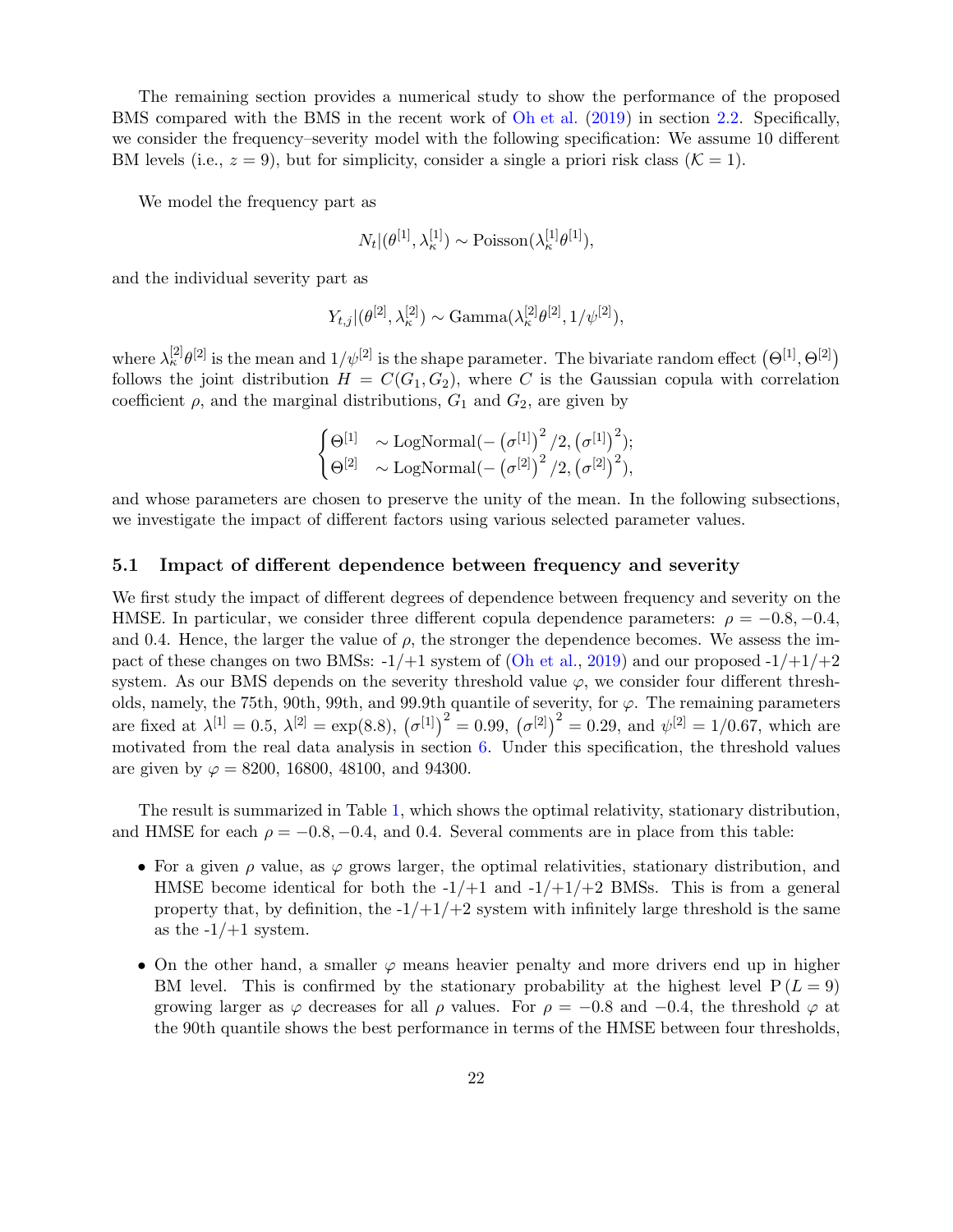whereas, in  $\rho = 0.4$  case, the 99th quantile is the best threshold. In general, the HMSE of the  $-1/+1/+2$  system varies by the threshold and is not always smaller than that of the  $-1/+1$ system. However, the best HMSE of the  $-1/+1/+2$  system beats that of the  $-1/+1$  system with an appropriate choice of the threshold  $\varphi$ , following the argument of Corollary [2.](#page-20-0) The optimal threshold can be found with numerical iterations, though its general solution is not straightforward.

• As the dependence between frequency and individual severities becomes stronger, the aggregate severity becomes larger and the premium increase will be more substantial. We observe this from comparing the optimal relativities across different  $\rho$  values. In particular, as  $\rho$ becomes larger, the optimal relativities become larger for most BM levels with the exception in the lower BM levels, especially at level 0, in both the  $-1/+1$  and  $-1/+1/+2$  systems.

### 5.2 Impact of different mean frequency and transition rule

To study the impact of different frequency parameter and the transition rule, we consider several combinations on the mean frequency, whose result is shown in Table [2,](#page-33-0) while other parameters are fixed at  $\lambda^{[2]} = \exp(8.8), \ \psi^{[2]} = 1/0.67, \ (\sigma^{[1]})^2 = 0.99, \ (\sigma^{[2]})^2 = 0.29.$  For the dependence, we set  $\rho = -0.45$ , the choice made from an actual dataset in the next section.

- In comparing (a) and (b) in Table [2,](#page-33-0) we note that both keep the same frequency parameter  $\lambda^{[1]}$ , but Table [2\(](#page-33-0)b) adopts a more stringent transition rule by having the  $-1/+1/+3$  system. Consequently, the stationary probabilities  $P(L = \ell)$  in Table [2\(](#page-33-0)b) tend to be larger in the upper BM levels and smaller in the lower BM levels compared with Table  $2(a)$  $2(a)$ , as they should.
- Furthermore, the best threshold among other alternatives in terms of the HMSE is  $\varphi = 16800$ in Table [2\(](#page-33-0)a), but  $\varphi = 48100$  in Table 2(b). This implies that the optimal threshold depends on the transition rule as well as other parameters, as previously mentioned.
- Table  $2(a)$  $2(a)$  and Table  $2(c)$  share the same transition rule, but have different mean frequency  $\lambda^{[1]}$  values. By having a larger frequency mean, Table [2\(](#page-33-0)c) leads to higher proportion of drivers in higher BM levels compared with Table  $2(a)$  $2(a)$  under both the  $-1/+1$  and  $-1/+1/+2$ systems. However, the relativities are generally smaller in Table  $2(c)$  $2(c)$  under both the BMS rules because of the negative  $\rho$  value. That is, in this specific setting, the average claim size becomes smaller as there are more claims, and this, in turn, leads to a smaller aggregate loss on average. Similar to the above point, we also see that the optimal threshold in terms of the HMSE changes as  $\lambda^{[1]}$  does; for  $\lambda^{[1]} = 0.5$ , the optimal threshold is  $\varphi = 16800$ , corresponding to the 90th quantile, whereas  $\varphi = 94300$ , corresponding to the 99.9th quantile, when  $\lambda^{[1]} = 2$ .

### 5.3 Impact of different dependence among severities

Here, we study the impact of the dependence among individual severities by changing  $\sigma^{[2]}$ . We assume the independence between frequency and individual severities by setting  $\rho = 0$  for this study. The other parameters are fixed at  $\lambda^{[1]} = 0.5$ ,  $\lambda^{[2]} = \exp(8.8)$ ,  $\psi^{[2]} = 1/0.67$ , and  $(\sigma^{[1]})^2 = 0.99$ .

• Focusing on the -1/+1 system, the optimal relativities remain the same over different  $\sigma^{[2]}$ values. This is because the  $-1/+1$  system is driven by the frequency only and its relativities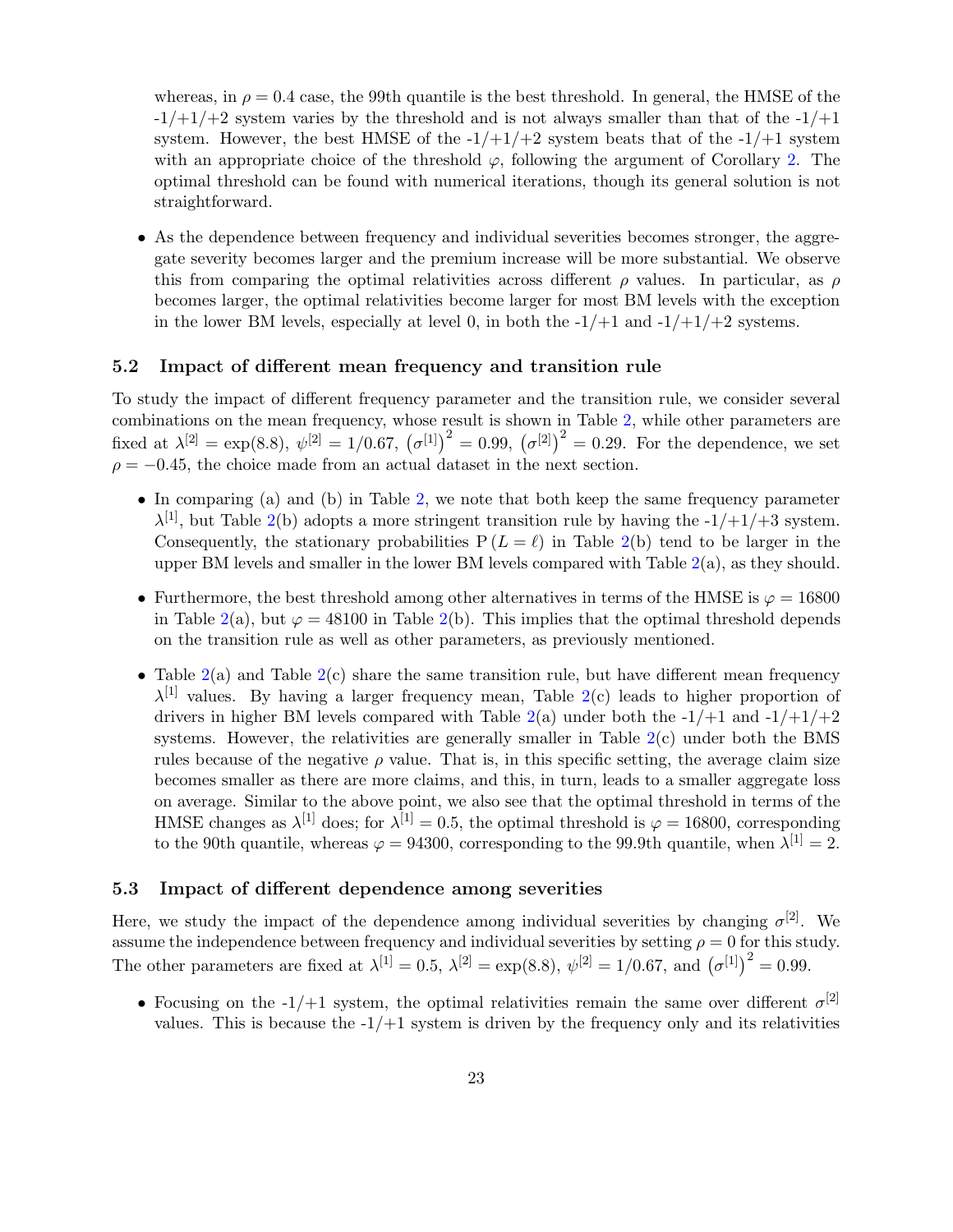from the independence between frequency and severity; it responds to the mean  $E(\Theta^{[2]})$ , but this mean is fixed at 1, although  $\sigma^{[2]}$  changes. This is easily observable from [\(18\)](#page-10-2).

- The independence between frequency and severity similarly affects the  $-1/+1/+2$  system, where the stationary distribution stays the same over different  $\sigma^{[2]}$  values, which is justified from [\(42\)](#page-19-1). However, the optimal relativities do change. In particular, the relativities become larger in higher BM levels as  $\sigma^{[2]}$  increases, for a given threshold  $\varphi$ . This occurs because a larger  $\sigma^{[2]}$  value yields larger claims.
- As before, the optimal threshold varies as the  $\sigma^{[2]}$  value changes. For  $(\sigma^{[2]})^2 = 0.29$  and 1, the optimal threshold in terms of the HMSE is found at the 90th quantile, whereas the optimal threshold is suggested to be much larger for  $(\sigma^{[2]})^2 = 0.01$ .

## <span id="page-23-0"></span>6 Data Analysis

### 6.1 Data description and estimation results

To examine the effect of the dependence on BM relativities, we now consider an actual insurance dataset concerning a collision coverage of new and old vehicles from the Wisconsin Local Government Property Insurance Fund (LGPIF) [\(Frees et al.](#page-26-4), [2016\)](#page-26-4). Detailed information on the project can be found at the LGPIF project website. The collision coverage provides cover for the impact of a vehicle with an object, impact of a vehicle with an attached vehicle, and overturn of a vehicle. The observations include policyholders who have either a new collision coverage, an old collision coverage, or both. In our analysis, longitudinal data over the policy years from 2006 to 2010 with 497 governmental entities are used. There are two categorical variables identical to the dataset studied in [Oh et al.](#page-26-0) [\(2019](#page-26-0)): the entity type with six levels and the coverage with three levels, as shown in Table [4.](#page-35-0) Following this, we model the frequency part as

$$
N_{it}|(\lambda_i^{[1]},\theta_i^{[1]}) \sim \text{Poisson}(\lambda_i^{[1]}\theta_i^{[1]}) \quad \text{with} \quad \lambda_i^{[1]} = \exp(\boldsymbol{x}_i^{[1]}\boldsymbol{\beta}^{[1]}),
$$

and the individual severity part as

$$
Y_{itj}|(\lambda_i^{[2]},\theta_i^{[2]}) \sim \text{Gamma}(\lambda_i^{[2]}\theta_i^{[2]},1/\psi^{[2]}) \text{ with } \lambda_i^{[2]} = \exp(\boldsymbol{x}_i^{[2]}\beta^{[2]}),
$$

where  $\lambda_i^{[2]}$  $_{i}^{[2]}\theta _{i}^{[2]}$  $\binom{[2]}{i}$  is the mean and  $1/\psi^{[2]}$  is the shape parameter. Note that we have now introduced an additional subscript  $i$  to indicate the *i*th policyholder. In this data analysis, we use same a priori risk characteristics for both the frequency and severity parts, that is,  $x_i^{[1]} = x_i^{[2]}$  $\hat{\mathbf{z}}_i^{[2]}$ , and  $\boldsymbol{\beta}^{[1]}$  and  $\boldsymbol{\beta}^{[2]}$ are the corresponding regression coefficient vectors. For the bivariate random effect  $(\Theta^{[1]}, \Theta^{[2]})$ , we assume bivariate Gaussian copula C in [\(11\)](#page-8-0) with the correlation coefficient  $\rho$ , and the Lognormal distributions with different parameters for the marginal distributions specified as

$$
\Theta_i^{[1]} \sim \text{Lognormal}(-\left(\sigma^{[1]}\right)^2/2, \left(\sigma^{[1]}\right)^2) \quad \text{and} \quad \Theta_i^{[2]} \sim \text{Lognormal}(-\left(\sigma^{[2]}\right)^2/2, \left(\sigma^{[2]}\right)^2).
$$

The estimation results of this model are summarized in Table [5,](#page-35-1) and we refer to [Oh et al.](#page-26-0) [\(2019](#page-26-0)) for further detailed estimation procedures.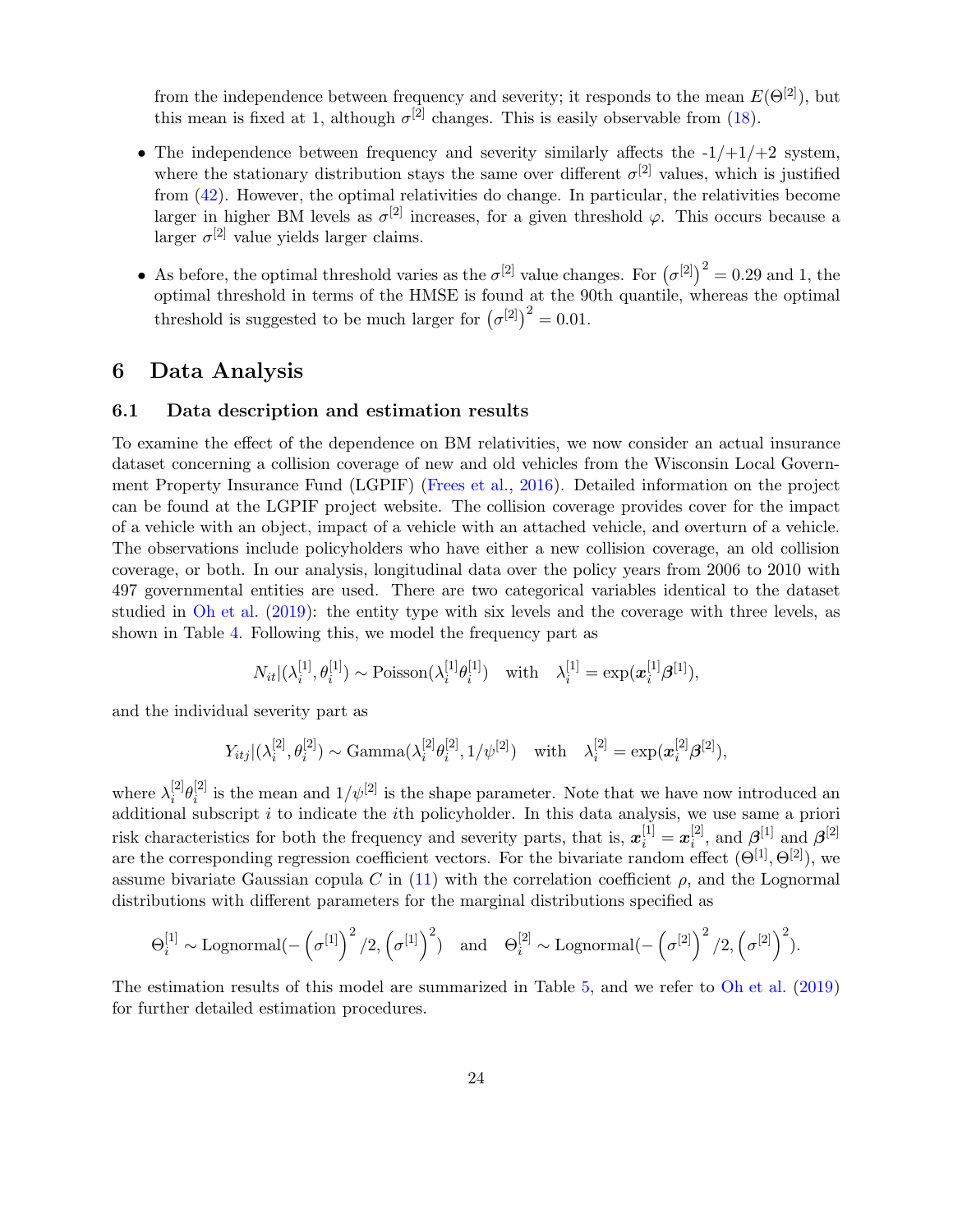### 6.2 Optimal BM relativities in modified BMS

With the parameter estimates in Table [5,](#page-35-1) the optimal BM relativities in  $(42)$  and stationary dis-tribution in [\(40\)](#page-18-0) are calculated under four different BMS. As per the threshold  $\varphi$ , we consider the estimated 75th, 90th, 99th, and 99.9th quantile of severity distribution, and the values of the HMSE are also provided to compare the performance. The results are summarized in Table [6.](#page-36-0)

In Table [6\(](#page-36-0)a) and (b), the BMSs with  $h_1 = h_2$  are identical to those in Table 2 of [Oh et al.](#page-26-0) [\(2019](#page-26-0)). Paying attention to the  $-1/+1/+2$  and  $-1/+2/+3$  systems, we note that:

- As  $\varphi$  decreases, the proportion of policyholders increases in higher BM levels and decreases in lower BM levels, as seen from the stationary distributions. This occurs because more drivers end up in high BM levels under smaller threshold  $\varphi$ . This tendency is naturally more pronounced for the  $-1/+2/+3$  system compared with the  $-1/+1/+2$  system, as the penalty under the former system is heavier.
- Interestingly, the HMSEs of the optimal relativities under the  $-1/+1/+2$  system are generally smaller than those under the  $-1/+2/+3$  system for each given threshold. Though difficult to explain this in plain terms, we believe that the stationary distributions under the  $-1/+1/+2$  system is more evenly spread than that under the  $-1/+2/+3$  system, which, in turn, marginally stabilizes the BMS and produces smaller relativities. For the relationship between the stationary distribution and the optimal relativity, see Equations  $(42)$ – $(44)$ .
- In terms of the HMSE, we see that the optimal threshold  $\varphi$  must be quite large under both the  $-1/+1/+2$  and  $-1/+2/+3$  systems in this particular dataset.

Overall, based on the HMSE criterion, we would recommend the  $-1/+1/+2$  transition rule with a highest threshold  $\varphi$ , the 99.9th quantile, as a new BMS of choice; different datasets may lead to different optimal thresholds. Though the improvement in the HMSE may seem marginal compared with the frequency-driven BMS case in this dataset, the actual amount of dollar saved can be substantial for insurers with large auto portfolios.

## 7 Conclusion

In auto insurance ratemaking, the premium based on a BMS can be understood as a discretely approximated analogy of the Bayesian premium. Traditionally, insurers have been using the frequencydriven BMS, which completely ignores the claim severity information because of mathematical convenience and industry conventions. More sophisticated BMSs have also been proposed based on both frequency and severity of claim, but these adopt the implicit assumption of independence between frequency and severity, which is often invalid in reality. A recent study by [Oh et al.](#page-26-0) [\(2019](#page-26-0)) extends these previous works to show how one could include both frequency and severity components in a BMS that targets the aggregate severity when frequency and severity are dependent. However, its transition rule is still determined by the history of claim frequency only. Thus, the resulting BMS premium approximates the Bayesian premium, in a limited sense, and is unable to incorporate the history of claim severity.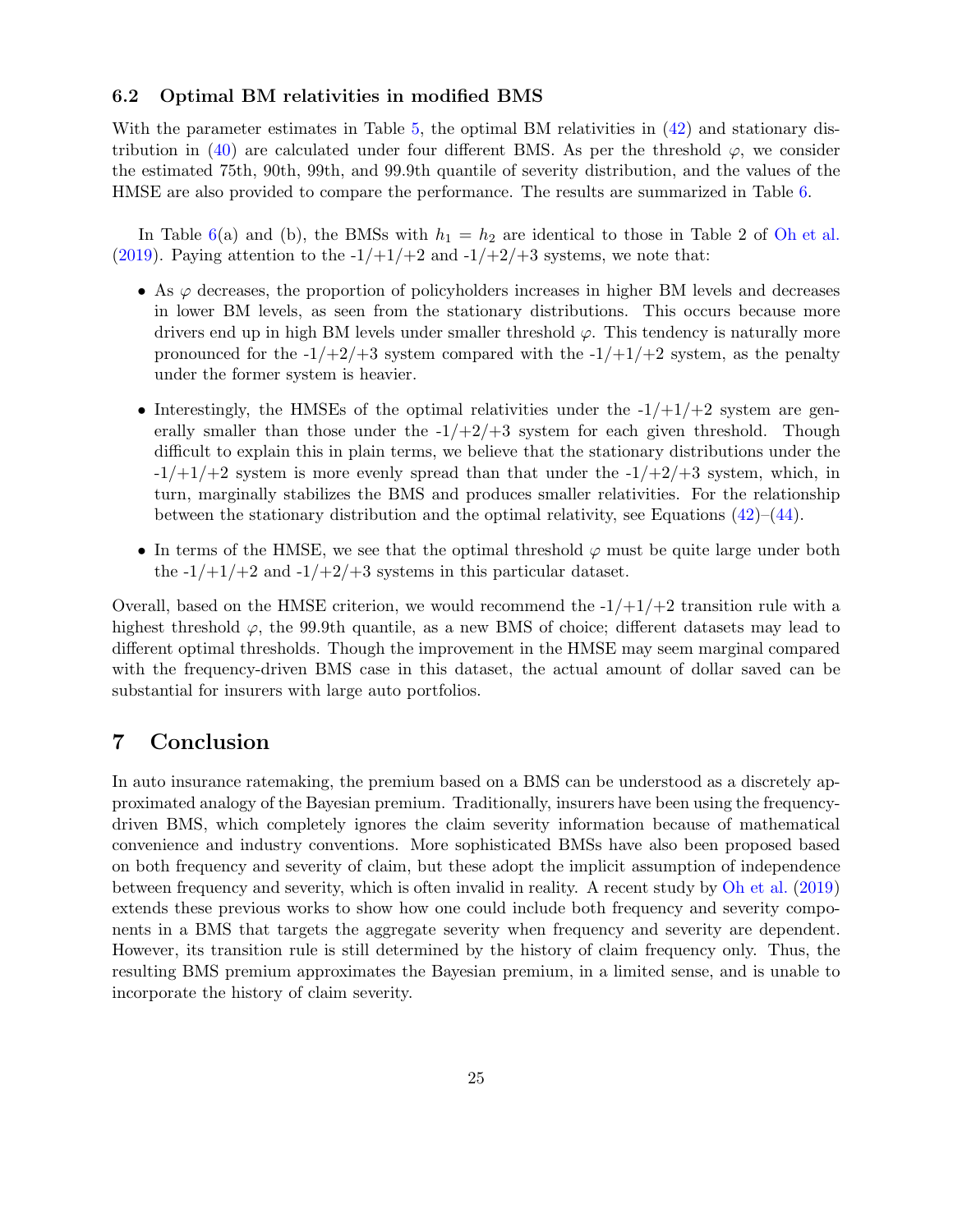In the current study, we generalize the approach of [Oh et al.](#page-26-0) [\(2019](#page-26-0)) and propose a new BMS. The proposed BMS also targets the aggregate severity, where frequency and severity are dependent, but is more faithful to the purpose of the optimal relativity, that is, estimating of the true premium by reflecting the history of both frequency and severity. Under the proposed BMS, the new transition rule is  $-1/- h_1/+ h_2$  based on both frequency and severity, with some threshold on the size of severity. With this transition rule, the Bayesian premium can fully incorporate the history of both frequency and severity, and so can the BMS premium from the analogy of the two premiums.

As theoretical contributions, we analytically derive the set of optimal relativities under this new BMS. Furthermore, with the proper choice of the severity threshold and transition rule, the proposed BMS is guaranteed to outperform the alternative frequency-driven BMS in terms of the HMSE. Finding the numerically optimal choices for the bonus and malus scales and the severity threshold is possible by trial and error, but the general solution is seemingly not straightforward to obtain, which could be a possibly interesting research topic in the future.

## Acknowledgements

Rosy Oh was supported by Basic Science Research Program through the National Research Foundation of Korea(NRF) funded by the Ministry of Education (Grant No. 2019R1A6A1A11051177). Joseph H.T. Kim is grateful for the support of National Research Foundation of Korea (NRF 2019R1F1A1058095). Jae Youn Ahn was supported by a National Research Foundation of Korea (NRF) grant funded by the Korean Government (NRF-2017R1D1A1B03032318).

## References

- <span id="page-25-4"></span>Baumgartner, C., Gruber, L. F., and Czado, C. (2015). Bayesian total loss estimation using shared random effects. Insurance: Mathematics and Economics, 62:194–201.
- <span id="page-25-3"></span>Boudreault, M., Cossette, H., Landriault, D., and Marceau, E. (2006). On a risk model with dependence between interclaim arrivals and claim sizes. Scand. Actuar. J., (5):265–285.
- <span id="page-25-5"></span>Cheung, E. C., Ni, W., Oh, R., and Woo, J.-K. (2019). A note on bayesian credibility with a dependent structure on the frequency and the severity of claims. Working Paper.
- <span id="page-25-1"></span>Czado, C., Kastenmeier, R., Brechmann, E. C., and Min, A. (2012). A mixed copula model for insurance claims and claim sizes. Scand. Actuar. J., (4):278–305.
- <span id="page-25-0"></span>Denuit, M., Maréchal, X., Pitrebois, S., and Walhin, J.-F. (2007). Actuarial modelling of claim counts: Risk classification, credibility and bonus-malus systems. John Wiley & Sons.
- <span id="page-25-6"></span>Frangos, N. E. and Vrontos, S. D. (2001). Design of optimal bonus-malus systems with a frequency and a severity component on an individual basis in automobile insurance. ASTIN Bulletin: The Journal of the IAA, 31(1):1–22.
- <span id="page-25-2"></span>Frees, E. W., Derrig, R. A., and Meyers, G. (2014). Predictive Modeling Applications in Actuarial Science, volume 1. Cambridge University Press.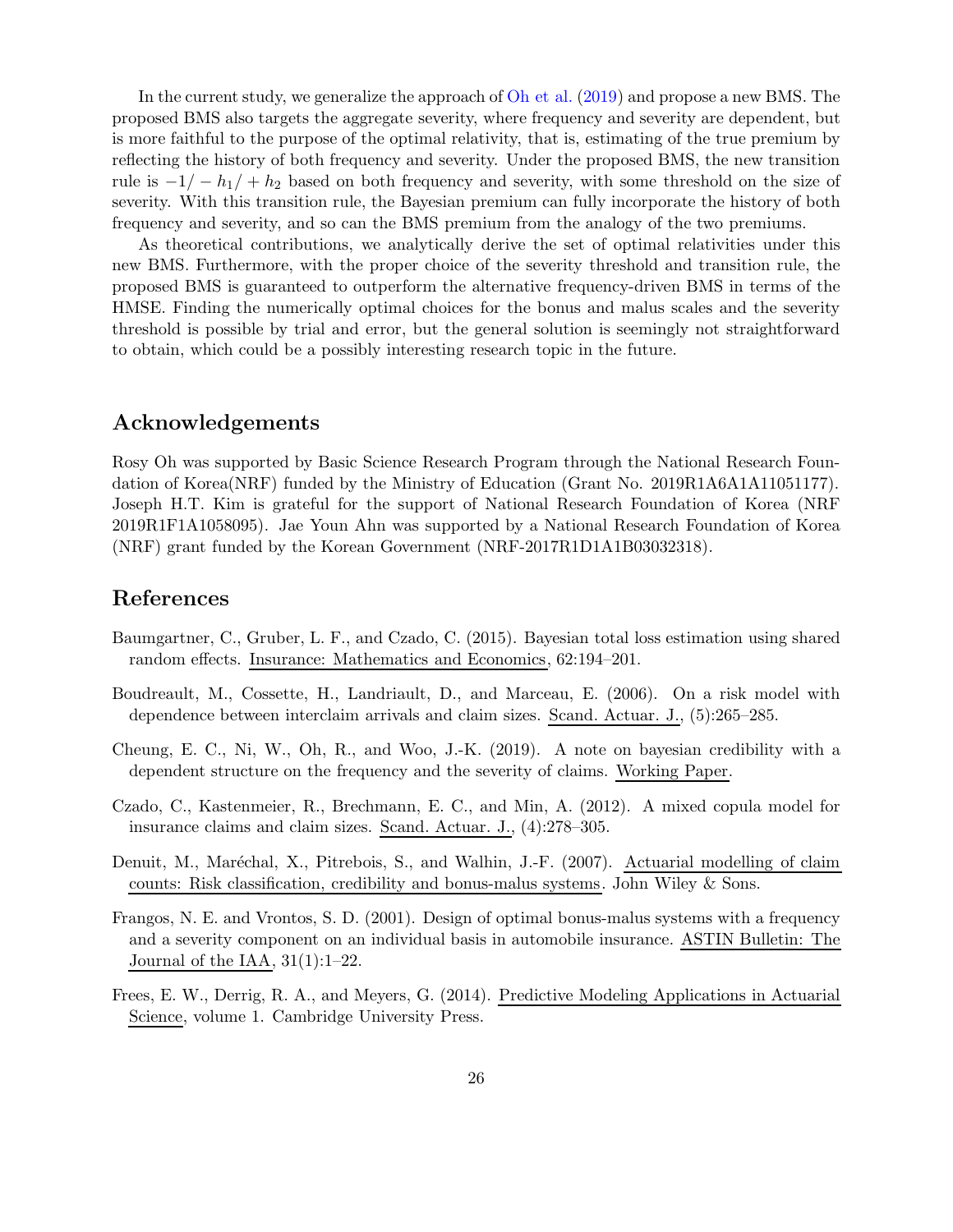- <span id="page-26-4"></span>Frees, E. W., Lee, G., and Yang, L. (2016). Multivariate frequency-severity regression models in insurance. Risks, 4(1):4.
- <span id="page-26-5"></span>Garrido, J., Genest, C., and Schulz, J. (2016). Generalized linear models for dependent frequency and severity of insurance claims. Insurance: Mathematics and Economics, 70:205 – 215.
- <span id="page-26-12"></span>Gómez-Déniz, E. (2016). Bivariate credibility bonus–malus premiums distinguishing between two types of claims. Insurance: Mathematics and Economics, 70:117–124.
- <span id="page-26-15"></span>Hernández-Bastida, A., Fernández-Sánchez, M., and Gómez-Déniz, E. (2009a). The net bayes premium with dependence between the risk profiles. Insurance: Mathematics and Economics,  $45(2):247-254.$
- <span id="page-26-9"></span>Hernández-Bastida, A., Fernández-Sánchez, M. P., and Gómez-Déniz, E. (2009b). The net Bayes premium with dependence between the risk profiles. Insurance Math. Econom., 45(2):247–254.
- <span id="page-26-3"></span>Klugman, S. A., Panjer, H. H., and Willmot, G. E. (2012). Loss models: from data to decisions, volume 715. John Wiley & Sons.
- <span id="page-26-1"></span>Lemaire, J. (2012). Bonus-malus systems in automobile insurance, volume 19. Springer science  $\&$ business media.
- <span id="page-26-10"></span>Lu, Y. (2016). Flexible (panel) regression models for bivariate count–continuous data with an insurance application. Journal of the Royal Statistical Society: Series A (Statistics in Society).
- <span id="page-26-13"></span>McCullagh, P. and Nelder, J. A. (1989). Generalized Linear Models, second ed. Chapman and Hall, London.
- <span id="page-26-0"></span>Oh, R., Shi, P., and Ahn, J. Y. (2019). Bonus-malus premiums under the dependent frequencyseverity modeling. Scandinavian Actuarial Journal, pages 1–24.
- <span id="page-26-7"></span>Park, S. C., Kim, J. H., and Ahn, J. Y. (2018). Does hunger for bonuses drive the dependence between claim frequency and severity? Insurance: Mathematics and Economics, 83:32–46.
- <span id="page-26-14"></span>Picard, P. (1976). Generalisation de letude sur la survenance des sinistres en assurance automobile. Bulletin Trimestriel de lInstitut des Actuaires Français, 296:204–268.
- <span id="page-26-8"></span>Pinquet, J. (1997). Allowance for cost of claims in bonus-malus systems. ASTIN Bulletin,  $27(1):3357.$
- <span id="page-26-6"></span>Shi, P., Feng, X., and Ivantsova, A. (2015). Dependent frequency–severity modeling of insurance claims. Insurance: Mathematics and Economics, 64:417–428.
- <span id="page-26-2"></span>Tan, C. I., Li, J., Li, J. S.-H., and Balasooriya, U. (2015). Optimal relativities and transition rules of a bonus–malus system. Insurance: Mathematics and Economics, 61:255–263.
- <span id="page-26-11"></span>Tzougas, G., Vrontos, S., and Frangos, N. (2014). Optimal bonus-malus systems using finite mixture models. ASTIN Bulletin: The Journal of the IAA, 44(2):417–444.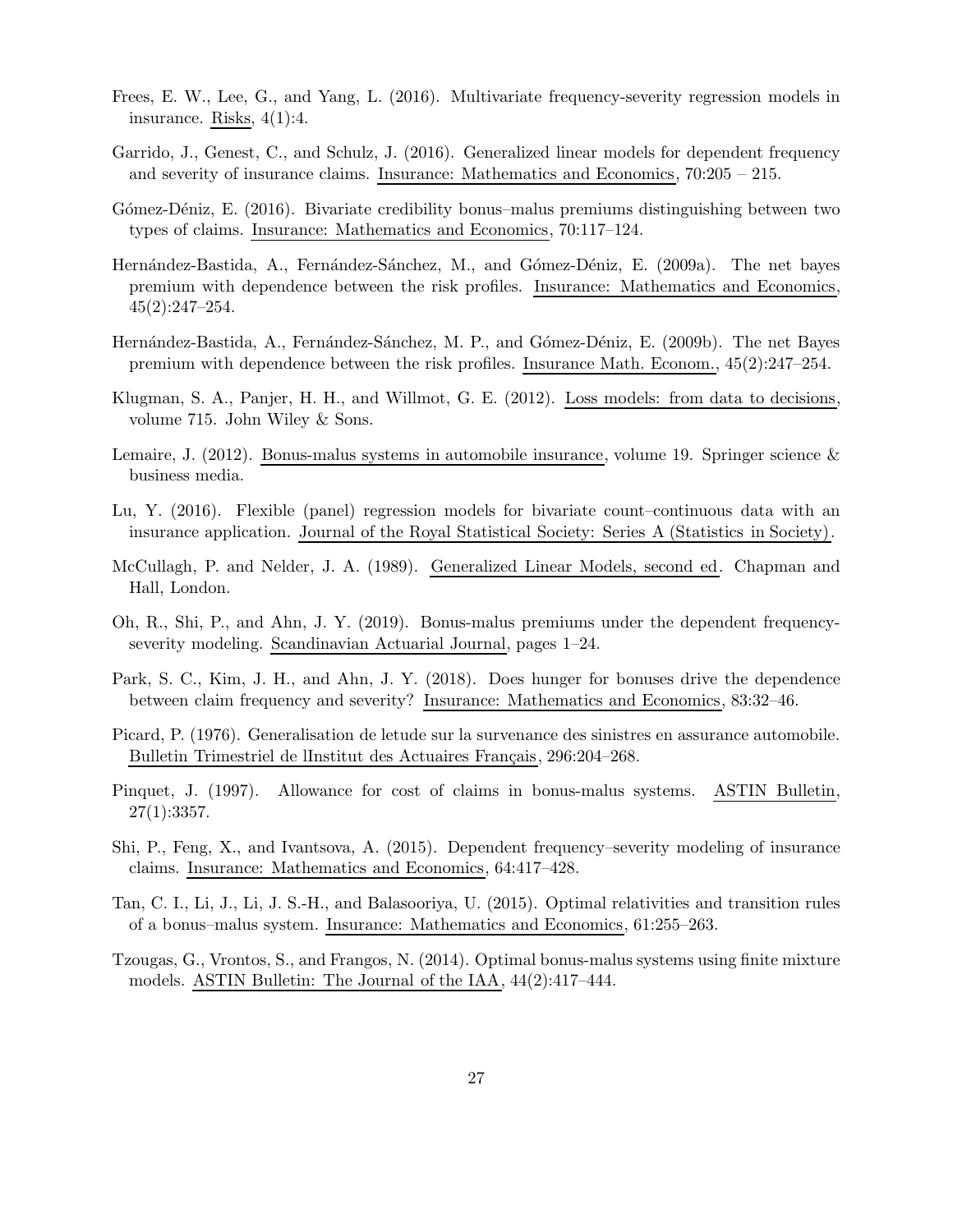## <span id="page-27-0"></span>Appendix

## A Proofs

*Proof for Theorem [1.](#page-15-1)* Before we provide the proof, we found it beneficial to define  $T_{\ell,\ell^*}(\cdot,\cdot)$ :  $\{0, 1, \dots, z\} \times \{0, 1, \dots, z\} \mapsto \{0, 1\}$ , which indicates whether the BM level has changed from leq in the current year to  $\ell^*$  in the next year if there were  $k_1$  number of Type I claims and  $k_2$  number of Type II claims in the current year. Mathematically, it is defined as, for  $(k_1, k_2) = (0, 0)$ ,

$$
T_{\ell,\ell^*} (k_1, k_2) = \begin{cases} 1, & \text{if } \max\{\ell - 1, 0\} = \ell^*; \\ 0, & \text{otherwise}; \end{cases}
$$
 (46)

and, for  $(k_1, k_2) \neq (0, 0)$ ,

$$
T_{\ell,\ell^*} (k_1, k_2) = \begin{cases} 1, & \text{if } \min\{\ell + h_1 k_1 + h_2 k_2, z\} = \ell^*; \\ 0, & \text{otherwise.} \end{cases} \tag{47}
$$

Now, we prove the theorem. First, observe that

$$
\mathrm{E}\left[S_{T+1}\big|\lambda_{\kappa}^{[1]},\lambda_{\kappa}^{[2]},\mathcal{F}_{T}\right]=\underset{\eta}{\arg\min}\,\mathrm{E}\left[\left(\Theta^{[1]}\Theta^{[2]}\lambda_{\kappa}^{[1]}\lambda_{\kappa}^{[2]}-\eta\left(\lambda_{\kappa}^{[1]},\lambda_{\kappa}^{[2]},\mathcal{F}_{T}\right)\right)^{2}\big|\lambda_{\kappa}^{[1]},\lambda_{\kappa}^{[2]},\mathcal{F}_{T}\right],
$$

where the right-hand side is optimized among any function  $\eta$ . Then, the proof follows as such:

$$
E\left[\left(S_{T+1} - E\left[S_{T+1} | \Lambda^{[1]}, \Lambda^{[2]}, \mathcal{F}_T^{[full]}\right]\right)^2\right] \\
= E\left[E\left[\left(S_{T+1} - E\left[S_{T+1} | \Lambda^{[1]}, \Lambda^{[2]}, \mathcal{F}_T^{[full]}\right]\right)^2 | \mathcal{F}_T, \Lambda^{[1]}, \Lambda^{[2]}\right]\right].
$$

*Proof for Theorem [2.](#page-17-2)* By definition of transition rule in [\(32\)](#page-16-0), it is known that the BM level  $L_{t+1}$  is completely explained by  $L_t$  and  $(N_t^{\{I\}})$  $(t_i^{\{I\}}, N_t^{\{II\}})$ . Now, the transition probability can be calculated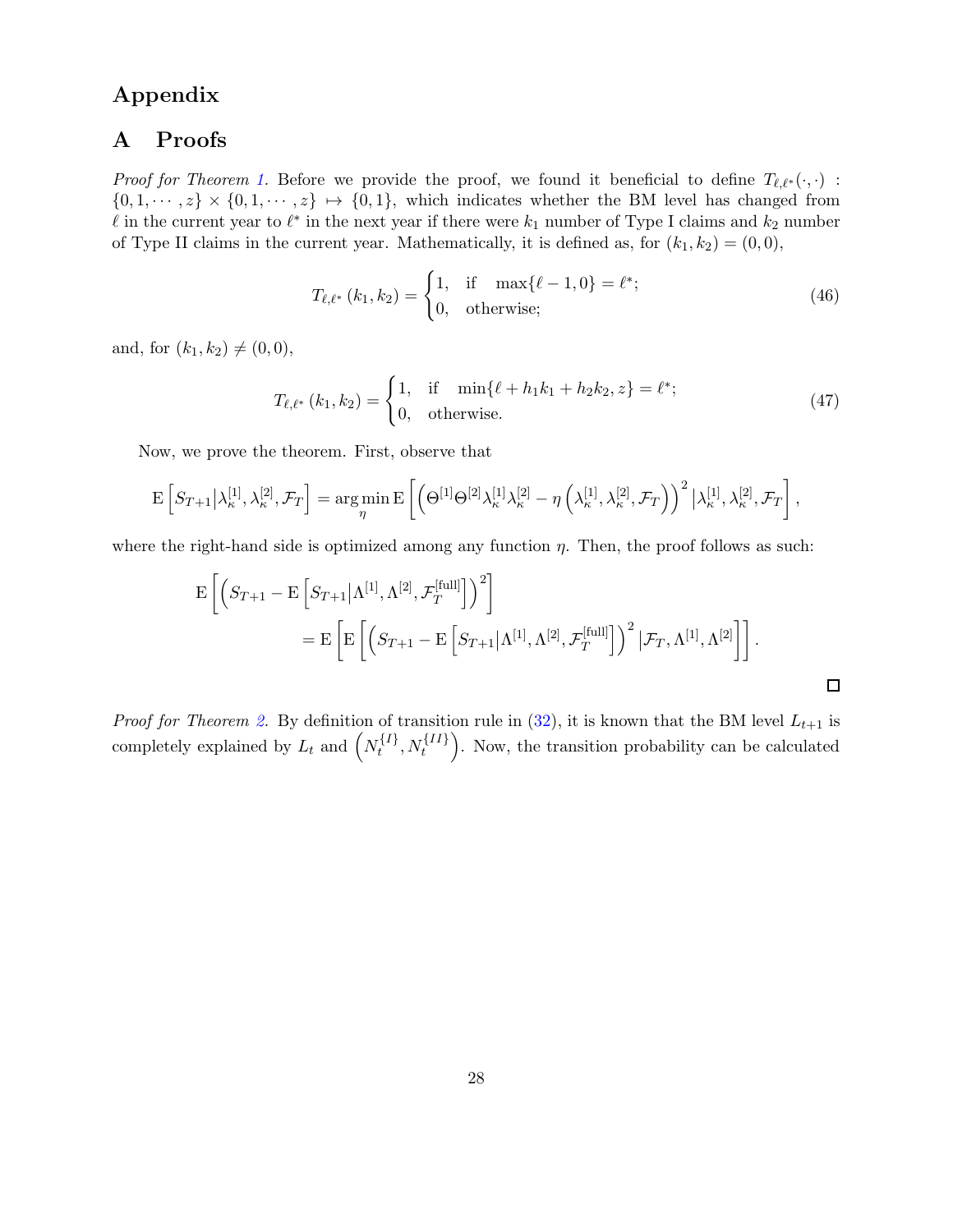<span id="page-28-0"></span>
$$
p_{\ell,\ell^*} \left( \lambda_{\kappa}^{[1]}, \lambda_{\kappa}^{[2]}, \theta^{[1]}, \theta^{[2]} \right)
$$
  
=  $P \left( L_{t+1} = \ell^* | \lambda_{\kappa}^{[1]}, \lambda_{\kappa}^{[2]}, \theta^{[1]}, \theta^{[2]}, L_t = \ell \right)$   
=  $\sum_{k_1=0}^{\infty} \sum_{k_2=0}^{\infty} P \left( L_{t+1} = \ell^* | \lambda_{\kappa}^{[1]}, \lambda_{\kappa}^{[2]}, \theta^{[1]}, \theta^{[2]}, N_t^{\{I\}} = k_1, N_t^{\{II\}} = k_2, L_t = \ell \right)$   
 $P \left( N_t^{\{I\}} = k_1, N_t^{\{II\}} = k_2 | \lambda_{\kappa}^{[1]}, \lambda_{\kappa}^{[2]}, \theta^{[1]}, \theta^{[2]} \right)$ 

$$
P\left(N_t^{\{I\}} = k_1, N_t^{\{II\}} = k_2 | \lambda_{\kappa}^{[1]}, \lambda_{\kappa}^{[2]}, \theta^{[1]}, \theta^{[2]}, L_t = \ell\right)
$$
\n
$$
= \sum_{k_1=0}^{\infty} \sum_{k_2=0}^{\infty} P\left(L_{t+1} = \ell^* | N_t^{\{I\}} = k_1, N_t^{\{II\}} = k_2, L_t = \ell\right)
$$
\n
$$
P\left(N_t^{\{I\}} = k_1, N_t^{\{II\}} = k_2 | \lambda_{\kappa}^{[1]}, \lambda_{\kappa}^{[2]}, \theta^{[1]}, \theta^{[2]}, L_t = \ell\right)
$$
\n
$$
= \sum_{k_1=0}^{\infty} \sum_{k_2=0}^{\infty} T_{\ell, \ell^*}(k_1, k_2) P\left(N_t^{\{I\}} = k_1, N_t^{\{II\}} = k_2 | L_t = \ell, \lambda_{\kappa}^{[1]}, \lambda_{\kappa}^{[2]}, \theta^{[1]}, \theta^{[2]}\right)
$$
\n
$$
= \sum_{k_1=0}^{\infty} \sum_{k_2=0}^{\infty} T_{\ell, \ell^*}(k_1, k_2) P\left(N_t^{\{I\}} = k_1, N_t^{\{II\}} = k_2 | \lambda_{\kappa}^{[1]}, \lambda_{\kappa}^{[2]}, \theta^{[1]}, \theta^{[2]}\right),
$$
\n(48)

where the last equality comes from the independence assumption among frequency, among individual severities, and between frequency and individual severity for given pair of risk characteristics,  $\left(\lambda_\kappa^{[1]},\lambda_\kappa^{[2]},\theta^{[1]},\theta^{[2]}\right).$ 

Now, we consider the case  $\ell < \ell^*$  or  $\ell = \ell^* = z$ . Then, for  $(k_1, k_2) \in \mathbb{N}_0 \times \mathbb{N}_0$ , we obtain

<span id="page-28-1"></span>
$$
T_{\ell,\ell^*}(k_1,k_2) = \begin{cases} 1, & \ell^* = \max\{\ell + k_1h1 + k_2h_2, z\};\\ 0, & \text{elsewhere,} \end{cases}
$$
(49)

<span id="page-28-2"></span>and

$$
P\left(N_t^{\{I\}} = k_1, N_t^{\{II\}} = k_2 \middle| \lambda_k^{[1]}, \lambda_k^{[2]}, \theta^{[1]}, \theta^{[2]}\right)
$$
  
\n
$$
= P\left(N_t^{\{I\}} = k_1, N_t^{\{II\}} = k_2, N_t = k_1 + k_2 \middle| \lambda_k^{[1]}, \lambda_k^{[2]}, \theta^{[1]}, \theta^{[2]}\right)
$$
  
\n
$$
= P\left(N_t^{\{I\}} = k_1, N_t^{\{II\}} = k_2 \middle| \lambda_k^{[1]}, \lambda_k^{[2]}, \theta^{[1]}, \theta^{[2]}, N_t = k_1 + k_2\right) P\left(N_t = k_1 + k_2 \middle| \lambda_k^{[1]}, \lambda_k^{[2]}, \theta^{[1]}, \theta^{[2]}\right)
$$
  
\n
$$
= P\left(N_t = k_1 + k_2 \middle| \lambda_k^{[1]}, \theta^{[1]}\right) \left(\begin{matrix} k_1 + k_2 \ k_1 \end{matrix}\right) \left(P\left(Y_{t,j} > \varphi \middle| \lambda_k^{[2]}, \theta^{[2]}\right)\right)^{k_2} \left(1 - P\left(Y_{t,j} > \varphi \middle| \lambda_k^{[2]}, \theta^{[2]}\right)\right)^{k_1}.
$$
\n(50)

Then, combining  $(48)$ ,  $(49)$ , and  $(50)$ , we have the first line in  $(33)$ .

Now, consider the case  $\ell^* = \max \{\ell - 1, 0\}$ . Then, we have

<span id="page-28-3"></span>
$$
T_{\ell,\ell^*}(k_1, k_2) = \begin{cases} 1, & k_1 = k_2 = 0, \\ 0, & \text{elsewhere,} \end{cases}
$$
 (51)

Hence, combining [\(48\)](#page-28-0) and [\(51\)](#page-28-3), conclude the second line in [\(33\)](#page-17-1).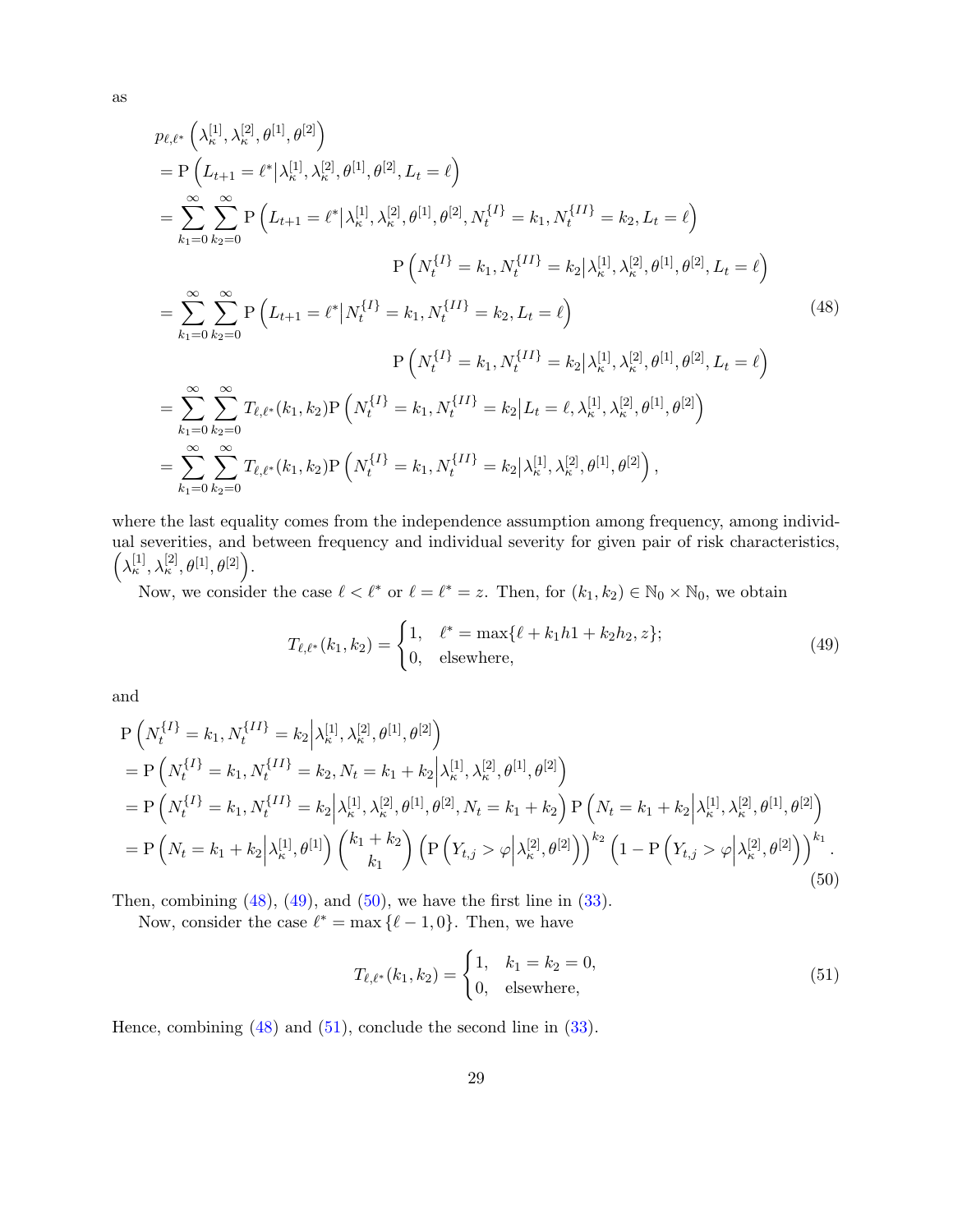In case the pair  $(\ell, \ell^*)$  satisfies none of the following

$$
\ell < \ell^*, \quad \ell = \ell^* = z, \quad \text{or} \quad \ell^* = \max \{ \ell - 1, 0 \},
$$

we obtain

$$
T_{\ell,\ell^*}(k_1,k_2)=0
$$

which concludes the proof.

Proof of Theorem [3.](#page-19-4) Under the frequency–severity model, we obtain

$$
\mathcal{E}\left[\left(\mathcal{E}\left[S_{T+1}|\Lambda^{[1]},\Lambda^{[2]},\Theta^{[1]},\Theta^{[2]}\right] - \Lambda^{[1]}\Lambda^{[2]}\mathbf{r}^{[\text{new}]}(L)\right)^{2}\right] \n= \sum_{\ell=0}^{z} \mathcal{E}\left[\left(\mathcal{E}\left[S_{T+1}|\Lambda^{[1]},\Lambda^{[2]},\Theta^{[1]},\Theta^{[2]}\right] - \Lambda^{[1]}\Lambda^{[2]}\mathbf{r}^{[\text{new}]}(L)\right)^{2}\Big| L = \ell\right] \mathcal{P}\left(L = \ell\right)
$$

which further implies that the optimal solution  $\tilde{r}^{\text{new}}(\ell)$  in [\(41\)](#page-19-0) satisfies

$$
0 = \mathcal{E}\left[-2\Lambda^{[1]}\Lambda^{[2]}\left(\mathcal{E}\left[S_{T+1}|\Lambda^{[1]},\Lambda^{[2]},\Theta^{[1]},\Theta^{[2]}\right] - \tilde{r}^{[\text{new}]}(L)\Lambda^{[1]}\Lambda^{[2]}\right)|L = \ell\right]
$$
(52)

for  $\ell = 0, \dots, z$ . Then,  $(52)$  is equivalent with  $(42)$ .

First, we calculate  $E\left[\left(\Lambda^{[1]}\Lambda^{[2]}\right)^2\Theta^{[1]}\Theta^{[2]}\right]$  $L = \ell \overline{\phantom{a}}$  in [\(42\)](#page-19-1) as

$$
\begin{split}\n&E\left[\left(\Lambda^{[1]}\Lambda^{[2]}\right)^{2}\Theta^{[1]}\Theta^{[2]}\Big|L=\ell\right] \\
&= \sum_{\kappa\in\mathcal{K}}\left(\lambda_{\kappa}^{[1]}\lambda_{\kappa}^{[2]}\right)^{2}E\left[\Theta^{[1]}\Theta^{[2]}\big|\lambda_{\kappa}^{[1]},\lambda_{\kappa}^{[2]},L=\ell\right]\mathbf{P}\left(\lambda_{\kappa}^{[1]},\lambda_{\kappa}^{[2]}\big|L=\ell\right) \\
&= \sum_{\kappa\in\mathcal{K}}\left(\lambda_{\kappa}^{[1]}\lambda_{\kappa}^{[2]}\right)^{2}\iint\theta^{[1]}\theta^{[2]}f(\theta^{[1]},\theta^{[2]}\big|\lambda_{\kappa}^{[1]},\lambda_{\kappa}^{[2]},L=\ell)d\theta^{[1]}\mathrm{d}\theta^{[2]}\mathbf{P}\left(\lambda_{\kappa}^{[1]},\lambda_{\kappa}^{[2]}\big|L=\ell\right) \\
&= \frac{\sum_{\kappa\in\mathcal{K}}w_{\kappa}\left(\lambda_{\kappa}^{[1]}\lambda_{\kappa}^{[2]}\right)^{2}\iint\theta^{[1]}\theta^{[2]}\pi_{\ell}\left(\lambda_{\kappa}^{[1]}\theta^{[1]},\lambda_{\kappa}^{[2]}\theta^{[2]}\right)h(\theta^{[1]},\theta^{[2]})\mathrm{d}\theta^{[1]}\mathrm{d}\theta^{[2]}}{\sum_{\kappa\in\mathcal{K}}w_{\kappa}\iint\pi_{\ell}\left(\lambda_{\kappa}^{[1]}\theta^{[1]},\lambda_{\kappa}^{[2]}\theta^{[2]}\right)h(\theta^{[1]},\theta^{[2]})\mathrm{d}\theta^{[1]}\mathrm{d}\theta^{[2]}},\n\end{split}
$$

where the last equation comes from the independence between the a priori and posteriori. Similarly, we can calculate  $E\left[\left(\Lambda^{[1]}\Lambda^{[2]}\right)^2 | L = \ell\right]$  in [\(42\)](#page-19-1) as

$$
\begin{split} \mathcal{E}\left[\left(\Lambda^{[1]}\Lambda^{[2]}\right)^{2}\left|L=\ell\right] &= \sum_{\kappa\in\mathcal{K}}\left(\lambda_{\kappa}^{[1]}\lambda_{\kappa}^{[2]}\right)^{2}\mathcal{P}\left(\lambda_{\kappa}^{[1]},\lambda_{\kappa}^{[2]}\left|L=\ell\right)\right) \\ &= \sum_{\kappa\in\mathcal{K}}\left(\lambda_{\kappa}^{[1]}\lambda_{\kappa}^{[2]}\right)^{2}\frac{\mathcal{P}\left(L=\ell\left|\lambda_{\kappa}^{[1]},\lambda_{\kappa}^{[2]}\right)\mathcal{P}\left(\lambda_{\kappa}^{[1]},\lambda_{\kappa}^{[2]}\right)\right)}{\mathcal{P}\left(L=\ell\right)} \\ &= \frac{\sum\limits_{\kappa\in\mathcal{K}}w_{\kappa}\left(\lambda_{\kappa}^{[1]}\lambda_{\kappa}^{[2]}\right)^{2}\iint\pi_{\ell}\left(\lambda_{\kappa}^{[1]}\theta^{[1]},\lambda_{\kappa}^{[2]}\theta^{[2]}\right)h(\theta^{[1]},\theta^{[2]})\mathrm{d}\theta^{[1]}\mathrm{d}\theta^{[2]}}{\sum\limits_{\kappa\in\mathcal{K}}w_{\kappa}\iint\pi_{\ell}\left(\lambda_{\kappa}^{[1]}\theta^{[1]},\lambda_{\kappa}^{[2]}\theta^{[2]}\right)h(\theta^{[1]},\theta^{[2]})\mathrm{d}\theta^{[1]}\mathrm{d}\theta^{[2]}},\end{split}
$$

<span id="page-29-0"></span> $\Box$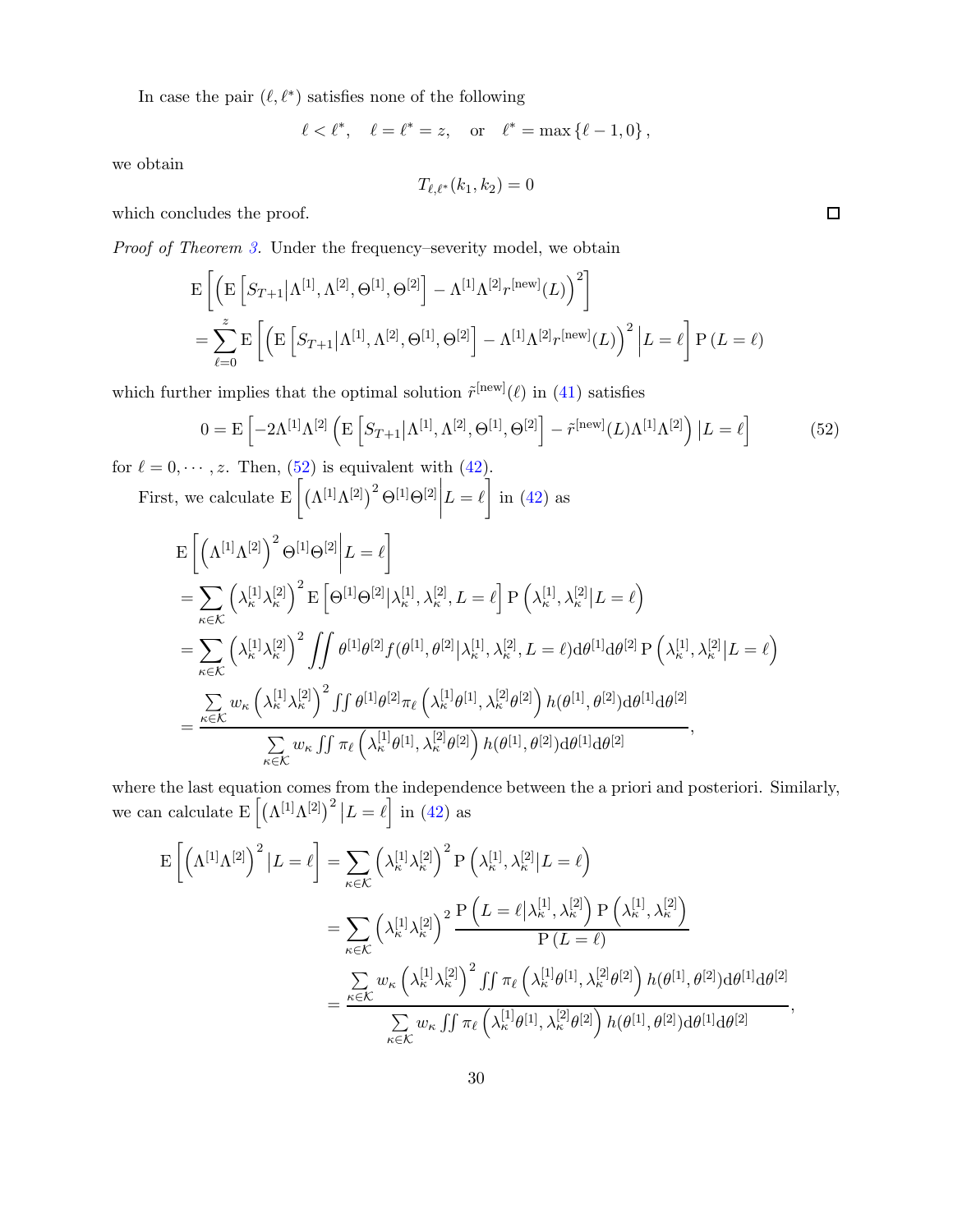where the last equation comes from the independence between the a priori and posteriori.

<span id="page-30-3"></span> $\Box$ 

# <span id="page-30-0"></span>B Derivation of Bayesian Premium

For the derivation of  $(28)$  in section  $(3.4)$  from  $(27)$ , it is satisfactory to derive the following conditional distribution of the bivariate residual effect:

$$
h\left(\theta_{1},\theta_{2}|\lambda_{\kappa}^{[1]},\lambda_{\kappa}^{[2]},\mathcal{F}_{T}^{[\text{full}]}\right) = h\left(\theta_{1},\theta_{2}|(n_{1},s_{1}),\cdots,(n_{T},s_{T}),\lambda_{\kappa}^{[1]},\lambda_{\kappa}^{[2]}\right) = \frac{h\left(\theta_{1},\theta_{2}|\lambda_{\kappa}^{[1]},\lambda_{\kappa}^{[2]}\right)\prod_{t=1}^{T}\left[f_{1}\left(n_{t}|\lambda_{\kappa}^{[1]},\lambda_{\kappa}^{[2]},\theta_{1},\theta_{2}\right)f_{2}\left(s_{t}|\lambda_{\kappa}^{[1]},\lambda_{\kappa}^{[2]},\theta_{1},\theta_{2},n_{t}\right)\right]}{\prod_{t=1}^{T}f_{1}\left(n_{t}|\lambda_{\kappa}^{[1]},\lambda_{\kappa}^{[2]}\right)f_{2}\left(s_{t}|\lambda_{\kappa}^{[1]},\lambda_{\kappa}^{[2]},n_{t}\right)} = \frac{h\left(\theta_{1},\theta_{2}\right)\prod_{t=1}^{T}\left[f_{1}\left(n_{t}|\lambda_{\kappa}^{[1]},\lambda_{\kappa}^{[2]},\theta_{1},\theta_{2}\right)f_{2}\left(s_{t}|\lambda_{\kappa}^{[1]},\lambda_{\kappa}^{[2]},\theta_{1},\theta_{2},n_{t}\right)\right]}{\prod_{t=1}^{T}f_{1}\left(n_{t}|\lambda_{\kappa}^{[1]},\lambda_{\kappa}^{[2]}\right)f_{2}\left(s_{t}|\lambda_{\kappa}^{[1]},\lambda_{\kappa}^{[2]},n_{t}\right)}.
$$
\n(53)

After tedious calculation, [\(53\)](#page-30-3) can be obtained as follow:

$$
h\left(\theta_{1},\theta_{2}|\lambda_{\kappa}^{[1]},\lambda_{\kappa}^{[2]},\mathcal{F}_{T}^{[\text{full}]}\right)
$$
  
=  $a_{1}^{*}\text{dgamma}\left(\theta_{1},\sum_{t=1}^{T}n_{t}+1,\lambda_{\kappa}^{[1]}T+c_{1}\right)\text{dgamma}\left(\theta_{2},\sum_{t=1}^{T}s_{t}+1,\lambda_{\kappa}^{[2]}\left(\sum_{t=1}^{T}n_{t}\right)+c_{1}\right)$  (54)  
+  $a_{2}^{*}\text{dgamma}\left(\theta_{1},\sum_{t=1}^{T}n_{t}+1,\lambda_{\kappa}^{[1]}T+c_{2}\right)\text{dgamma}\left(\theta_{2},\sum_{t=1}^{T}s_{t}+1,\lambda_{\kappa}^{[2]}\left(\sum_{t=1}^{T}n_{t}\right)+c_{2}\right),$ 

where dgamma $(\cdot, \alpha_1, \alpha_2)$  is a density function of gamma distribution of shape =  $\alpha_1$  and rate =  $\alpha_2$ . Finally, from [\(54\)](#page-30-4), the premium defined in [\(27\)](#page-14-4) can be obtained.

## <span id="page-30-2"></span>C Miscellaneous

<span id="page-30-1"></span>Lemma 2. Assume

<span id="page-30-5"></span><span id="page-30-4"></span>
$$
P\left(N_t > 0 \middle| \lambda_{\kappa}^{[1]}, \lambda_{\kappa}^{[2]}, \theta^{[1]}, \theta^{[2]} \right) > 0 \tag{55}
$$

<span id="page-30-6"></span>and

$$
P\left(N_t = 0 \middle| \lambda_{\kappa}^{[1]}, \lambda_{\kappa}^{[2]}, \theta^{[1]}, \theta^{[2]} \right) > 0. \tag{56}
$$

Then, for the given observed and residual effect characteristic  $\lambda_{\kappa}^{[1]}, \lambda_{\kappa}^{[2]}, \theta^{[1]}, \theta^{[2]},$  we obtain

$$
\boldsymbol{\pi}\left(\lambda_{\kappa}^{[1]},\lambda_{\kappa}^{[2]},\theta^{[1]},\theta^{[2]}\right)=\boldsymbol{e}^{\mathrm{T}}\left(\boldsymbol{I}-\boldsymbol{P}\left(\lambda_{\kappa}^{[1]},\lambda_{\kappa}^{[2]},\theta^{[1]},\theta^{[2]}\right)+\boldsymbol{E}\right)^{-1},
$$

where **E** is the  $(z + 1) \times (z + 1)$  matrix all of whose entries are 1 and **e** is  $(z + 1)$  column vector all of whose entries are 1.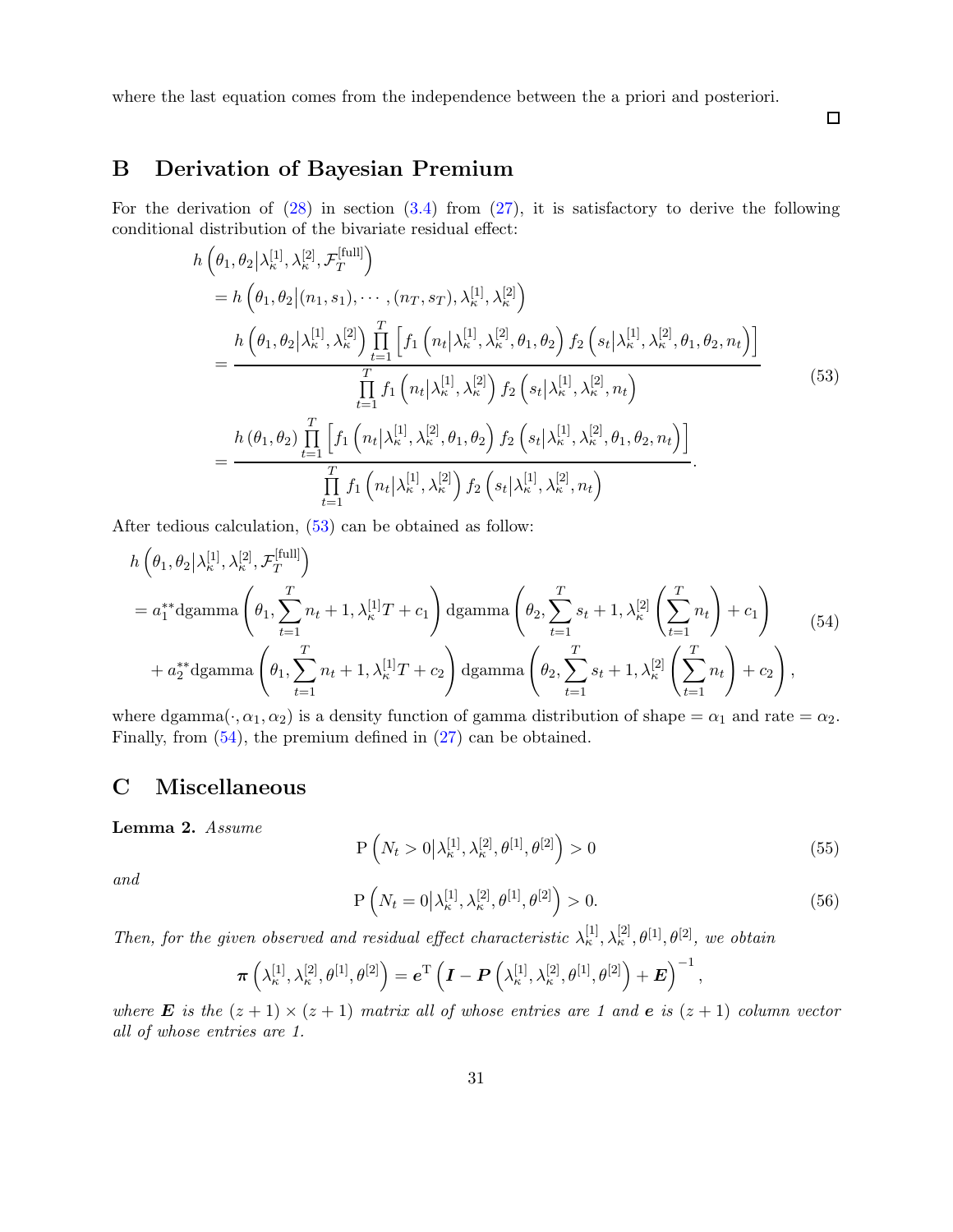Proof. Note that [\(55\)](#page-30-5) and [\(56\)](#page-30-6) implies that the matrix

$$
\boldsymbol{P}\left(\Lambda^{[1]},\Lambda^{[2]},\Theta^{[1]},\Theta^{[2]}\right)
$$

is regular. Hence, the remaining proof follows from Property 4.2 in [Denuit et al.](#page-25-0) [\(2007](#page-25-0)), for example, among many other references.  $\Box$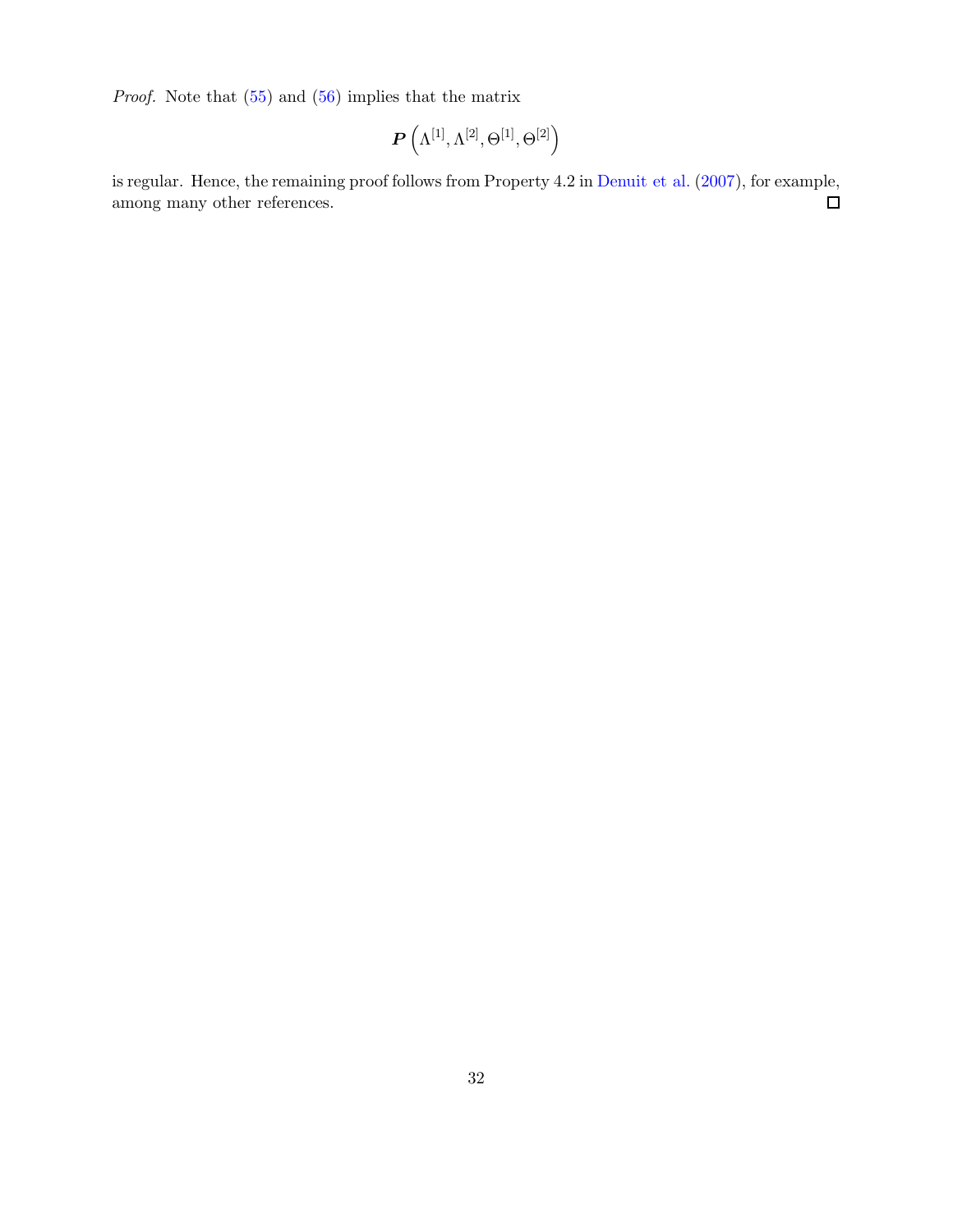<span id="page-32-0"></span>Table 1: Optimal BM relativities and stationary distribution of L for various threshold  $\varphi$  and dependence parameter  $\rho$  under the two BMSs: the -1/+1 and -1/+1/+2 systems

| $-1/+1/+2$ system<br>$-1/+1$ system<br>8200<br>16800<br>48100<br>94300<br>$\overline{\phantom{a}}$<br>$\varphi$<br>$P(L=\ell)$<br>$P(L=\ell)$<br>$P(L=\ell)$<br>$P(L=\ell)$<br>$r(\ell)$<br>$r(\ell)$<br>$P(L = \ell)$<br>$r(\ell)$<br>Level $\ell$<br>$r(\ell)$<br>$r(\ell)$<br>$\overline{9}$<br>1.328<br>1.292<br>1.328<br>0.135<br>0.148<br>1.320<br>0.139<br>0.135<br>1.328<br>0.135<br>8<br>$1.052\,$<br>$0.055\,$<br>$1.018\,$<br>0.064<br>1.046<br>0.057<br>1.052<br>$\,0.055\,$<br>1.052<br>$0.055\,$<br>0.936<br>$\,0.034\,$<br>7<br>0.898<br>0.041<br>0.928<br>0.036<br>0.936<br>0.034<br>0.936<br>0.034<br>6<br>0.858<br>0.026<br>0.815<br>0.033<br>0.849<br>0.028<br>0.859<br>0.026<br>0.858<br>0.026<br>0.027<br>0.795<br>0.024<br>0.746<br>0.031<br>0.782<br>0.796<br>0.024<br>0.796<br>0.024<br>5<br>0.719<br>$0.027\,$<br>0.737<br>0.026<br>0.681<br>0.034<br>0.030<br>0.737<br>0.737<br>0.026<br>$\overline{4}$<br>3<br>0.676<br>0.034<br>0.619<br>0.043<br>0.654<br>0.039<br>0.675<br>0.035<br>0.676<br>0.034<br>$\overline{2}$<br>0.607<br>0.055<br>0.545<br>0.067<br>0.579<br>0.061<br>0.604<br>0.056<br>0.606<br>0.055<br>0.522<br>$\mathbf{1}$<br>0.114<br>0.493<br>0.096<br>0.510<br>0.107<br>0.521<br>0.113<br>0.522<br>0.114<br>$\theta$<br>0.414<br>0.496<br>0.395<br>0.406<br>0.476<br>0.413<br>0.495<br>0.414<br>0.496<br>0.445<br><b>HMSE</b><br>1.293<br>1.297<br>1.282<br>1.295<br>1.297<br>(b) For $\rho = -0.4$<br>$-1/+1/+2$ system<br>$-1/+1$ system<br>8200<br>16800<br>48100<br>94300<br>$\overline{\phantom{a}}$<br>$\varphi$<br>$P(L = \ell)$<br>$P(L=\ell)$<br>$P(L=\ell)$<br>Level $\ell$<br>$r(\ell)$<br>$P(L = \ell)$<br>$r(\ell)$<br>$P(L = \ell)$<br>$r(\ell)$<br>$r(\ell)$<br>$r(\ell)$<br>$\boldsymbol{9}$<br>2.047<br>0.135<br>1.968<br>0.151<br>2.026<br>0.141<br>2.047<br>0.136<br>2.047<br>0.135<br>8<br>1.460<br>$0.055\,$<br>$1.398\,$<br>$\,0.065\,$<br>1.449<br>0.059<br>1.462<br>$\,0.055\,$<br>1.461<br>$0.055\,$<br>1.237<br>7<br>0.034<br>1.173<br>0.041<br>1.225<br>0.037<br>1.240<br>0.034<br>1.238<br>0.034<br>6<br>1.096<br>0.026<br>1.025<br>0.033<br>1.080<br>0.029<br>1.099<br>0.026<br>1.097<br>0.026<br>0.027<br>0.987<br>0.024<br>0.907<br>0.031<br>0.964<br>0.989<br>0.024<br>0.987<br>0.024<br>5<br>$\,0.033\,$<br>0.029<br>0.889<br>0.026<br>0.801<br>0.859<br>0.890<br>0.027<br>0.889<br>0.026<br>$\overline{4}$<br>3<br>0.791<br>0.034<br>0.701<br>0.041<br>0.754<br>0.038<br>0.035<br>0.791<br>0.035<br>0.790<br>$\boldsymbol{2}$<br>0.683<br>0.055<br>$\!0.595\!$<br>0.064<br>0.643<br>0.060<br>0.680<br>0.056<br>0.683<br>0.055<br>0.527<br>$\mathbf{1}$<br>0.559<br>0.114<br>0.501<br>0.095<br>0.106<br>0.554<br>0.113<br>0.559<br>0.114<br>$0.376\,$<br>0.411<br>0.496<br>0.392<br>0.475<br>0.408<br>0.494<br>0.411<br>0.496<br>$\theta$<br>0.445<br><b>HMSE</b><br>6.022<br>5.995<br>5.930<br>5.996<br>6.018<br>(c) For $\rho = 0.4$<br>$-1/+1/+2$ system<br>$-1/+1$ system<br>8200<br>16800<br>48100<br>94300<br>$\varphi$<br>$P(L = \ell)$<br>$P(L=\ell)$<br>$P(L=\ell)$<br>Level $\ell$<br>$r(\ell)$<br>$P(L = \ell)$<br>$r(\ell)$<br>$P(L = \ell)$<br>$r(\ell)$<br>$r(\ell)$<br>$r(\ell)$<br>9<br>4.489<br>0.135<br>4.129<br>0.156<br>4.338<br>0.145<br>4.478<br>0.136<br>4.489<br>0.135<br>8<br>$2.512\,$<br>0.055<br>$2.285\,$<br>$0.067\,$<br>2.423<br>0.060<br>$2.508\,$<br>$\,0.055\,$<br>$0.055\,$<br>2.512<br>7<br>1.918<br>0.034<br>1.715<br>0.042<br>1.837<br>0.037<br>0.034<br>1.918<br>0.034<br>1.913<br>6<br>1.581<br>0.026<br>1.387<br>0.033<br>1.501<br>0.029<br>0.026<br>0.026<br>1.575<br>1.580<br>0.027<br>$\,0.024\,$<br>$1.341\,$<br>$\,0.024\,$<br>$1.154\,$<br>$0.030\,$<br>1.260<br>$1.334\,$<br>$\,0.024\,$<br>5<br>1.340<br>$0.026\,$<br>$\,0.032\,$<br>$1.062\,$<br>0.029<br>$0.027\,$<br>$0.026\,$<br>1.142<br>0.964<br>1.134<br>1.141<br>4<br>3<br>$0.958\,$<br>$\,0.034\,$<br>0.797<br>$\,0.039\,$<br>$\!0.881$<br>$0.037\,$<br>$0.948\,$<br>$\,0.035\,$<br>0.034<br>0.957<br>$\boldsymbol{2}$<br>$0.772\,$<br>$0.055\,$<br>$0.636\,$<br>0.060<br>0.704<br>0.057<br>$0.055\,$<br>$0.055\,$<br>0.762<br>0.771<br>$\mathbf{1}$<br>0.578<br>0.114<br>0.487<br>0.094<br>0.524<br>0.105<br>0.567<br>$0.113\,$<br>0.576<br>$0.114\,$<br>$0.322\,$<br>0.371<br>$0.448\,$<br>$0.344\,$<br>$0.476\,$<br>0.366<br>$\,0.494\,$<br>0.370<br>0.496<br>$\overline{0}$<br>0.496<br><b>HMSE</b><br>53.792<br>55.196<br>54.138<br>53.725<br>53.772 | (a) For $\rho = -0.8$ |  |  |  |  |  |  |  |  |  |  |
|----------------------------------------------------------------------------------------------------------------------------------------------------------------------------------------------------------------------------------------------------------------------------------------------------------------------------------------------------------------------------------------------------------------------------------------------------------------------------------------------------------------------------------------------------------------------------------------------------------------------------------------------------------------------------------------------------------------------------------------------------------------------------------------------------------------------------------------------------------------------------------------------------------------------------------------------------------------------------------------------------------------------------------------------------------------------------------------------------------------------------------------------------------------------------------------------------------------------------------------------------------------------------------------------------------------------------------------------------------------------------------------------------------------------------------------------------------------------------------------------------------------------------------------------------------------------------------------------------------------------------------------------------------------------------------------------------------------------------------------------------------------------------------------------------------------------------------------------------------------------------------------------------------------------------------------------------------------------------------------------------------------------------------------------------------------------------------------------------------------------------------------------------------------------------------------------------------------------------------------------------------------------------------------------------------------------------------------------------------------------------------------------------------------------------------------------------------------------------------------------------------------------------------------------------------------------------------------------------------------------------------------------------------------------------------------------------------------------------------------------------------------------------------------------------------------------------------------------------------------------------------------------------------------------------------------------------------------------------------------------------------------------------------------------------------------------------------------------------------------------------------------------------------------------------------------------------------------------------------------------------------------------------------------------------------------------------------------------------------------------------------------------------------------------------------------------------------------------------------------------------------------------------------------------------------------------------------------------------------------------------------------------------------------------------------------------------------------------------------------------------------------------------------------------------------------------------------------------------------------------------------------------------------------------------------------------------------------------------------------------------------------------------------------------------------------------------------------------------------------------------------------------------------------------------------------------------------------------------------------------------------------------------------------------------------------------------------------------------------------------------------------------------------------------------------------------------|-----------------------|--|--|--|--|--|--|--|--|--|--|
|                                                                                                                                                                                                                                                                                                                                                                                                                                                                                                                                                                                                                                                                                                                                                                                                                                                                                                                                                                                                                                                                                                                                                                                                                                                                                                                                                                                                                                                                                                                                                                                                                                                                                                                                                                                                                                                                                                                                                                                                                                                                                                                                                                                                                                                                                                                                                                                                                                                                                                                                                                                                                                                                                                                                                                                                                                                                                                                                                                                                                                                                                                                                                                                                                                                                                                                                                                                                                                                                                                                                                                                                                                                                                                                                                                                                                                                                                                                                                                                                                                                                                                                                                                                                                                                                                                                                                                                                                                                    |                       |  |  |  |  |  |  |  |  |  |  |
|                                                                                                                                                                                                                                                                                                                                                                                                                                                                                                                                                                                                                                                                                                                                                                                                                                                                                                                                                                                                                                                                                                                                                                                                                                                                                                                                                                                                                                                                                                                                                                                                                                                                                                                                                                                                                                                                                                                                                                                                                                                                                                                                                                                                                                                                                                                                                                                                                                                                                                                                                                                                                                                                                                                                                                                                                                                                                                                                                                                                                                                                                                                                                                                                                                                                                                                                                                                                                                                                                                                                                                                                                                                                                                                                                                                                                                                                                                                                                                                                                                                                                                                                                                                                                                                                                                                                                                                                                                                    |                       |  |  |  |  |  |  |  |  |  |  |
|                                                                                                                                                                                                                                                                                                                                                                                                                                                                                                                                                                                                                                                                                                                                                                                                                                                                                                                                                                                                                                                                                                                                                                                                                                                                                                                                                                                                                                                                                                                                                                                                                                                                                                                                                                                                                                                                                                                                                                                                                                                                                                                                                                                                                                                                                                                                                                                                                                                                                                                                                                                                                                                                                                                                                                                                                                                                                                                                                                                                                                                                                                                                                                                                                                                                                                                                                                                                                                                                                                                                                                                                                                                                                                                                                                                                                                                                                                                                                                                                                                                                                                                                                                                                                                                                                                                                                                                                                                                    |                       |  |  |  |  |  |  |  |  |  |  |
|                                                                                                                                                                                                                                                                                                                                                                                                                                                                                                                                                                                                                                                                                                                                                                                                                                                                                                                                                                                                                                                                                                                                                                                                                                                                                                                                                                                                                                                                                                                                                                                                                                                                                                                                                                                                                                                                                                                                                                                                                                                                                                                                                                                                                                                                                                                                                                                                                                                                                                                                                                                                                                                                                                                                                                                                                                                                                                                                                                                                                                                                                                                                                                                                                                                                                                                                                                                                                                                                                                                                                                                                                                                                                                                                                                                                                                                                                                                                                                                                                                                                                                                                                                                                                                                                                                                                                                                                                                                    |                       |  |  |  |  |  |  |  |  |  |  |
|                                                                                                                                                                                                                                                                                                                                                                                                                                                                                                                                                                                                                                                                                                                                                                                                                                                                                                                                                                                                                                                                                                                                                                                                                                                                                                                                                                                                                                                                                                                                                                                                                                                                                                                                                                                                                                                                                                                                                                                                                                                                                                                                                                                                                                                                                                                                                                                                                                                                                                                                                                                                                                                                                                                                                                                                                                                                                                                                                                                                                                                                                                                                                                                                                                                                                                                                                                                                                                                                                                                                                                                                                                                                                                                                                                                                                                                                                                                                                                                                                                                                                                                                                                                                                                                                                                                                                                                                                                                    |                       |  |  |  |  |  |  |  |  |  |  |
|                                                                                                                                                                                                                                                                                                                                                                                                                                                                                                                                                                                                                                                                                                                                                                                                                                                                                                                                                                                                                                                                                                                                                                                                                                                                                                                                                                                                                                                                                                                                                                                                                                                                                                                                                                                                                                                                                                                                                                                                                                                                                                                                                                                                                                                                                                                                                                                                                                                                                                                                                                                                                                                                                                                                                                                                                                                                                                                                                                                                                                                                                                                                                                                                                                                                                                                                                                                                                                                                                                                                                                                                                                                                                                                                                                                                                                                                                                                                                                                                                                                                                                                                                                                                                                                                                                                                                                                                                                                    |                       |  |  |  |  |  |  |  |  |  |  |
|                                                                                                                                                                                                                                                                                                                                                                                                                                                                                                                                                                                                                                                                                                                                                                                                                                                                                                                                                                                                                                                                                                                                                                                                                                                                                                                                                                                                                                                                                                                                                                                                                                                                                                                                                                                                                                                                                                                                                                                                                                                                                                                                                                                                                                                                                                                                                                                                                                                                                                                                                                                                                                                                                                                                                                                                                                                                                                                                                                                                                                                                                                                                                                                                                                                                                                                                                                                                                                                                                                                                                                                                                                                                                                                                                                                                                                                                                                                                                                                                                                                                                                                                                                                                                                                                                                                                                                                                                                                    |                       |  |  |  |  |  |  |  |  |  |  |
|                                                                                                                                                                                                                                                                                                                                                                                                                                                                                                                                                                                                                                                                                                                                                                                                                                                                                                                                                                                                                                                                                                                                                                                                                                                                                                                                                                                                                                                                                                                                                                                                                                                                                                                                                                                                                                                                                                                                                                                                                                                                                                                                                                                                                                                                                                                                                                                                                                                                                                                                                                                                                                                                                                                                                                                                                                                                                                                                                                                                                                                                                                                                                                                                                                                                                                                                                                                                                                                                                                                                                                                                                                                                                                                                                                                                                                                                                                                                                                                                                                                                                                                                                                                                                                                                                                                                                                                                                                                    |                       |  |  |  |  |  |  |  |  |  |  |
|                                                                                                                                                                                                                                                                                                                                                                                                                                                                                                                                                                                                                                                                                                                                                                                                                                                                                                                                                                                                                                                                                                                                                                                                                                                                                                                                                                                                                                                                                                                                                                                                                                                                                                                                                                                                                                                                                                                                                                                                                                                                                                                                                                                                                                                                                                                                                                                                                                                                                                                                                                                                                                                                                                                                                                                                                                                                                                                                                                                                                                                                                                                                                                                                                                                                                                                                                                                                                                                                                                                                                                                                                                                                                                                                                                                                                                                                                                                                                                                                                                                                                                                                                                                                                                                                                                                                                                                                                                                    |                       |  |  |  |  |  |  |  |  |  |  |
|                                                                                                                                                                                                                                                                                                                                                                                                                                                                                                                                                                                                                                                                                                                                                                                                                                                                                                                                                                                                                                                                                                                                                                                                                                                                                                                                                                                                                                                                                                                                                                                                                                                                                                                                                                                                                                                                                                                                                                                                                                                                                                                                                                                                                                                                                                                                                                                                                                                                                                                                                                                                                                                                                                                                                                                                                                                                                                                                                                                                                                                                                                                                                                                                                                                                                                                                                                                                                                                                                                                                                                                                                                                                                                                                                                                                                                                                                                                                                                                                                                                                                                                                                                                                                                                                                                                                                                                                                                                    |                       |  |  |  |  |  |  |  |  |  |  |
|                                                                                                                                                                                                                                                                                                                                                                                                                                                                                                                                                                                                                                                                                                                                                                                                                                                                                                                                                                                                                                                                                                                                                                                                                                                                                                                                                                                                                                                                                                                                                                                                                                                                                                                                                                                                                                                                                                                                                                                                                                                                                                                                                                                                                                                                                                                                                                                                                                                                                                                                                                                                                                                                                                                                                                                                                                                                                                                                                                                                                                                                                                                                                                                                                                                                                                                                                                                                                                                                                                                                                                                                                                                                                                                                                                                                                                                                                                                                                                                                                                                                                                                                                                                                                                                                                                                                                                                                                                                    |                       |  |  |  |  |  |  |  |  |  |  |
|                                                                                                                                                                                                                                                                                                                                                                                                                                                                                                                                                                                                                                                                                                                                                                                                                                                                                                                                                                                                                                                                                                                                                                                                                                                                                                                                                                                                                                                                                                                                                                                                                                                                                                                                                                                                                                                                                                                                                                                                                                                                                                                                                                                                                                                                                                                                                                                                                                                                                                                                                                                                                                                                                                                                                                                                                                                                                                                                                                                                                                                                                                                                                                                                                                                                                                                                                                                                                                                                                                                                                                                                                                                                                                                                                                                                                                                                                                                                                                                                                                                                                                                                                                                                                                                                                                                                                                                                                                                    |                       |  |  |  |  |  |  |  |  |  |  |
|                                                                                                                                                                                                                                                                                                                                                                                                                                                                                                                                                                                                                                                                                                                                                                                                                                                                                                                                                                                                                                                                                                                                                                                                                                                                                                                                                                                                                                                                                                                                                                                                                                                                                                                                                                                                                                                                                                                                                                                                                                                                                                                                                                                                                                                                                                                                                                                                                                                                                                                                                                                                                                                                                                                                                                                                                                                                                                                                                                                                                                                                                                                                                                                                                                                                                                                                                                                                                                                                                                                                                                                                                                                                                                                                                                                                                                                                                                                                                                                                                                                                                                                                                                                                                                                                                                                                                                                                                                                    |                       |  |  |  |  |  |  |  |  |  |  |
|                                                                                                                                                                                                                                                                                                                                                                                                                                                                                                                                                                                                                                                                                                                                                                                                                                                                                                                                                                                                                                                                                                                                                                                                                                                                                                                                                                                                                                                                                                                                                                                                                                                                                                                                                                                                                                                                                                                                                                                                                                                                                                                                                                                                                                                                                                                                                                                                                                                                                                                                                                                                                                                                                                                                                                                                                                                                                                                                                                                                                                                                                                                                                                                                                                                                                                                                                                                                                                                                                                                                                                                                                                                                                                                                                                                                                                                                                                                                                                                                                                                                                                                                                                                                                                                                                                                                                                                                                                                    |                       |  |  |  |  |  |  |  |  |  |  |
|                                                                                                                                                                                                                                                                                                                                                                                                                                                                                                                                                                                                                                                                                                                                                                                                                                                                                                                                                                                                                                                                                                                                                                                                                                                                                                                                                                                                                                                                                                                                                                                                                                                                                                                                                                                                                                                                                                                                                                                                                                                                                                                                                                                                                                                                                                                                                                                                                                                                                                                                                                                                                                                                                                                                                                                                                                                                                                                                                                                                                                                                                                                                                                                                                                                                                                                                                                                                                                                                                                                                                                                                                                                                                                                                                                                                                                                                                                                                                                                                                                                                                                                                                                                                                                                                                                                                                                                                                                                    |                       |  |  |  |  |  |  |  |  |  |  |
|                                                                                                                                                                                                                                                                                                                                                                                                                                                                                                                                                                                                                                                                                                                                                                                                                                                                                                                                                                                                                                                                                                                                                                                                                                                                                                                                                                                                                                                                                                                                                                                                                                                                                                                                                                                                                                                                                                                                                                                                                                                                                                                                                                                                                                                                                                                                                                                                                                                                                                                                                                                                                                                                                                                                                                                                                                                                                                                                                                                                                                                                                                                                                                                                                                                                                                                                                                                                                                                                                                                                                                                                                                                                                                                                                                                                                                                                                                                                                                                                                                                                                                                                                                                                                                                                                                                                                                                                                                                    |                       |  |  |  |  |  |  |  |  |  |  |
|                                                                                                                                                                                                                                                                                                                                                                                                                                                                                                                                                                                                                                                                                                                                                                                                                                                                                                                                                                                                                                                                                                                                                                                                                                                                                                                                                                                                                                                                                                                                                                                                                                                                                                                                                                                                                                                                                                                                                                                                                                                                                                                                                                                                                                                                                                                                                                                                                                                                                                                                                                                                                                                                                                                                                                                                                                                                                                                                                                                                                                                                                                                                                                                                                                                                                                                                                                                                                                                                                                                                                                                                                                                                                                                                                                                                                                                                                                                                                                                                                                                                                                                                                                                                                                                                                                                                                                                                                                                    |                       |  |  |  |  |  |  |  |  |  |  |
|                                                                                                                                                                                                                                                                                                                                                                                                                                                                                                                                                                                                                                                                                                                                                                                                                                                                                                                                                                                                                                                                                                                                                                                                                                                                                                                                                                                                                                                                                                                                                                                                                                                                                                                                                                                                                                                                                                                                                                                                                                                                                                                                                                                                                                                                                                                                                                                                                                                                                                                                                                                                                                                                                                                                                                                                                                                                                                                                                                                                                                                                                                                                                                                                                                                                                                                                                                                                                                                                                                                                                                                                                                                                                                                                                                                                                                                                                                                                                                                                                                                                                                                                                                                                                                                                                                                                                                                                                                                    |                       |  |  |  |  |  |  |  |  |  |  |
|                                                                                                                                                                                                                                                                                                                                                                                                                                                                                                                                                                                                                                                                                                                                                                                                                                                                                                                                                                                                                                                                                                                                                                                                                                                                                                                                                                                                                                                                                                                                                                                                                                                                                                                                                                                                                                                                                                                                                                                                                                                                                                                                                                                                                                                                                                                                                                                                                                                                                                                                                                                                                                                                                                                                                                                                                                                                                                                                                                                                                                                                                                                                                                                                                                                                                                                                                                                                                                                                                                                                                                                                                                                                                                                                                                                                                                                                                                                                                                                                                                                                                                                                                                                                                                                                                                                                                                                                                                                    |                       |  |  |  |  |  |  |  |  |  |  |
|                                                                                                                                                                                                                                                                                                                                                                                                                                                                                                                                                                                                                                                                                                                                                                                                                                                                                                                                                                                                                                                                                                                                                                                                                                                                                                                                                                                                                                                                                                                                                                                                                                                                                                                                                                                                                                                                                                                                                                                                                                                                                                                                                                                                                                                                                                                                                                                                                                                                                                                                                                                                                                                                                                                                                                                                                                                                                                                                                                                                                                                                                                                                                                                                                                                                                                                                                                                                                                                                                                                                                                                                                                                                                                                                                                                                                                                                                                                                                                                                                                                                                                                                                                                                                                                                                                                                                                                                                                                    |                       |  |  |  |  |  |  |  |  |  |  |
|                                                                                                                                                                                                                                                                                                                                                                                                                                                                                                                                                                                                                                                                                                                                                                                                                                                                                                                                                                                                                                                                                                                                                                                                                                                                                                                                                                                                                                                                                                                                                                                                                                                                                                                                                                                                                                                                                                                                                                                                                                                                                                                                                                                                                                                                                                                                                                                                                                                                                                                                                                                                                                                                                                                                                                                                                                                                                                                                                                                                                                                                                                                                                                                                                                                                                                                                                                                                                                                                                                                                                                                                                                                                                                                                                                                                                                                                                                                                                                                                                                                                                                                                                                                                                                                                                                                                                                                                                                                    |                       |  |  |  |  |  |  |  |  |  |  |
|                                                                                                                                                                                                                                                                                                                                                                                                                                                                                                                                                                                                                                                                                                                                                                                                                                                                                                                                                                                                                                                                                                                                                                                                                                                                                                                                                                                                                                                                                                                                                                                                                                                                                                                                                                                                                                                                                                                                                                                                                                                                                                                                                                                                                                                                                                                                                                                                                                                                                                                                                                                                                                                                                                                                                                                                                                                                                                                                                                                                                                                                                                                                                                                                                                                                                                                                                                                                                                                                                                                                                                                                                                                                                                                                                                                                                                                                                                                                                                                                                                                                                                                                                                                                                                                                                                                                                                                                                                                    |                       |  |  |  |  |  |  |  |  |  |  |
|                                                                                                                                                                                                                                                                                                                                                                                                                                                                                                                                                                                                                                                                                                                                                                                                                                                                                                                                                                                                                                                                                                                                                                                                                                                                                                                                                                                                                                                                                                                                                                                                                                                                                                                                                                                                                                                                                                                                                                                                                                                                                                                                                                                                                                                                                                                                                                                                                                                                                                                                                                                                                                                                                                                                                                                                                                                                                                                                                                                                                                                                                                                                                                                                                                                                                                                                                                                                                                                                                                                                                                                                                                                                                                                                                                                                                                                                                                                                                                                                                                                                                                                                                                                                                                                                                                                                                                                                                                                    |                       |  |  |  |  |  |  |  |  |  |  |
|                                                                                                                                                                                                                                                                                                                                                                                                                                                                                                                                                                                                                                                                                                                                                                                                                                                                                                                                                                                                                                                                                                                                                                                                                                                                                                                                                                                                                                                                                                                                                                                                                                                                                                                                                                                                                                                                                                                                                                                                                                                                                                                                                                                                                                                                                                                                                                                                                                                                                                                                                                                                                                                                                                                                                                                                                                                                                                                                                                                                                                                                                                                                                                                                                                                                                                                                                                                                                                                                                                                                                                                                                                                                                                                                                                                                                                                                                                                                                                                                                                                                                                                                                                                                                                                                                                                                                                                                                                                    |                       |  |  |  |  |  |  |  |  |  |  |
|                                                                                                                                                                                                                                                                                                                                                                                                                                                                                                                                                                                                                                                                                                                                                                                                                                                                                                                                                                                                                                                                                                                                                                                                                                                                                                                                                                                                                                                                                                                                                                                                                                                                                                                                                                                                                                                                                                                                                                                                                                                                                                                                                                                                                                                                                                                                                                                                                                                                                                                                                                                                                                                                                                                                                                                                                                                                                                                                                                                                                                                                                                                                                                                                                                                                                                                                                                                                                                                                                                                                                                                                                                                                                                                                                                                                                                                                                                                                                                                                                                                                                                                                                                                                                                                                                                                                                                                                                                                    |                       |  |  |  |  |  |  |  |  |  |  |
|                                                                                                                                                                                                                                                                                                                                                                                                                                                                                                                                                                                                                                                                                                                                                                                                                                                                                                                                                                                                                                                                                                                                                                                                                                                                                                                                                                                                                                                                                                                                                                                                                                                                                                                                                                                                                                                                                                                                                                                                                                                                                                                                                                                                                                                                                                                                                                                                                                                                                                                                                                                                                                                                                                                                                                                                                                                                                                                                                                                                                                                                                                                                                                                                                                                                                                                                                                                                                                                                                                                                                                                                                                                                                                                                                                                                                                                                                                                                                                                                                                                                                                                                                                                                                                                                                                                                                                                                                                                    |                       |  |  |  |  |  |  |  |  |  |  |
|                                                                                                                                                                                                                                                                                                                                                                                                                                                                                                                                                                                                                                                                                                                                                                                                                                                                                                                                                                                                                                                                                                                                                                                                                                                                                                                                                                                                                                                                                                                                                                                                                                                                                                                                                                                                                                                                                                                                                                                                                                                                                                                                                                                                                                                                                                                                                                                                                                                                                                                                                                                                                                                                                                                                                                                                                                                                                                                                                                                                                                                                                                                                                                                                                                                                                                                                                                                                                                                                                                                                                                                                                                                                                                                                                                                                                                                                                                                                                                                                                                                                                                                                                                                                                                                                                                                                                                                                                                                    |                       |  |  |  |  |  |  |  |  |  |  |
|                                                                                                                                                                                                                                                                                                                                                                                                                                                                                                                                                                                                                                                                                                                                                                                                                                                                                                                                                                                                                                                                                                                                                                                                                                                                                                                                                                                                                                                                                                                                                                                                                                                                                                                                                                                                                                                                                                                                                                                                                                                                                                                                                                                                                                                                                                                                                                                                                                                                                                                                                                                                                                                                                                                                                                                                                                                                                                                                                                                                                                                                                                                                                                                                                                                                                                                                                                                                                                                                                                                                                                                                                                                                                                                                                                                                                                                                                                                                                                                                                                                                                                                                                                                                                                                                                                                                                                                                                                                    |                       |  |  |  |  |  |  |  |  |  |  |
|                                                                                                                                                                                                                                                                                                                                                                                                                                                                                                                                                                                                                                                                                                                                                                                                                                                                                                                                                                                                                                                                                                                                                                                                                                                                                                                                                                                                                                                                                                                                                                                                                                                                                                                                                                                                                                                                                                                                                                                                                                                                                                                                                                                                                                                                                                                                                                                                                                                                                                                                                                                                                                                                                                                                                                                                                                                                                                                                                                                                                                                                                                                                                                                                                                                                                                                                                                                                                                                                                                                                                                                                                                                                                                                                                                                                                                                                                                                                                                                                                                                                                                                                                                                                                                                                                                                                                                                                                                                    |                       |  |  |  |  |  |  |  |  |  |  |
|                                                                                                                                                                                                                                                                                                                                                                                                                                                                                                                                                                                                                                                                                                                                                                                                                                                                                                                                                                                                                                                                                                                                                                                                                                                                                                                                                                                                                                                                                                                                                                                                                                                                                                                                                                                                                                                                                                                                                                                                                                                                                                                                                                                                                                                                                                                                                                                                                                                                                                                                                                                                                                                                                                                                                                                                                                                                                                                                                                                                                                                                                                                                                                                                                                                                                                                                                                                                                                                                                                                                                                                                                                                                                                                                                                                                                                                                                                                                                                                                                                                                                                                                                                                                                                                                                                                                                                                                                                                    |                       |  |  |  |  |  |  |  |  |  |  |
|                                                                                                                                                                                                                                                                                                                                                                                                                                                                                                                                                                                                                                                                                                                                                                                                                                                                                                                                                                                                                                                                                                                                                                                                                                                                                                                                                                                                                                                                                                                                                                                                                                                                                                                                                                                                                                                                                                                                                                                                                                                                                                                                                                                                                                                                                                                                                                                                                                                                                                                                                                                                                                                                                                                                                                                                                                                                                                                                                                                                                                                                                                                                                                                                                                                                                                                                                                                                                                                                                                                                                                                                                                                                                                                                                                                                                                                                                                                                                                                                                                                                                                                                                                                                                                                                                                                                                                                                                                                    |                       |  |  |  |  |  |  |  |  |  |  |
|                                                                                                                                                                                                                                                                                                                                                                                                                                                                                                                                                                                                                                                                                                                                                                                                                                                                                                                                                                                                                                                                                                                                                                                                                                                                                                                                                                                                                                                                                                                                                                                                                                                                                                                                                                                                                                                                                                                                                                                                                                                                                                                                                                                                                                                                                                                                                                                                                                                                                                                                                                                                                                                                                                                                                                                                                                                                                                                                                                                                                                                                                                                                                                                                                                                                                                                                                                                                                                                                                                                                                                                                                                                                                                                                                                                                                                                                                                                                                                                                                                                                                                                                                                                                                                                                                                                                                                                                                                                    |                       |  |  |  |  |  |  |  |  |  |  |
|                                                                                                                                                                                                                                                                                                                                                                                                                                                                                                                                                                                                                                                                                                                                                                                                                                                                                                                                                                                                                                                                                                                                                                                                                                                                                                                                                                                                                                                                                                                                                                                                                                                                                                                                                                                                                                                                                                                                                                                                                                                                                                                                                                                                                                                                                                                                                                                                                                                                                                                                                                                                                                                                                                                                                                                                                                                                                                                                                                                                                                                                                                                                                                                                                                                                                                                                                                                                                                                                                                                                                                                                                                                                                                                                                                                                                                                                                                                                                                                                                                                                                                                                                                                                                                                                                                                                                                                                                                                    |                       |  |  |  |  |  |  |  |  |  |  |
|                                                                                                                                                                                                                                                                                                                                                                                                                                                                                                                                                                                                                                                                                                                                                                                                                                                                                                                                                                                                                                                                                                                                                                                                                                                                                                                                                                                                                                                                                                                                                                                                                                                                                                                                                                                                                                                                                                                                                                                                                                                                                                                                                                                                                                                                                                                                                                                                                                                                                                                                                                                                                                                                                                                                                                                                                                                                                                                                                                                                                                                                                                                                                                                                                                                                                                                                                                                                                                                                                                                                                                                                                                                                                                                                                                                                                                                                                                                                                                                                                                                                                                                                                                                                                                                                                                                                                                                                                                                    |                       |  |  |  |  |  |  |  |  |  |  |
|                                                                                                                                                                                                                                                                                                                                                                                                                                                                                                                                                                                                                                                                                                                                                                                                                                                                                                                                                                                                                                                                                                                                                                                                                                                                                                                                                                                                                                                                                                                                                                                                                                                                                                                                                                                                                                                                                                                                                                                                                                                                                                                                                                                                                                                                                                                                                                                                                                                                                                                                                                                                                                                                                                                                                                                                                                                                                                                                                                                                                                                                                                                                                                                                                                                                                                                                                                                                                                                                                                                                                                                                                                                                                                                                                                                                                                                                                                                                                                                                                                                                                                                                                                                                                                                                                                                                                                                                                                                    |                       |  |  |  |  |  |  |  |  |  |  |
|                                                                                                                                                                                                                                                                                                                                                                                                                                                                                                                                                                                                                                                                                                                                                                                                                                                                                                                                                                                                                                                                                                                                                                                                                                                                                                                                                                                                                                                                                                                                                                                                                                                                                                                                                                                                                                                                                                                                                                                                                                                                                                                                                                                                                                                                                                                                                                                                                                                                                                                                                                                                                                                                                                                                                                                                                                                                                                                                                                                                                                                                                                                                                                                                                                                                                                                                                                                                                                                                                                                                                                                                                                                                                                                                                                                                                                                                                                                                                                                                                                                                                                                                                                                                                                                                                                                                                                                                                                                    |                       |  |  |  |  |  |  |  |  |  |  |
|                                                                                                                                                                                                                                                                                                                                                                                                                                                                                                                                                                                                                                                                                                                                                                                                                                                                                                                                                                                                                                                                                                                                                                                                                                                                                                                                                                                                                                                                                                                                                                                                                                                                                                                                                                                                                                                                                                                                                                                                                                                                                                                                                                                                                                                                                                                                                                                                                                                                                                                                                                                                                                                                                                                                                                                                                                                                                                                                                                                                                                                                                                                                                                                                                                                                                                                                                                                                                                                                                                                                                                                                                                                                                                                                                                                                                                                                                                                                                                                                                                                                                                                                                                                                                                                                                                                                                                                                                                                    |                       |  |  |  |  |  |  |  |  |  |  |
|                                                                                                                                                                                                                                                                                                                                                                                                                                                                                                                                                                                                                                                                                                                                                                                                                                                                                                                                                                                                                                                                                                                                                                                                                                                                                                                                                                                                                                                                                                                                                                                                                                                                                                                                                                                                                                                                                                                                                                                                                                                                                                                                                                                                                                                                                                                                                                                                                                                                                                                                                                                                                                                                                                                                                                                                                                                                                                                                                                                                                                                                                                                                                                                                                                                                                                                                                                                                                                                                                                                                                                                                                                                                                                                                                                                                                                                                                                                                                                                                                                                                                                                                                                                                                                                                                                                                                                                                                                                    |                       |  |  |  |  |  |  |  |  |  |  |
|                                                                                                                                                                                                                                                                                                                                                                                                                                                                                                                                                                                                                                                                                                                                                                                                                                                                                                                                                                                                                                                                                                                                                                                                                                                                                                                                                                                                                                                                                                                                                                                                                                                                                                                                                                                                                                                                                                                                                                                                                                                                                                                                                                                                                                                                                                                                                                                                                                                                                                                                                                                                                                                                                                                                                                                                                                                                                                                                                                                                                                                                                                                                                                                                                                                                                                                                                                                                                                                                                                                                                                                                                                                                                                                                                                                                                                                                                                                                                                                                                                                                                                                                                                                                                                                                                                                                                                                                                                                    |                       |  |  |  |  |  |  |  |  |  |  |
|                                                                                                                                                                                                                                                                                                                                                                                                                                                                                                                                                                                                                                                                                                                                                                                                                                                                                                                                                                                                                                                                                                                                                                                                                                                                                                                                                                                                                                                                                                                                                                                                                                                                                                                                                                                                                                                                                                                                                                                                                                                                                                                                                                                                                                                                                                                                                                                                                                                                                                                                                                                                                                                                                                                                                                                                                                                                                                                                                                                                                                                                                                                                                                                                                                                                                                                                                                                                                                                                                                                                                                                                                                                                                                                                                                                                                                                                                                                                                                                                                                                                                                                                                                                                                                                                                                                                                                                                                                                    |                       |  |  |  |  |  |  |  |  |  |  |
|                                                                                                                                                                                                                                                                                                                                                                                                                                                                                                                                                                                                                                                                                                                                                                                                                                                                                                                                                                                                                                                                                                                                                                                                                                                                                                                                                                                                                                                                                                                                                                                                                                                                                                                                                                                                                                                                                                                                                                                                                                                                                                                                                                                                                                                                                                                                                                                                                                                                                                                                                                                                                                                                                                                                                                                                                                                                                                                                                                                                                                                                                                                                                                                                                                                                                                                                                                                                                                                                                                                                                                                                                                                                                                                                                                                                                                                                                                                                                                                                                                                                                                                                                                                                                                                                                                                                                                                                                                                    |                       |  |  |  |  |  |  |  |  |  |  |
|                                                                                                                                                                                                                                                                                                                                                                                                                                                                                                                                                                                                                                                                                                                                                                                                                                                                                                                                                                                                                                                                                                                                                                                                                                                                                                                                                                                                                                                                                                                                                                                                                                                                                                                                                                                                                                                                                                                                                                                                                                                                                                                                                                                                                                                                                                                                                                                                                                                                                                                                                                                                                                                                                                                                                                                                                                                                                                                                                                                                                                                                                                                                                                                                                                                                                                                                                                                                                                                                                                                                                                                                                                                                                                                                                                                                                                                                                                                                                                                                                                                                                                                                                                                                                                                                                                                                                                                                                                                    |                       |  |  |  |  |  |  |  |  |  |  |
|                                                                                                                                                                                                                                                                                                                                                                                                                                                                                                                                                                                                                                                                                                                                                                                                                                                                                                                                                                                                                                                                                                                                                                                                                                                                                                                                                                                                                                                                                                                                                                                                                                                                                                                                                                                                                                                                                                                                                                                                                                                                                                                                                                                                                                                                                                                                                                                                                                                                                                                                                                                                                                                                                                                                                                                                                                                                                                                                                                                                                                                                                                                                                                                                                                                                                                                                                                                                                                                                                                                                                                                                                                                                                                                                                                                                                                                                                                                                                                                                                                                                                                                                                                                                                                                                                                                                                                                                                                                    |                       |  |  |  |  |  |  |  |  |  |  |
|                                                                                                                                                                                                                                                                                                                                                                                                                                                                                                                                                                                                                                                                                                                                                                                                                                                                                                                                                                                                                                                                                                                                                                                                                                                                                                                                                                                                                                                                                                                                                                                                                                                                                                                                                                                                                                                                                                                                                                                                                                                                                                                                                                                                                                                                                                                                                                                                                                                                                                                                                                                                                                                                                                                                                                                                                                                                                                                                                                                                                                                                                                                                                                                                                                                                                                                                                                                                                                                                                                                                                                                                                                                                                                                                                                                                                                                                                                                                                                                                                                                                                                                                                                                                                                                                                                                                                                                                                                                    |                       |  |  |  |  |  |  |  |  |  |  |
|                                                                                                                                                                                                                                                                                                                                                                                                                                                                                                                                                                                                                                                                                                                                                                                                                                                                                                                                                                                                                                                                                                                                                                                                                                                                                                                                                                                                                                                                                                                                                                                                                                                                                                                                                                                                                                                                                                                                                                                                                                                                                                                                                                                                                                                                                                                                                                                                                                                                                                                                                                                                                                                                                                                                                                                                                                                                                                                                                                                                                                                                                                                                                                                                                                                                                                                                                                                                                                                                                                                                                                                                                                                                                                                                                                                                                                                                                                                                                                                                                                                                                                                                                                                                                                                                                                                                                                                                                                                    |                       |  |  |  |  |  |  |  |  |  |  |
|                                                                                                                                                                                                                                                                                                                                                                                                                                                                                                                                                                                                                                                                                                                                                                                                                                                                                                                                                                                                                                                                                                                                                                                                                                                                                                                                                                                                                                                                                                                                                                                                                                                                                                                                                                                                                                                                                                                                                                                                                                                                                                                                                                                                                                                                                                                                                                                                                                                                                                                                                                                                                                                                                                                                                                                                                                                                                                                                                                                                                                                                                                                                                                                                                                                                                                                                                                                                                                                                                                                                                                                                                                                                                                                                                                                                                                                                                                                                                                                                                                                                                                                                                                                                                                                                                                                                                                                                                                                    |                       |  |  |  |  |  |  |  |  |  |  |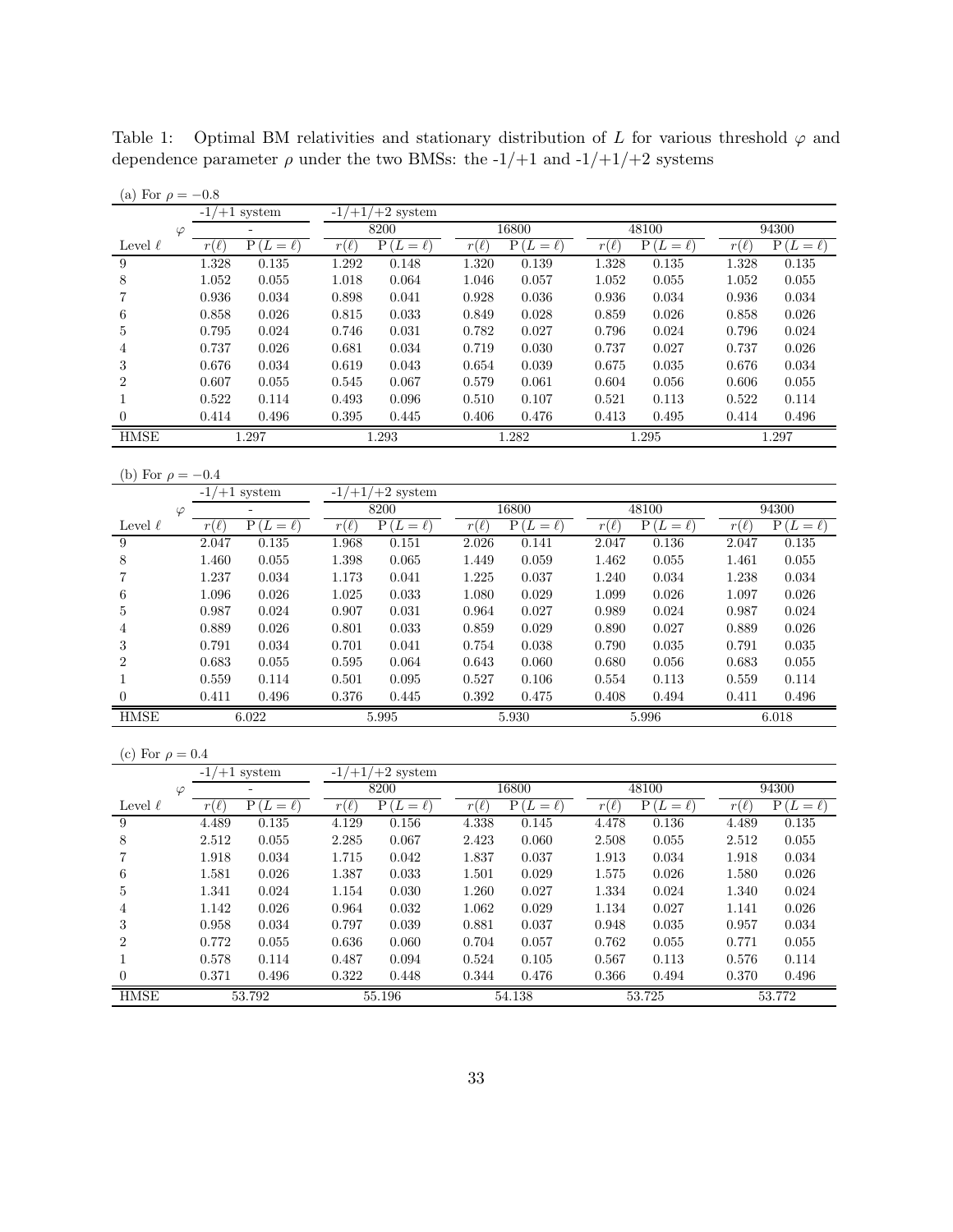<span id="page-33-0"></span>Table 2: Optimal BM relativities and stationary distribution of L for various threshold  $\varphi$  and  $\lambda^{[1]}$ under the three BMSs: the -1/+1, -1/+1/+2, and -1/+1/+3 systems

|              | $-1/$            | $+1$ system                   | -1,<br>$+1/$ | $+2$ system           |                            |               |           |                       |             |                 |
|--------------|------------------|-------------------------------|--------------|-----------------------|----------------------------|---------------|-----------|-----------------------|-------------|-----------------|
| $\varphi$    |                  | ۰                             |              | 8200                  |                            | 16800         |           | 48100                 |             | 94300           |
| Level $\ell$ | V<br>$r_{\perp}$ | $P_{\perp}$<br>L<br>$=$<br>ł. | $\ell$<br>r  | $P_1$<br>$=\ell$<br>L | $\ell$<br>$\boldsymbol{r}$ | Ρ<br>L<br>$=$ | $r_{\rm}$ | L<br>Рı<br>$=$ $\ell$ | $r_{\perp}$ | P(L)<br>$=\ell$ |
| 9            | 3.070            | 0.135                         | 2.893        | 0.154                 | 3.009                      | 0.143         | 3.069     | 0.136                 | 3.071       | 0.135           |
| 8            | 1.951            | 0.055                         | 1.827        | 0.066                 | 1.915                      | 0.059         | 1.954     | 0.055                 | 1.952       | 0.055           |
|              | 1.572            | 0.034                         | 1.451        | 0.042                 | 1.535                      | 0.037         | 1.574     | 0.034                 | 1.573       | 0.034           |
| 6            | 1.344            | 0.026                         | 1.220        | 0.033                 | 1.303                      | 0.029         | 1.345     | 0.026                 | 1.345       | 0.026           |
| 5            | 1.174            | 0.024                         | 1.046        | 0.030                 | 1.127                      | 0.027         | 1.174     | 0.024                 | 1.175       | 0.024           |
| 4            | 1.029            | 0.026                         | 0.898        | 0.033                 | 0.976                      | 0.029         | 1.026     | 0.027                 | 1.029       | 0.026           |
| 3            | 0.888            | 0.034                         | 0.761        | 0.040                 | 0.831                      | 0.037         | 0.883     | 0.035                 | 0.888       | 0.035           |
| 2            | 0.741            | 0.055                         | 0.625        | 0.062                 | 0.684                      | 0.058         | 0.733     | 0.056                 | 0.740       | 0.055           |
|              | 0.579            | 0.114                         | 0.499        | 0.094                 | 0.531                      | 0.105         | 0.569     | 0.113                 | 0.577       | 0.114           |
| $\Omega$     | 0.396            | 0.496                         | 0.352        | 0.447                 | 0.371                      | 0.475         | 0.392     | 0.494                 | 0.396       | 0.496           |
| <b>HMSE</b>  | 19.120           |                               | 19.345       |                       | 19.025                     |               | 19.049    |                       | 19.105      |                 |

(a)  $-1/+1$  system and  $-1/+1/+2$  system for  $\lambda^{[1]} = 0.5$ 

(b)  $-1/+2$  system and  $-1/+2/+3$  system for  $\lambda^{[1]} = 0.5$ 

|                | $-1/+2$ system |               |                         | $-1/+2/+3$ system |                         |                |        |                |           |                  |
|----------------|----------------|---------------|-------------------------|-------------------|-------------------------|----------------|--------|----------------|-----------|------------------|
| φ              |                | ۰             |                         | 8200              |                         | 16800          |        | 48100          |           | 94300            |
| Level $\ell$   | $r(\ell)$      | P(L)<br>$=$ ( | $(\ell)$<br>$r_{\perp}$ | $(L=\ell)$<br>P.  | $(\ell)$<br>$r_{\perp}$ | Ρt<br>$L=\ell$ | r<br>X | Pι<br>$L=\ell$ | $r(\ell)$ | $(L=\ell)$<br>Рı |
| 9              | 2.438          | 0.202         | 2.367                   | 0.213             | 2.412                   | 0.206          | 2.437  | 0.202          | 2.438     | 0.202            |
| 8              | 1.493          | 0.093         | 1.446                   | 0.100             | 1.478                   | 0.096          | 1.493  | 0.093          | 1.493     | 0.093            |
|                | 1.161          | 0.059         | 1.115                   | 0.065             | 1.145                   | 0.062          | 1.160  | 0.060          | 1.161     | 0.059            |
| 6              | 0.949          | 0.047         | 0.911                   | 0.050             | 0.935                   | 0.048          | 0.948  | 0.047          | 0.949     | 0.047            |
| 5              | 0.815          | 0.040         | 0.766                   | 0.045             | 0.796                   | 0.042          | 0.814  | 0.040          | 0.815     | 0.040            |
| 4              | 0.676          | 0.045         | 0.643                   | 0.044             | 0.659                   | 0.044          | 0.673  | 0.045          | 0.675     | 0.045            |
| 3              | 0.606          | 0.042         | 0.558                   | 0.048             | 0.587                   | 0.045          | 0.605  | 0.043          | 0.606     | 0.042            |
| $\mathfrak{D}$ | 0.476          | 0.074         | 0.445                   | 0.066             | 0.457                   | 0.071          | 0.472  | 0.074          | 0.475     | 0.074            |
|                | 0.446          | 0.059         | 0.417                   | 0.053             | 0.429                   | 0.056          | 0.443  | 0.059          | 0.446     | 0.059            |
| $\Omega$       | 0.312          | 0.338         | 0.293                   | 0.316             | 0.301                   | 0.329          | 0.310  | 0.337          | 0.311     | 0.338            |
| <b>HMSE</b>    |                | 21.288        |                         | 21.509            |                         | 21.325         |        | 21.275         |           | 21.285           |

|  |  |  | (c) -1/+1 system and -1/+1/+2 system for $\lambda^{[1]} = 2$ |  |  |  |  |  |  |  |  |
|--|--|--|--------------------------------------------------------------|--|--|--|--|--|--|--|--|
|--|--|--|--------------------------------------------------------------|--|--|--|--|--|--|--|--|

|                |           | $-1/+1$ system |           | $-1/+1/+2$ system |           |                  |                       |                  |           |                  |
|----------------|-----------|----------------|-----------|-------------------|-----------|------------------|-----------------------|------------------|-----------|------------------|
| $\varphi$      |           | ۰              |           | 8200              |           | 16800            |                       | 48100            |           | 94300            |
| Level $\ell$   | $r(\ell)$ | $P(L=\ell)$    | $r(\ell)$ | P(<br>$'L=\ell$   | $r(\ell)$ | P(<br>$(L=\ell)$ | $\boldsymbol{r}$<br>ł | P١<br>$(L=\ell)$ | $r(\ell)$ | $(L=\ell)$<br>P١ |
| 9              | 1.515     | 0.554          | 1.479     | 0.574             | 1.501     | 0.563            | 1.514                 | 0.555            | 1.515     | 0.554            |
| 8              | 0.640     | 0.111          | 0.616     | 0.119             | 0.631     | 0.115            | 0.640                 | 0.112            | 0.640     | 0.111            |
|                | 0.476     | 0.050          | 0.450     | 0.054             | 0.466     | 0.052            | 0.475                 | 0.050            | 0.476     | 0.050            |
| 6              | 0.393     | 0.031          | 0.364     | 0.033             | 0.380     | 0.032            | 0.392                 | 0.031            | 0.393     | 0.031            |
| 5              | 0.339     | 0.024          | 0.307     | 0.025             | 0.324     | 0.024            | 0.338                 | 0.024            | 0.339     | 0.024            |
| 4              | 0.298     | 0.021          | 0.265     | 0.022             | 0.281     | 0.022            | 0.296                 | 0.022            | 0.298     | 0.021            |
| 3              | 0.263     | 0.023          | 0.228     | 0.022             | 0.245     | 0.023            | 0.260                 | 0.023            | 0.262     | 0.023            |
| $\overline{2}$ | 0.229     | 0.029          | 0.196     | 0.026             | 0.210     | 0.028            | 0.226                 | 0.029            | 0.229     | 0.029            |
|                | 0.194     | 0.043          | 0.165     | 0.032             | 0.176     | 0.038            | 0.190                 | 0.042            | 0.194     | 0.043            |
| $\Omega$       | 0.154     | 0.114          | 0.133     | 0.093             | 0.141     | 0.105            | 0.152                 | 0.113            | 0.154     | 0.114            |
| <b>HMSE</b>    | 394.566   |                | 398.329   |                   | 394.815   |                  |                       | 394.581          | 394.553   |                  |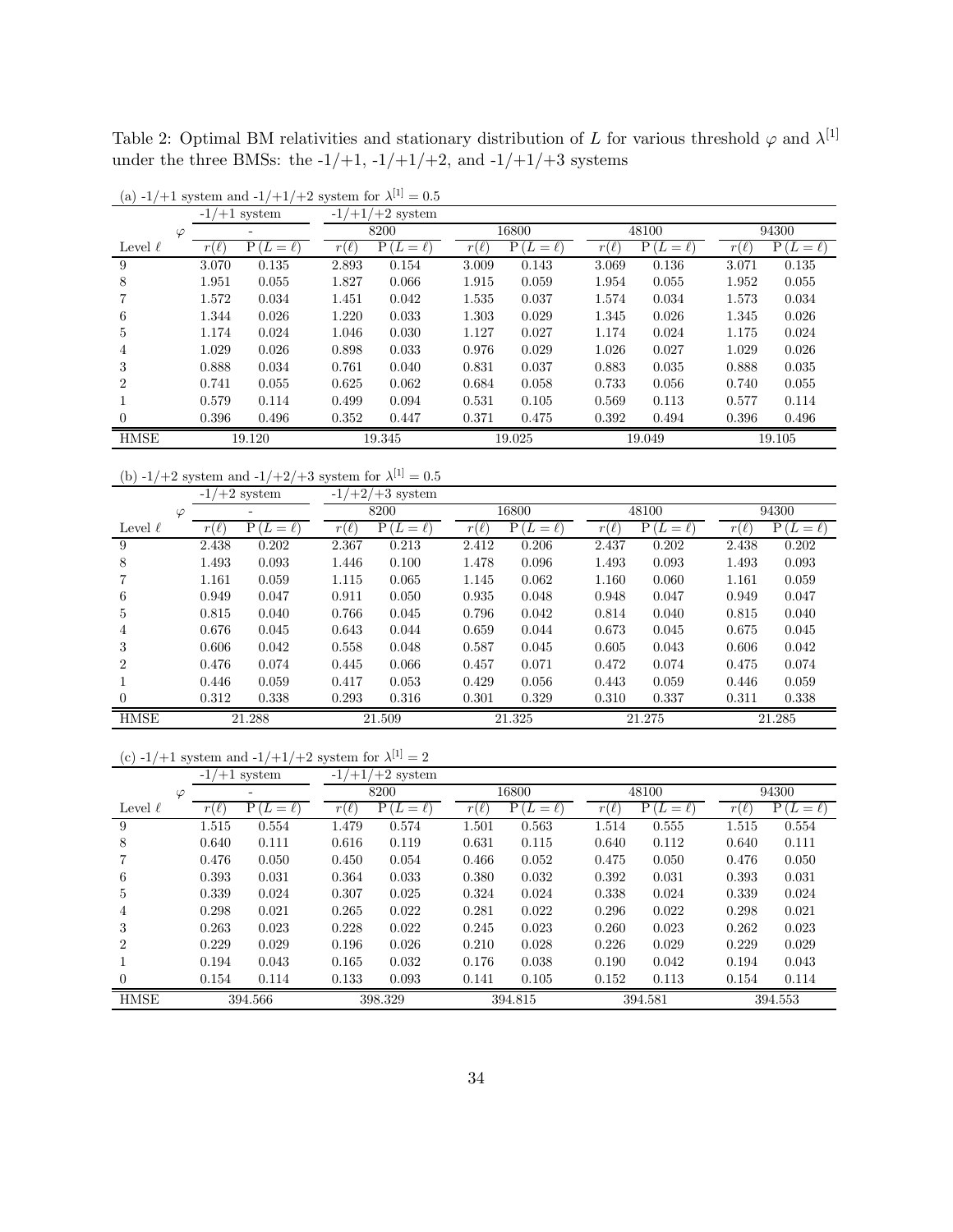Table 3: Optimal BM relativities and stationary distribution of L for various threshold  $\varphi$  and  $\sigma^{[2]}$ under the two BMSs: the  $-1/+1$  and  $-1/+1/+2$  systems

|              | $-1/$     | $+1$ system   | $+1$<br>-1 | $+2$ system    |                |                 |           |                   |           |               |  |
|--------------|-----------|---------------|------------|----------------|----------------|-----------------|-----------|-------------------|-----------|---------------|--|
| $\varphi$    |           | -             |            | 9000           |                | 16800           |           | 38000             |           | 60400         |  |
| Level $\ell$ | $r(\ell)$ | $P(L = \ell)$ | $r(\ell)$  | P.<br>$L=\ell$ | $(\ell)$<br>r( | P<br>$L = \ell$ | $r(\ell)$ | $P_1$<br>$L=\ell$ | $r(\ell)$ | $P(L = \ell)$ |  |
| 9            | 3.070     | 0.135         | 2.852      | 0.154          | 2.976          | 0.143           | 3.060     | 0.136             | 3.069     | 0.135         |  |
| 8            | 1.951     | 0.055         | 1.786      | 0.066          | 1.879          | 0.059           | 1.944     | 0.055             | 1.951     | 0.055         |  |
|              | 1.572     | 0.034         | 1.416      | 0.042          | 1.503          | 0.037           | 1.564     | 0.034             | 1.571     | 0.034         |  |
| 6            | 1.344     | 0.026         | 1.193      | 0.033          | 1.276          | 0.029           | 1.337     | 0.026             | 1.343     | 0.026         |  |
| 5            | 1.174     | 0.024         | 1.027      | 0.030          | 1.107          | 0.027           | 1.167     | 0.024             | 1.174     | 0.024         |  |
| 4            | 1.029     | 0.026         | 0.886      | 0.033          | 0.963          | 0.029           | 1.021     | 0.027             | 1.028     | 0.026         |  |
| 3            | 0.888     | 0.034         | 0.761      | 0.041          | 0.827          | 0.038           | 0.881     | 0.035             | 0.888     | 0.035         |  |
| 2            | 0.741     | 0.055         | 0.628      | 0.062          | 0.688          | 0.058           | 0.735     | 0.056             | 0.740     | 0.055         |  |
|              | 0.579     | 0.114         | 0.531      | 0.094          | 0.558          | 0.105           | 0.576     | 0.113             | 0.578     | 0.114         |  |
|              | 0.396     | 0.496         | 0.367      | 0.445          | 0.384          | 0.474           | 0.395     | 0.494             | 0.396     | 0.496         |  |
| <b>HMSE</b>  | 9.480     |               | 10.158     |                |                | 9.760           |           | 9.507             |           | 9.482         |  |

(a)  $-1/+1$  system and  $-1/+1/+2$  system for  $(\sigma^{[2]})^2 = 0.01$ 

(b)  $-1/+1$  system and  $-1/+1/+2$  system for  $(\sigma^{[2]})^2 = 0.29$ 

|                | $-1/+1$ system |                    |           | $-1/+1/+2$ system |                       |                          |                                          |                  |                  |                   |
|----------------|----------------|--------------------|-----------|-------------------|-----------------------|--------------------------|------------------------------------------|------------------|------------------|-------------------|
| $\varphi$      |                | ۰                  |           | 8200              |                       | 16800                    |                                          | 48100            |                  | 94300             |
| Level $\ell$   | $r(\ell)$      | P(<br>$(L = \ell)$ | $r(\ell)$ | Pι<br>$L = \ell$  | $(\ell)$<br>$r_{\rm}$ | P (<br>L<br>$=$ $\ell$ ) | $\boldsymbol{r}$<br>$\lceil \ell \rceil$ | $(L=\ell)$<br>Ρ( | $r_{\rm}$<br>l l | Р (<br>$(L=\ell)$ |
| 9              | 3.070          | 0.135              | 2.893     | 0.154             | 3.009                 | 0.143                    | 3.069                                    | 0.136            | 3.071            | 0.135             |
| 8              | 1.951          | 0.055              | 1.827     | 0.066             | 1.915                 | 0.059                    | 1.954                                    | 0.055            | 1.952            | 0.055             |
|                | 1.572          | 0.034              | 1.451     | 0.042             | 1.535                 | 0.037                    | 1.574                                    | 0.034            | 1.573            | 0.034             |
| 6              | 1.344          | 0.026              | 1.220     | 0.033             | 1.303                 | 0.029                    | 1.345                                    | 0.026            | 1.345            | 0.026             |
| 5              | 1.174          | 0.024              | 1.046     | 0.030             | 1.127                 | 0.027                    | 1.174                                    | 0.024            | 1.175            | 0.024             |
| 4              | 1.029          | 0.026              | 0.898     | 0.033             | 0.976                 | 0.029                    | 1.026                                    | 0.027            | 1.029            | 0.026             |
| 3              | 0.888          | 0.034              | 0.761     | 0.040             | 0.831                 | 0.037                    | 0.883                                    | 0.035            | 0.888            | 0.035             |
| $\mathfrak{D}$ | 0.741          | 0.055              | 0.625     | 0.062             | 0.684                 | 0.058                    | 0.733                                    | 0.056            | 0.740            | 0.055             |
|                | 0.579          | 0.114              | 0.499     | 0.094             | 0.531                 | 0.105                    | 0.569                                    | 0.113            | 0.577            | 0.114             |
| $\Omega$       | 0.396          | 0.496              | 0.352     | 0.447             | 0.371                 | 0.475                    | 0.392                                    | 0.494            | 0.396            | 0.496             |
| <b>HMSE</b>    |                | 19.120             |           | 19.345            |                       | 19.025                   |                                          | 19.049           |                  | 19.105            |

(b) 
$$
-1/+1
$$
 system and  $-1/+1/+2$  system for  $(\sigma^{[2]})^2 = 1$ 

|                |           | $-1/+1$ system    |          | $-1/+1/+2$ system |           |               |           |                    |           |             |
|----------------|-----------|-------------------|----------|-------------------|-----------|---------------|-----------|--------------------|-----------|-------------|
|                | $\varphi$ | -                 |          | 6400              |           | 16100         |           | 68100              |           | 182300      |
| Level $\ell$   | $r(\ell)$ | Ρ<br>$(L = \ell)$ | $(\ell)$ | $P(L=\ell)$       | $r(\ell)$ | $P(L = \ell)$ | $r(\ell)$ | Р (<br>$'L = \ell$ | $r(\ell)$ | $P(L=\ell)$ |
| 9              | 3.070     | 0.135             | 2.968    | 0.154             | 3.078     | 0.143         | 3.092     | 0.136              | 3.076     | 0.135       |
| 8              | 1.951     | 0.055             | 1.901    | 0.066             | 1.987     | 0.059         | 1.980     | 0.055              | 1.958     | 0.055       |
|                | 1.572     | 0.034             | 1.512    | 0.041             | 1.598     | 0.037         | 1.598     | 0.034              | 1.578     | 0.034       |
| 6              | 1.344     | 0.026             | 1.266    | 0.032             | 1.352     | 0.029         | 1.365     | 0.026              | 1.350     | 0.026       |
| 5.             | 1.174     | 0.024             | 1.073    | 0.030             | 1.161     | 0.027         | 1.189     | 0.024              | 1.179     | 0.024       |
| 4              | 1.029     | 0.026             | 0.914    | 0.032             | 0.995     | 0.029         | 1.035     | 0.027              | 1.031     | 0.026       |
| 3              | 0.888     | 0.034             | 0.750    | 0.040             | 0.827     | 0.037         | 0.885     | 0.035              | 0.889     | 0.034       |
| $\overline{2}$ | 0.741     | 0.055             | 0.616    | 0.062             | 0.675     | 0.058         | 0.729     | 0.056              | 0.739     | 0.055       |
|                | 0.579     | 0.114             | 0.439    | 0.095             | 0.480     | 0.106         | 0.551     | 0.113              | 0.573     | 0.114       |
| $\Omega$       | 0.396     | 0.496             | 0.322    | 0.448             | 0.346     | 0.476         | 0.383     | 0.494              | 0.394     | 0.496       |
| <b>HMSE</b>    | 59.706    |                   |          | 59.053            |           | 58.814        |           | 59.365             | 59.631    |             |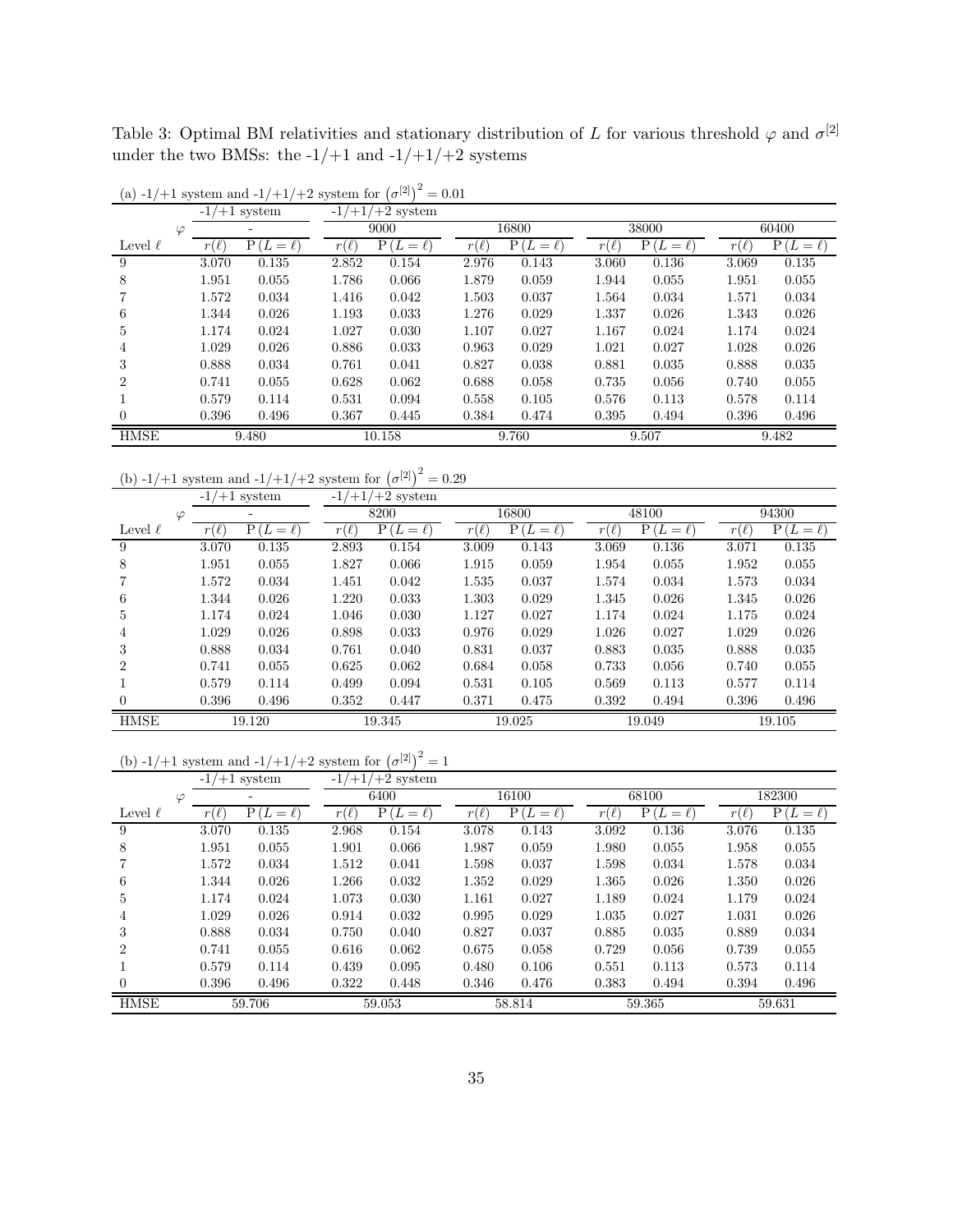| Categorical<br>variables | Description                                        | Proportions |
|--------------------------|----------------------------------------------------|-------------|
| Entity type              | Type of local government entity                    |             |
|                          | Miscellaneous                                      | $5.03\%$    |
|                          | City                                               | 9.66%       |
|                          | County                                             | 11.47%      |
|                          | School                                             | 36.42%      |
|                          | Town                                               | 16.90%      |
|                          | Village                                            | 20.52%      |
| Coverage                 | Collision coverage amount for old and new vehicles |             |
|                          | Coverage $\in (0, 0.14] = 1$                       | 33.40\%     |
|                          | Coverage $\in (0.14, 0.74] = 2$                    | 33.20%      |
|                          | Coverage $\in (0.74, \infty) = 3$                  | 33.40%      |

<span id="page-35-0"></span>Table 4: (Data analysis) Observable policy characteristics used as covariates

Table 5: (Data analysis) Estimation results under the frequency–severity model

<span id="page-35-1"></span>

|                               |          |         |          | 95% CI   |        |
|-------------------------------|----------|---------|----------|----------|--------|
| parameter                     | Est      | Std.dev | lower    | upper    |        |
| Frequency part                |          |         |          |          |        |
| Intercept                     | $-2.767$ | 0.318   | $-3.417$ | $-2.153$ | $\ast$ |
| City                          | 0.597    | 0.337   | $-0.051$ | 1.272    |        |
| County                        | 1.907    | 0.335   | 1.271    | 2.587    | $\ast$ |
| School                        | 0.411    | 0.304   | $-0.181$ | 1.014    |        |
| Town                          | $-1.351$ | 0.384   | $-2.103$ | $-0.584$ | $\ast$ |
| Village                       | $-0.012$ | 0.323   | $-0.626$ | 0.654    |        |
| Coverage2                     | 1.247    | 0.212   | 0.829    | 1.667    | $\ast$ |
| Coverage3                     | 2.139    | 0.230   | 1.713    | 2.615    | $\ast$ |
| Severity part                 |          |         |          |          |        |
| Intercept                     | 8.829    | 0.375   | 8.103    | 9.588    | $\ast$ |
| City                          | $-0.036$ | 0.353   | $-0.737$ | 0.637    |        |
| County                        | 0.341    | 0.338   | $-0.336$ | 0.980    |        |
| School                        | $-0.173$ | 0.328   | $-0.805$ | 0.484    |        |
| Town                          | 0.497    | 0.440   | $-0.356$ | 1.349    |        |
| Village                       | 0.316    | 0.346   | $-0.357$ | 0.994    |        |
| Coverage2                     | 0.180    | 0.244   | $-0.308$ | 0.646    |        |
| Coverage3                     | $-0.027$ | 0.261   | $-0.533$ | 0.493    |        |
| $1/\psi^{[2]}$                | 0.670    | 0.041   | 0.592    | 0.752    | $\ast$ |
| Copula part                   |          |         |          |          |        |
| $\left(\sigma^{[1]}\right)^2$ | 0.992    | 0.142   | 0.746    | 1.292    | $\ast$ |
| $(\sigma^{[2]})$              | 0.293    | 0.067   | 0.176    | 0.433    | $\ast$ |
| $\rho$                        | $-0.447$ | 0.130   | $-0.690$ | $-0.190$ | $\ast$ |